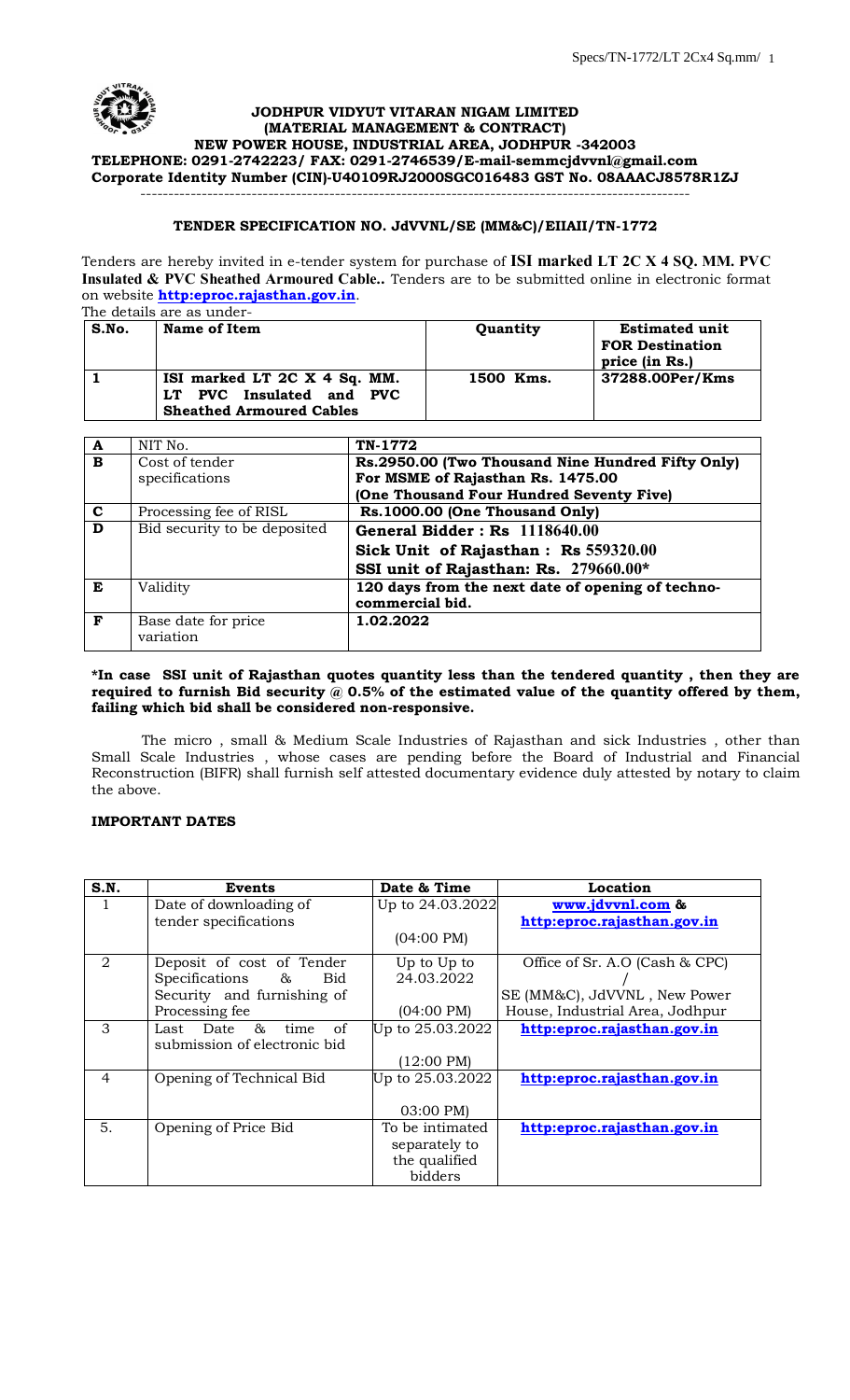| Section-I      | Instructions to bidders                                                                                              | For e-Tendering                                                                         |
|----------------|----------------------------------------------------------------------------------------------------------------------|-----------------------------------------------------------------------------------------|
| Section-II     | General Conditions of Contract                                                                                       |                                                                                         |
| Section-III    | <b>Technical Specification</b>                                                                                       |                                                                                         |
| Schedule-I     | Schedule of Requirement                                                                                              |                                                                                         |
| Schedule-II    | P.V. Formula                                                                                                         |                                                                                         |
| Schedule-III   | Details of Standards                                                                                                 |                                                                                         |
| Schedule-III A | Pre Qualification Requirement (PQR)                                                                                  |                                                                                         |
| Schedule-III B | Performa for Bank Guarantee in lieu of Type Test                                                                     |                                                                                         |
| Schedule-IV    | <b>BOQ</b> (Price Schedule)                                                                                          | To be submitted on<br>line                                                              |
| Schedule-IVA   | Details of tendered quantity, quantity offered along with<br>justification with reference to qualifying Requirement. | The bidder is required to<br>justify quantity offered as<br>per qualifying requirement. |
| Schedule V     | Departure from Guaranteed Technical Particulars                                                                      |                                                                                         |
| Schedule<br>&B | VA Guaranteed Technical Particulars                                                                                  |                                                                                         |
| Schedule VI A  | Departure from the requirement of Technical<br>Specification.                                                        |                                                                                         |
| Schedule VI B  | Departure from commercial terms & conditions of<br>specification                                                     |                                                                                         |
| Schedule VII   | List of Past Supplies                                                                                                |                                                                                         |
| Schedule VII A | C.A. Certificate for Quantity Justification.                                                                         |                                                                                         |
| Schedule VIII  | Delivery schedule.                                                                                                   |                                                                                         |
| Schedule IX    | List of equipment & technical hands available with<br>the biding firm.                                               |                                                                                         |
| Schedule X     | Format of Affidavit for Rajasthan MSME                                                                               |                                                                                         |
| Schedule XI    | General Particulars about the bid in brief                                                                           |                                                                                         |
| General        | Amendments in ITB & GCC and Addendum in ITB                                                                          |                                                                                         |
| Appendix-A     | Performa for Bank Guarantee in lieu of Bid Security                                                                  |                                                                                         |
| Appendix-B     | Declaration by the Bidder towards blacklisting/debarment etc.                                                        |                                                                                         |
| Annex.-A       | Self Attested under taking to be given on firmos letter head                                                         |                                                                                         |
| Annex.-I       | Under taking for C.A. Certificate                                                                                    |                                                                                         |
| Annex.- II     | <b>Bidder Details</b>                                                                                                |                                                                                         |

#### **INDEX**

- 1. Tender documents will be made available on e-Tendering portal [www.eproc.rajasthan.gov.in](http://www.eproc.rajasthan.gov.in/) The bidders, in their own interest are requested to read very carefully the tender document before submitting the bid only through online on website [www.eproc.rajasthan.gov.in](http://www.eproc.rajasthan.gov.in/). The bidders can download bid up to 04:00 p.m. one day prior to schedule date of opening of respective bid mentioned above documents and submit their bids online up to 12:00 p.m. on schedule of respective bid mentioned above.
- 2. Eligible bidders should submit their bid well in advance instead of waiting till last date JdVVNL will not be responsible for non-submission of bids due to any website related problems.
- 3. The cost of Tender specification **Rs. 2950/-** (Non-Refundable) (50% for MSME of Rajasthan) to be paid by Demand Draft in Favour of the Sr. Accounts officer(Cash & CPC), JdVVNL, Jodhpur and tender processing fees Rs. **1000/-** shall be payable by demand draft in favour of The Managing Director RISL, Jaipur ( Non- Refundable). The bidders are required to deposit all these payments in the office of the SE(MM&C), JdVVNL, Jodhpur up to 4.00 PM one day prior to date of tendering otherwise their bids are liable to be rejected.
- 4. The Bid Security amount (as applicable) to be paid by demand draft/banker & cheque in favour of SR.AO(CASH & CPC), JDVVNL, Jodhpur (Payable at jodhpur) 342003 **up to 4.00 p.m prior one WORKING day of schedule date of opening** of respective bid or Bank guarantee, in specified format, of a scheduled bank in favour of superintending Engineer (MM&C), JDVVNL, Jodhpur **up to 4.00 p.m. prior one WORKING day of schedule date of opening** of respective bid and obtain a receipt/acknowledgement thereof. No other mode of deposit shall be accepted. At the time of depositing the Bid Security amount or Bank Guarantee, the bidder shall also furnish self attested and duly attested by Notary, the documentary evidence of SSI/MSME unit of Rajasthan or of sick unit (as applicable). Along with affidavit as per schedule X on non-judicial stamp of Rs. 100.

The Bank Guarantee against Bid Security be issued by Nationalized / Scheduled Bank. The same may be accepted after confirmation by issuing Bank. If any Bid Security Bank Guarantee is not in proper format / not confirmed by the issuing Bank the same would not be accepted and the bidder would be immediately sorted out from bid process.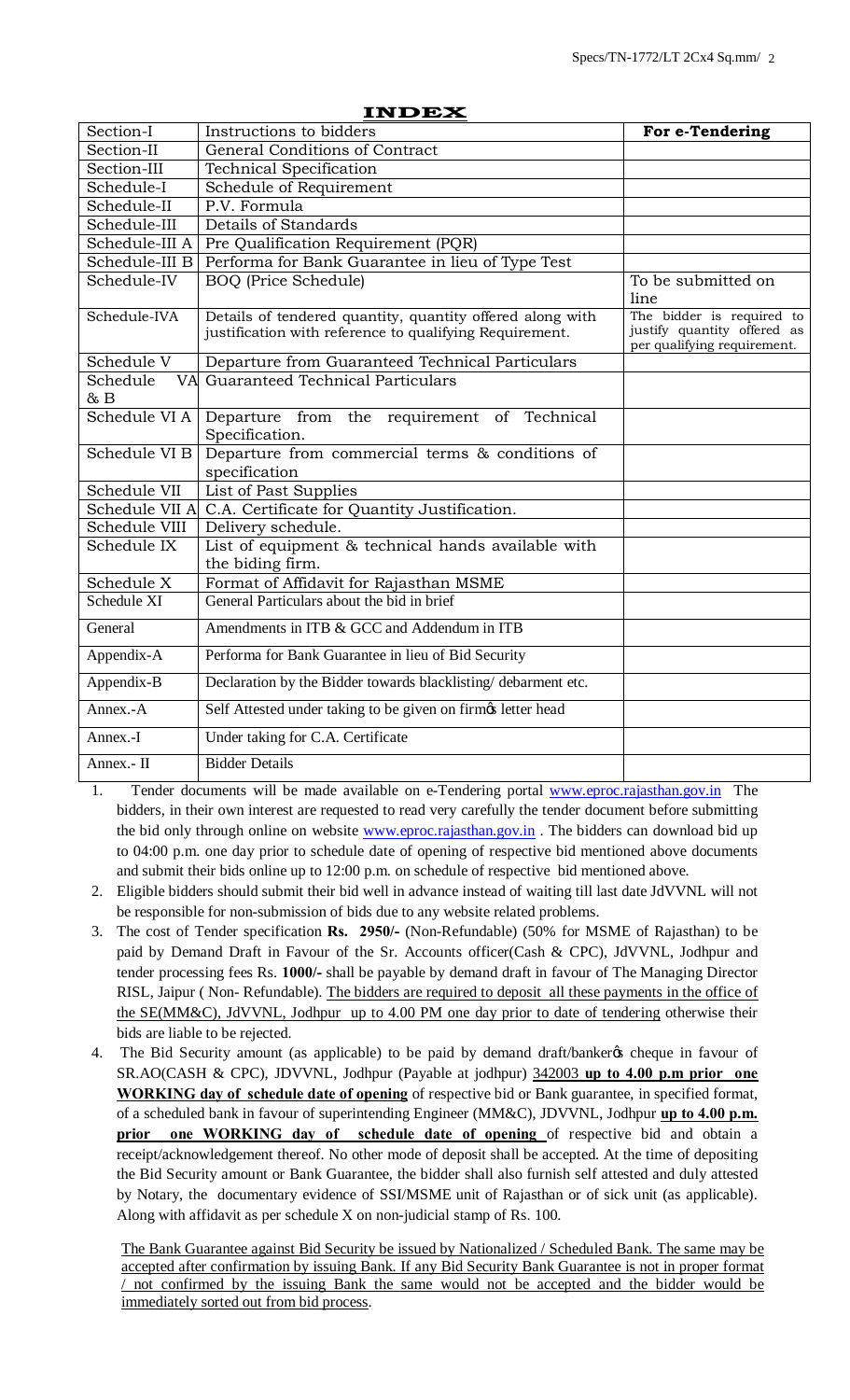## **SECTION-III**

# **TECHNICAL SPECIFICATION AND SCHEDULE OF REQUIREMENT AGAINST TN-1772 FOR SUPPLY OF ISI MARKED TWO CORE LT PVC INSULATED AND PVC SHEATHED ARMOURED CABLES.**

# **1. SCOPE:**

 **1.1** This section provides for manufacture, testing before dispatch, supply and delivery F.O.R. destination of **ISI Marked** Two Core LT PVC Insulated and PVC Sheathed Armoured Circular Cables with Aluminium Conductor suitable for working voltage up to & including 1100 Volts & Conforming to IS:1554(Pt.-I)/1988 with latest amendments. The requirement of Two Core LT PVC Insulated Armoured Cables shall be as per schedule of requirement annexed with this section at **Schedule-I.** It may be noted that the requirement indicated in the schedule is tentative and may vary at the time of placement of order. **The cables shall be ISI marked**.

#### **2. STANDARDS:**

 Unless otherwise stipulated in this specification the following standards with latest amendments shall be applicable. Any departure from the Standards be indicated in **Schedule-III.**

|  |                 | IS:1554(Pt-.I)/1988 : PVC Insulated (Heavy Duty) Electric cables for working |  |
|--|-----------------|------------------------------------------------------------------------------|--|
|  |                 | voltages up to and including 1100 Volts.                                     |  |
|  | ii) $IS:8130$   | : Conductors for insulated cables.                                           |  |
|  | iii) IS:5831    | : PVC insulation and sheath of electric cables.                              |  |
|  | iv) IS:10810    | : Methods of test for cables.                                                |  |
|  | v) IS:3975/1979 | : Galvanized Steel Wire/Strips.                                              |  |
|  | vi) IS:10418    | : Drums for electric cables.                                                 |  |

#### **3. CLIMATIC CONDITIONS:**

| i) Peak ambient temperature in shade       | $50 \deg.C$     |
|--------------------------------------------|-----------------|
| ii) Maximum average ambient                | $40 \deg.C$     |
| temperature in a 24 hours period           |                 |
| in shade.                                  |                 |
| iii) Min. ambient air temperature in shade | $(-)5 \deg.C$   |
| iv) Maximum temperature attainable         | $60 \deg.C$     |
| by an object exposed to sun.               |                 |
| v) Maximum relative humidity.              | 100%            |
| vi) Average number of thunder              | 40              |
| storm days per annum.                      |                 |
| vii) Average number of rainy days          | 100             |
| per annum.                                 |                 |
| viii) Average annual rainfall              | 10 to 100 cm    |
| ix) Number of months of tropical           | 4 months        |
| monsoon conditions.                        |                 |
| x) Maximum wind pressure.                  | $100$ Kg/sq.mm. |
| xi) Altitude not exceeding                 | 1000 M          |
|                                            |                 |

#### **4. GENERAL REQUIREMENT:**

 **4.1** The LT PVC Insulated Armoured cables shall conform to IS:1554 (Pt.-I)/1988 with latest amendment and **bear BIS certification mark**. The material used for construction of the cables shall be of best qualities complying with the requirements of IS:1554 (Pt-.I)/1988 and other relevant standards. The cables shall be suitable for outdoor / indoor installation and other relevant standards. The cables shall be suitable for free in air and shall be capable of withstanding the normal stresses associated with transportation, erection, reeling and unreeling operations without getting deformed.

 **4.2** The cable shall be suitable for use where combination of ambient temperature and temperature rise due to load results in a conductor temperature not exceeding 85 degree C under normal operation and 160 degree C under short circuit condition.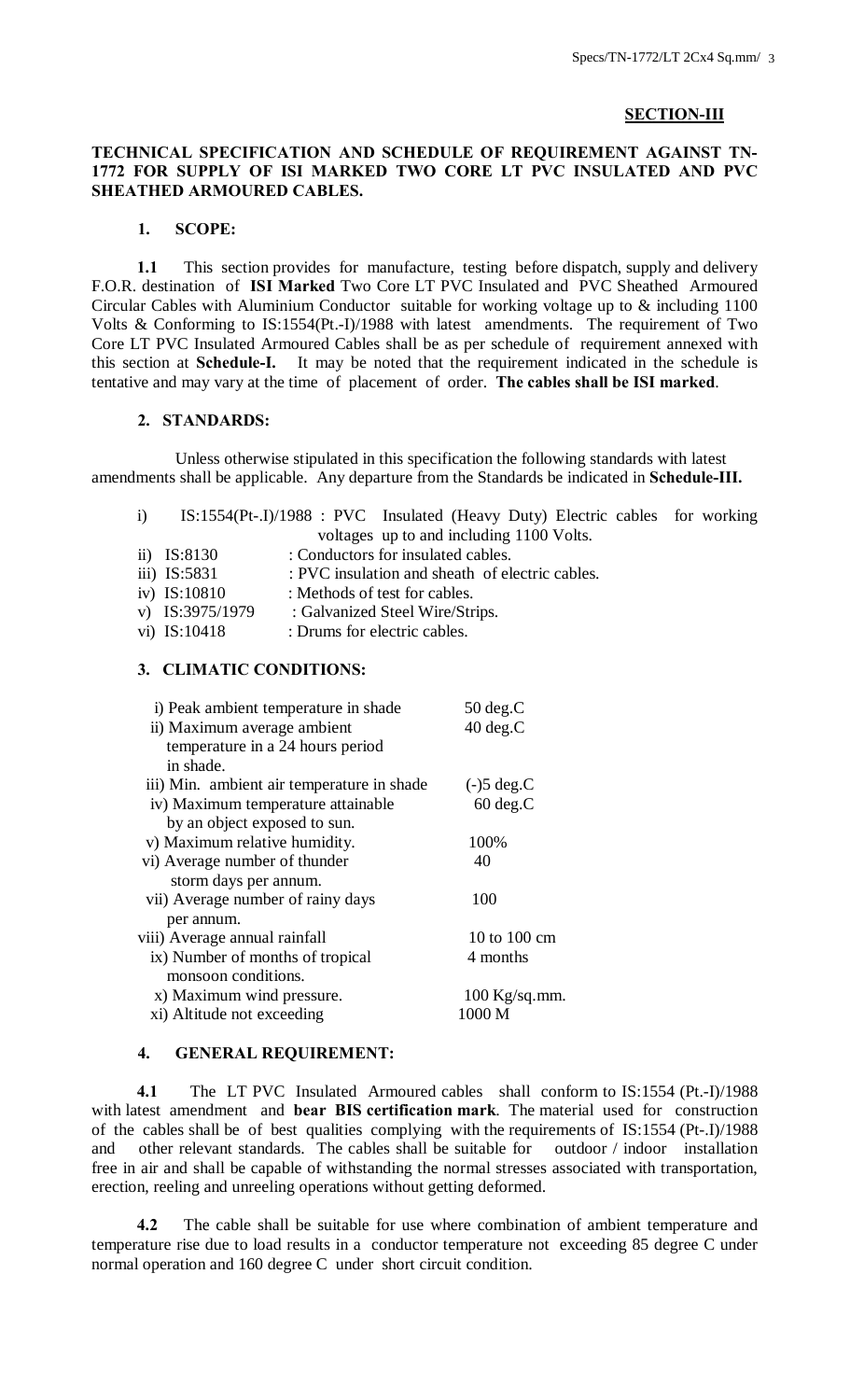**4.3** The LT PVC Insulated Armoured Cable shall be **ISI marked. The bidder should be a manufacturer of tendered item. The offers from Sole Selling Agents / Authorised Dealers shall not be entertained. The bids from the trading firms shall not be considered.**

**The technical bid of the bidder shall be considered for opening in the absence of nonfurnishing of above required ISI License along with the bid. However, Price bid of the responsive bidder shall only be opened if bidder furnishes above valid BIS Liscence up to the official working hours of one working day prior to the schedule / notified date of opening of price bid, along with undertaking on NJS of Rs. 100.00 duly notorised that BIS License so furnished is valid till date and same has not been withdrawn/cancelled by Bureau of Indian Standard, failing which price bid of the bidder shall not be opened**.**. Similar undertaking of validity of BIS License be also furnished by the bidder who furnishes BIS License along with Technical Bid. The firms having ISO: 9001 will be preferred.** 

# **5.0 MATERIAL:**

#### **5.1 CONDUCTOR:**

 The conductor shall be composed of plain aluminium wires complying with IS:8130/1984 with latest amendments.

**The bidder must guarantee the minimum weight of Aluminium in Kg/Km corresponding to nominal cross sectional area of conductor as mentioned in the G.T.P.**

#### **5.2 INSULATION:**

 Insulation shall be **LT PVC Type-C** conforming to the requirements given in Table-I of IS: 5831/1984with latest amendments.

#### **5.3 FILLERS AND INNER SHEATH :**

**5.3.1.** The filler and the Inner Sheath shall be of un-vulcanized rubber or Thermoplastic material or proofed tape.

 **5.3.2.** The filler materials shall be so chosen so as to be compatible with temperature of the cable and shall have no deleterious effect on other components of the cable. These shall not be harder than PVC used for insulation and outer sheath respectively.

 **5.3.3** The Central hole/void, if any, of the cable shall be invariably filled with suitable filler material so that there is no gap in the center.

#### **5.4 ARMOURING :**

Armouring shall be galvanized round steel wires/strips.

#### **5.5 OUTER SHEATH:**

 The outer sheath shall consist of type ST-2 PVC Compound conforming to the requirements of IS:5831/1984.

# **6. CONSTRUCTION:**

#### **6.1 CONDUCTOR:**

 The construction of the conductor shall be solid for 2Cx4 Sq.mm. whereas the conductor shall be stranded for remaining sizes as per Clause No.8.1 of IS:1554(Pt-.I)/1988 & relevant clause of IS:8130/1984 with latest version.

 A protective barrier may be applied between the conductor and insulation. Such barriers when used, shall be compatible with insulating material and suitable for the operating temperature of the cable.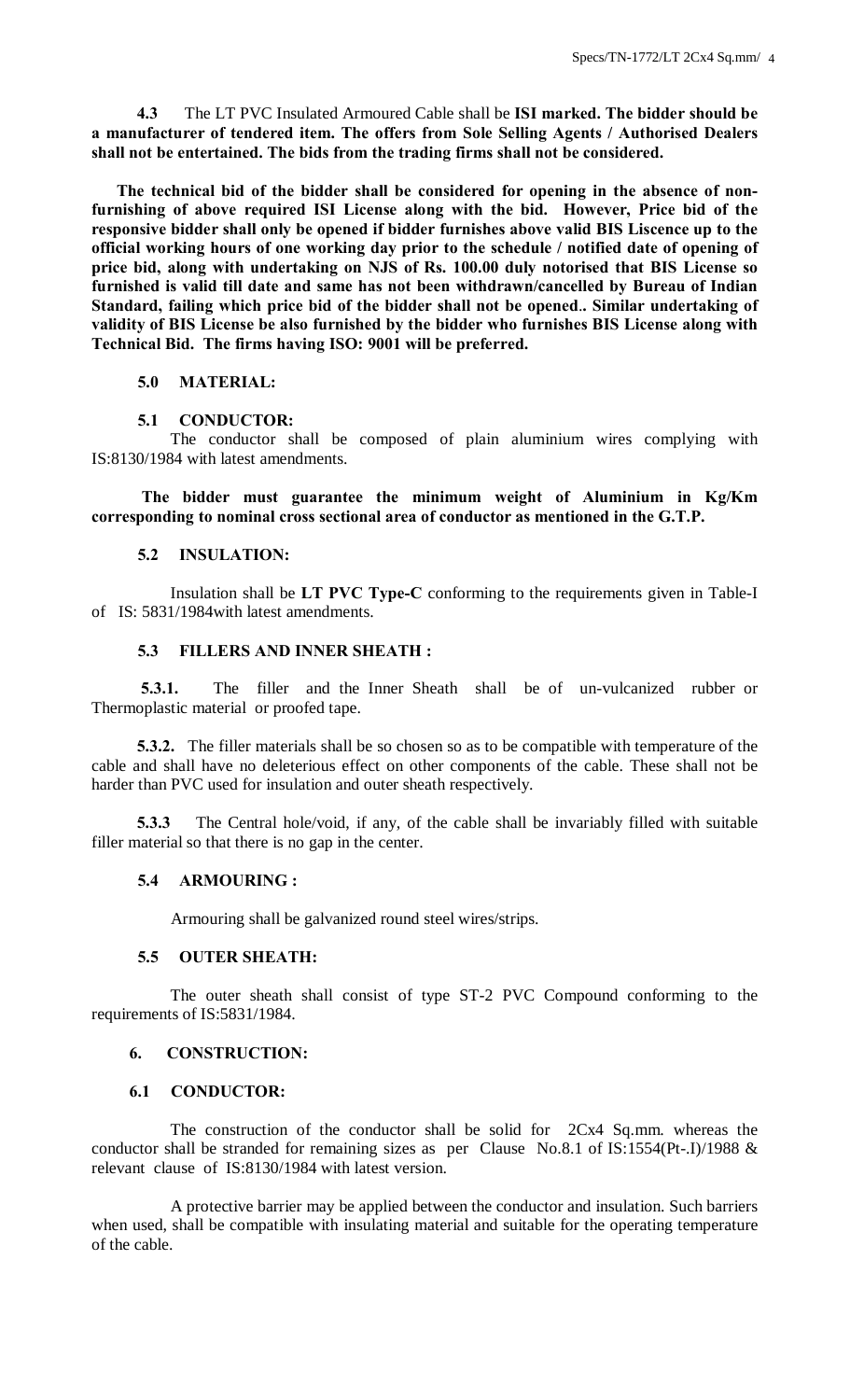# **6.2 INSULATION:**

 The conductor (with protective barrier, wherever applied) shall be provided with PVC Type-C insulation applied by extrusion. The insulation shall be so applied that it fits closely on the conductor and it shall be possible to remove it without damage to the conductor. The thickness and tolerance on thickness of insulation shall be as per Clause No.9.2 of IS:1554(Pt-.I)/1988 amended upto date.

# **6.3 CORE IDENTIFICATION:**

 The core shall be identified by different colouring of PVC insulation as per Clause No.10.1 of IS:1554(Pt.-I)/1988 with latest amendments.

 The armour shall consist of galvanized round steel wires for cable size 2CX4 whereas it shall consist of galvanized steel strip for remaining sizes with the dimensions as specified in Table-5 of IS:1554(Pt-.I)/1988.

# **6.4 LAYING UP OF CORES:**

 The cores shall be laid up together with the suitable right hand lay. The interstices shall be filled with non-hygroscopic material.

#### **6.5 INNER SHEATH (COMMON COVERING):**

 **6.5.1** The laid up cores shall be provided with an inner sheath applied either by extrusion or by wrapping. **However, application of inner sheath by EXTRUSION shall be preferred.** It shall be ensured that it is as circular as possible. The thickness of inner sheath shall be as given in Table-4 of IS: 1554(Pt.-I)/1988 with latest amendments.

 **6.5.2** The inner sheath shall be so applied that it fits closely on the laid up cores and it shall be possible to remove it without damage to the insulation.

#### **6.6. ARMOURING :**

 **6.6.1** Application:- Armouring shall be applied over the inner sheath. The armour Wire / Strip shall be applied as closely as possible with a coverage of not less than 90%.

 **6.6.2** The direction of lay of armour shall be left hand. A Binder Tape may be provided on the armour.

 **6.6.3 Type of Armour & Dimension :-** The armour shall consist of **galvanized round steel wires for cable size 2Cx4 Sq.mm whereas it shall consist of galvanized steel strips for remaining sizes** with the dimensions as specified in Table-5 of IS:1554(Pt-.I)/1988 with latest amendments.

 **6.6.4 Joints:-** The joints in the armour wire shall be made by brazing or welding and the surface irregularities shall be removed. A joint in any strips shall be at least 300 mm. from the nearest joint in any other armour strip in the completed cable.

#### **6.7 OUTER SHEATH:**

**6.7.1** The outer sheath shall be applied by extrusion over armouring.

**6.7.2** The colour of the outer sheath shall be black.

 **6.7.3** The minimum thickness of PVC outer sheath shall not fall below the nominal thickness ( ts ) specified in Table-7 of IS:1554(Pt.I)/1988 with latest amendments.

# **7. TESTS AND TEST CERTIFICATES:**

 **7.1** The cables should meet the requirement of all tests including optional tests as specified at Clause No.15 of IS:1554(Pt.1)/1988 with latest amendments.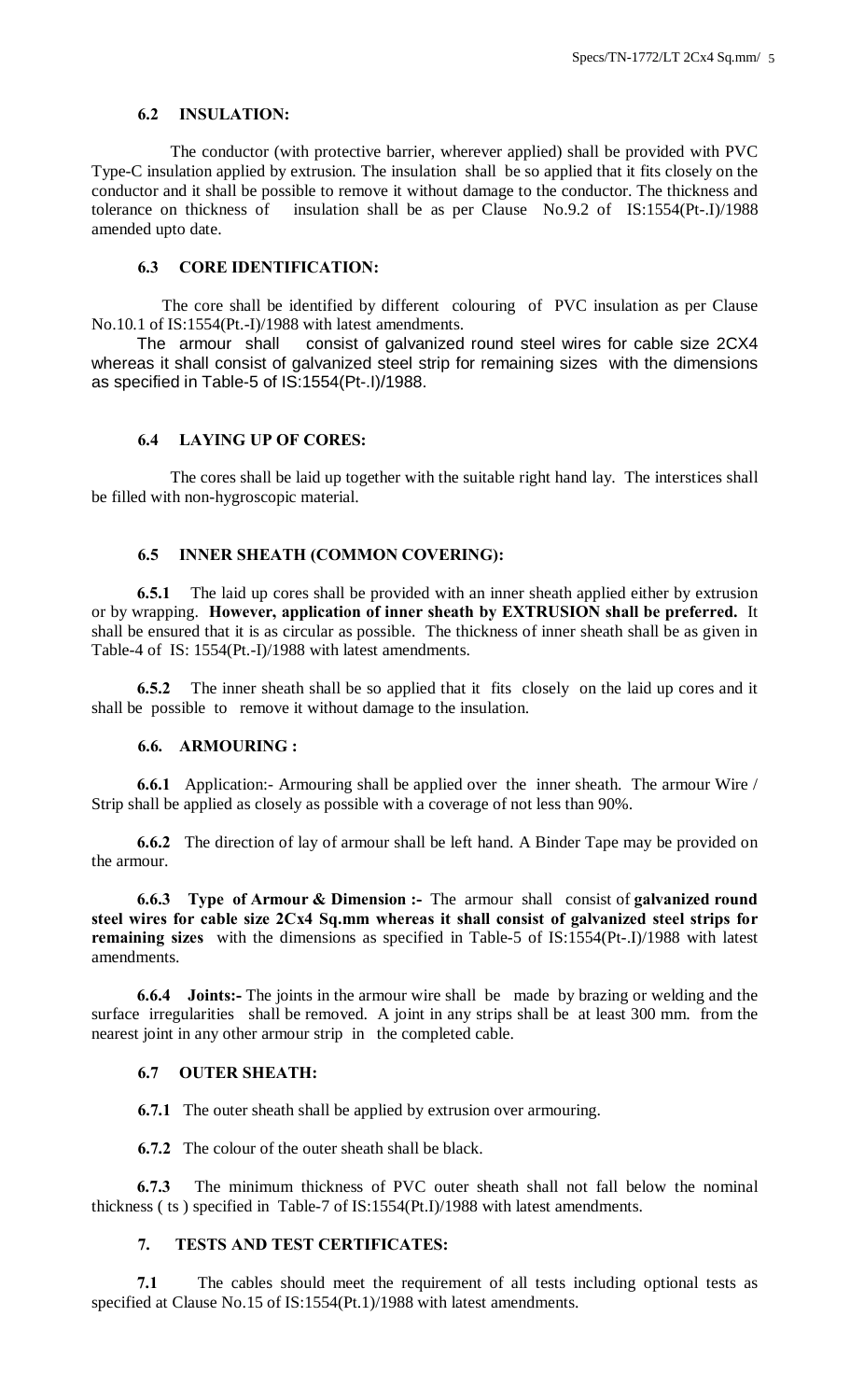The following shall constitute Routine Test:

- i) Conductor resistance test.
- ii) High Voltage test at room temperature.

The following shall constitute Acceptance Tests:

- i) Tensile test (for Aluminium).
- ii) Wrapping test (for Aluminium).
- iii) Conductor resistance test.
- iv) Test for thickness of Insulation & Sheath.
- v) Tensile strength & elongation at break of insulation & sheath.
- vi) Insulation resistance (Volume Resistivity)test.
- vii) High Voltage test at room temperature.
- viii) Test for Armour:
	- a) Verification of Dimension of Wire / Strip.
	- b) Tensile Strength & elongation at break.
	- c) Uniformity of Zinc Coating.
	- d) Weight of Zinc Coating.
	- e) Winding Test on Armour.
	- f) Resistivity Test on Armour.

The following shall constitute Optional Tests:

- i) Cold Bend Test.
- ii) Cold Impact Test.

The following shall constitute Type Tests:

- a) Tests of Conductor:
	- i) Tensile test (for aluminium)
	- ii) Wrapping test (for aluminium)
	- iii) Conductor resistance test.
- b) Test for Armouring Wire / Strip.
- c) Tests for thickness of insulation and sheath.
- d) Physical tests for insulation and outer sheath:
	- i) Tensile strength and elongation at break.
	- ii) Ageing in air oven.
- iii) Shrinkage Test
- iv) Hot deformation
- v) Loss of mass in air oven.
- vi) Heat Shock Test.
- vii) Thermal Stability.
- e) Insulation resistance (Volume Resistivity test)
- f) High voltage test (Water immersion test)
- g) High voltage test at room temperature
- h) Flammability test.
- i) Any other test as per relevant ISS.

#### **7.2 TYPE TESTS :**

 The material offered, shall be fully type tested as per relevant standard of specification of IS:1554 (Part.1/1988) amended up to date. **The bidder must furnish type test reports of similar rating & design of tendered material along with bid as detailed at Schedule-IIIA "Pre-Qualification Requirement".**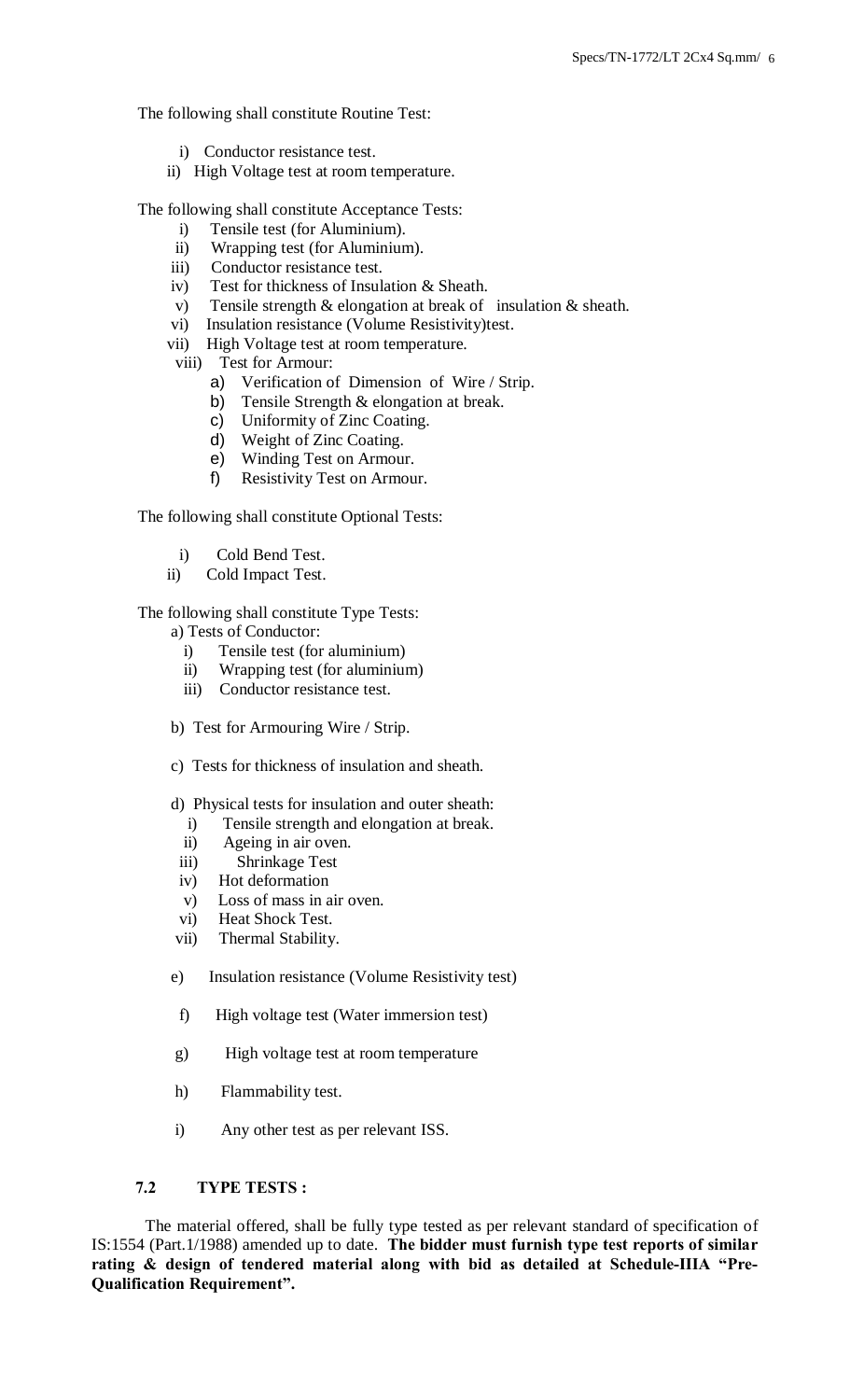**7.3** The bidder must also clearly indicate various testing facilities available at their works for testing the material as per relevant standards. In case of otherwise particulars of the place where such testing is proposed to be conducted during the course of inspection shall be indicated with the offer.

 **7.4** However, the purchaser reserves the right to demand repetition of same or all the type tests in presence of purchaser  $\alpha$  representative.

 **7.5** The bidding firms (manufacturers) must have valid ISI license for the offered cable. The bidder shall furnish the details of ISI License granted to them.

## **8. INSPECTION (TEST BEFORE DISPATCH):**

 **8.1** The inspection may be carried out by the purchaser at any stage of manufacturer. The Inspection & Testing shall be governed by Clause No. 1.27 of Section-II (General Conditions Of Contract). Acceptance of any equipment / material under this specification by the purchaser shall not relieve the supplier of his obligation of furnishing equipment in accordance with the specification and shall not prevent subsequent rejection if the equipment/material is found to be defective.

 **8.2** The supplier shall keep the purchaser informed in advance about the manufacturing program so that arrangement can be made for inspection.

 **8.3** The acceptance tests as per IS:1554(Pt.I)/1988 amended upto date shall also be conducted by the manufacturer before dispatch in the presence of our Representative/Inspecting Officer as per Clause No.1.27 `Inspection & Testing' of "General Conditions of Contract" Section-II along with verification of lengths & weight and checking the manufacturing defects, if any of samples coils. The mass of Aluminium, PVC & Filler in sample coils shall also be verified by the Inspecting Officer(s).

 Cold bend/ cold impact test (IS:5831/1984) with latest amendments shall constitute the optional tests and shall be conducted on first lot and any from other lot of the offered cables of each size as per Clause No.15.4 of IS:1554(Pt-.I)/1988 with latest amendments.

8.4 The purchaser reserves the right to insist or witnessing the acceptance/routine tests of the bought out items.

 **8.5 The bidder shall furnish Packing list mentioning serial Nos. of Drums, length in each drum, gross weight of drum without lagging alongwith inspection offer duly signed by the authorized representative of the firm.** The purchaser reserves the right to insist for witnessing the acceptance / routine tests of the bought out items.

 **8.6** At least 5% of total numbers of drums subject to minimum of 2 drums in any lot put up for inspection shall be selected at random to ascertain the length/ workmanship of cable by the following method :

 **"**At the works of the manufacturer, the cable shall be transferred from one drum to another for checking any manufacturing defects in the cable drums selected for conducting acceptance tests, at the same time measuring its length with the help of the graduated pulley & cyclometer. The difference in the average length thus obtained from the declared length by the supplier in the packing list shall be applied to all the drums if the cable is found short during checking the sample lot(s)**".**

**8.7** The supplier shall present the latest Calibration Certificate(s) of testing instruments / equipments to be used for the testing of the material covered in the Purchase Order to the authorized inspecting officer/ inspecting agency of the purchaser. The testing instruments/ meters/ apparatus etc. should be got calibrated by the supplier from time to time from Govt. Laboratory or any independent test laboratory/house having valid accreditation from National Accreditation Board for Testing and Calibrating Laboratories for the testing equipments / original manufacturer having trace ability to NABL/NPL or equivalent.

 The calibration certificate(s) should not in any case be older than one year at the time of presenting the same to the inspecting officer/ inspecting agency of the purchaser. The testing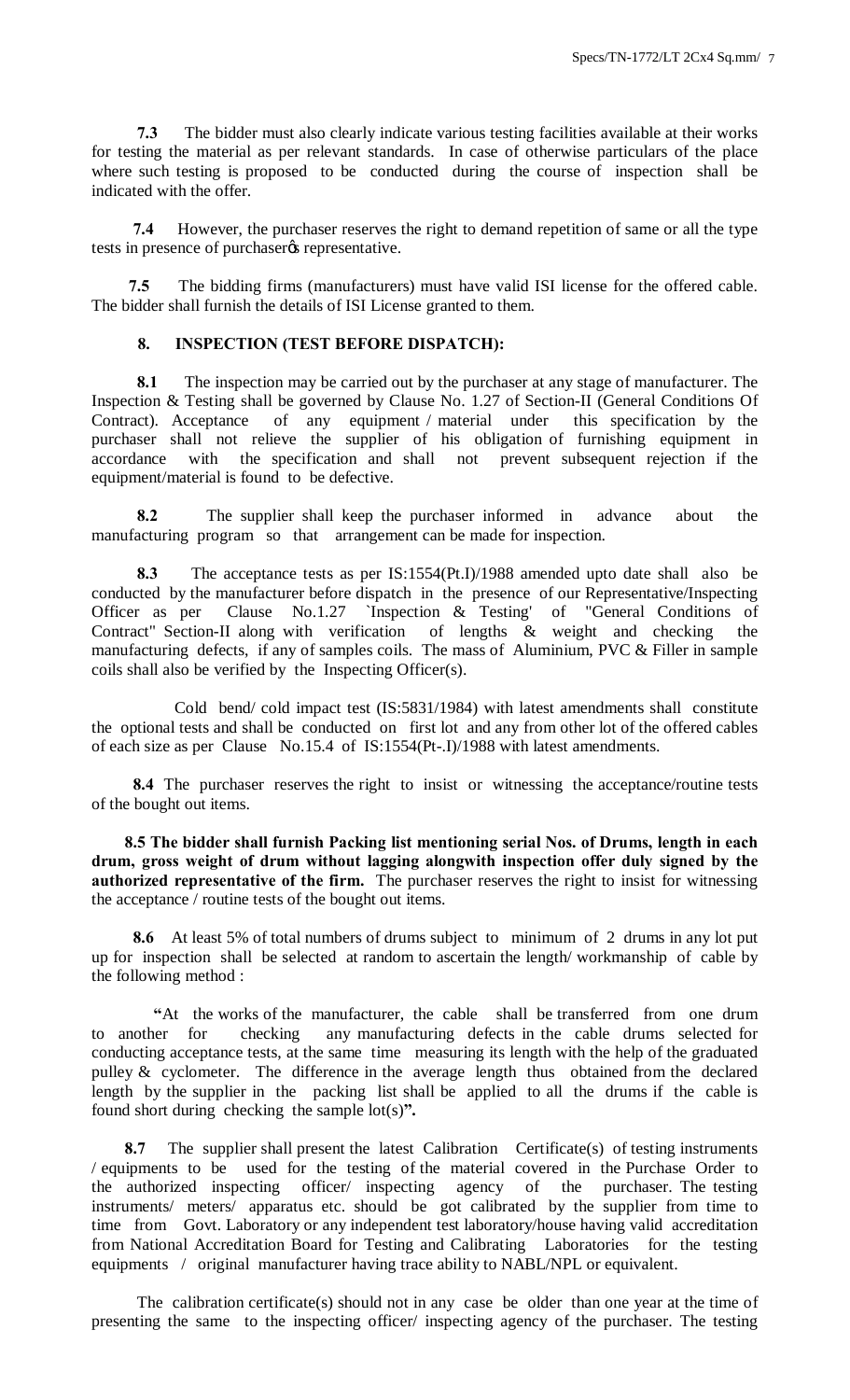instruments/ equipments should be duly sealed by the Calibrating Agency and mention thereof shall be indicated in the calibration certificate(s).

## **9. TYPE TESTS ON SAMPLE(S) TO BE SELECTED FROM MATERIAL RECEIVED IN STORE:**

 **9.1 The first lot offered for Inspection shall not be less than 10% of ordered quantity of each size of LT PVC Insulated Armoured Cable or minimum quantity of 20 Kms. whichever is more.**

**9.2 If the bidder has already got conducted the requisite type test from the**  $1<sup>ST</sup>$  **lot of material received in Nigam's Store against any previous / earlier tender of JdVVNL and such Type Test reports are valid i.e. not older than 5 Years on the date of opening of Techno-Commercial Bids, then the requirement of conducting Mandatory Type Test on the sample selected from 1st lot of supply received in Nigam's Store is RELAXED. For this purpose date of conducting type test will be considered.**

# **ALTERNATIVELY**

 **In case the bidder do not meet above requirement then One sample of 15 Mtr. Length from the 1st Lot of each size of LT PVC Insulated Armoured Cable as received in purchaser's store shall be selected and sealed in the presence of representative of supplier** for getting it Type Tested at Govt. / Govt. approved / Govt. Recognized / NABL accrediated Laboratory / ILAC Accrediated.

However, suppliers own lab shall not be considered for the purpose of type test reports. **The selected and sealed sample for type test shall be identified by providing Polycarbonate Seals on both ends of cable and two stickers seals provided along the length of the cable.** The transportation charges of sample from store to test house shall be borne by NIGAM, whereas the charges incurred towards type test of the material at test house shall be borne by the Supplier. **The testing charges should be remitted through D.D. in favour of Test House. The name of the Test House shall be intimated separately.**

#### **In case sample from first lot fails then**:

- a) Supplier shall have to replace the full quantity of the respective inspected lot supplied to various stores and lying unused at stores.
- b) For the quantity already utilized against the order in field a deduction of @ 30% (Thirty Percent) of F.O.R. Destination price of the material supplied shall be made.
- c) Sample from next lot shall be selected again for type test. All test charges incurred towards type test of the material for second time shall be borne by the Supplier.
- d) The supplier shall have to pay the type test charges again for testing of fresh sample for which the testing charges should be remitted through D.D. in favour of Test House.

#### In case sample again fails in the type test then:

- a) The quantity lying unused at various stores shall be rejected.
- b) For the quantity already utilized against the order in field a deduction of @ 30% (Thirty Percent) of F.O.R. Destination price of the material supplied shall be made.
- c) Further supplies shall not be accepted.

**"At the option of purchaser, the material received in the stores may be utilized in the field after receipt of successful test report from CTL, Jodhpur for the mandatory test checking on the samples selected from the material received at stores against first lot and subsequent lot(s) in anticipation of successful type test report(s)."**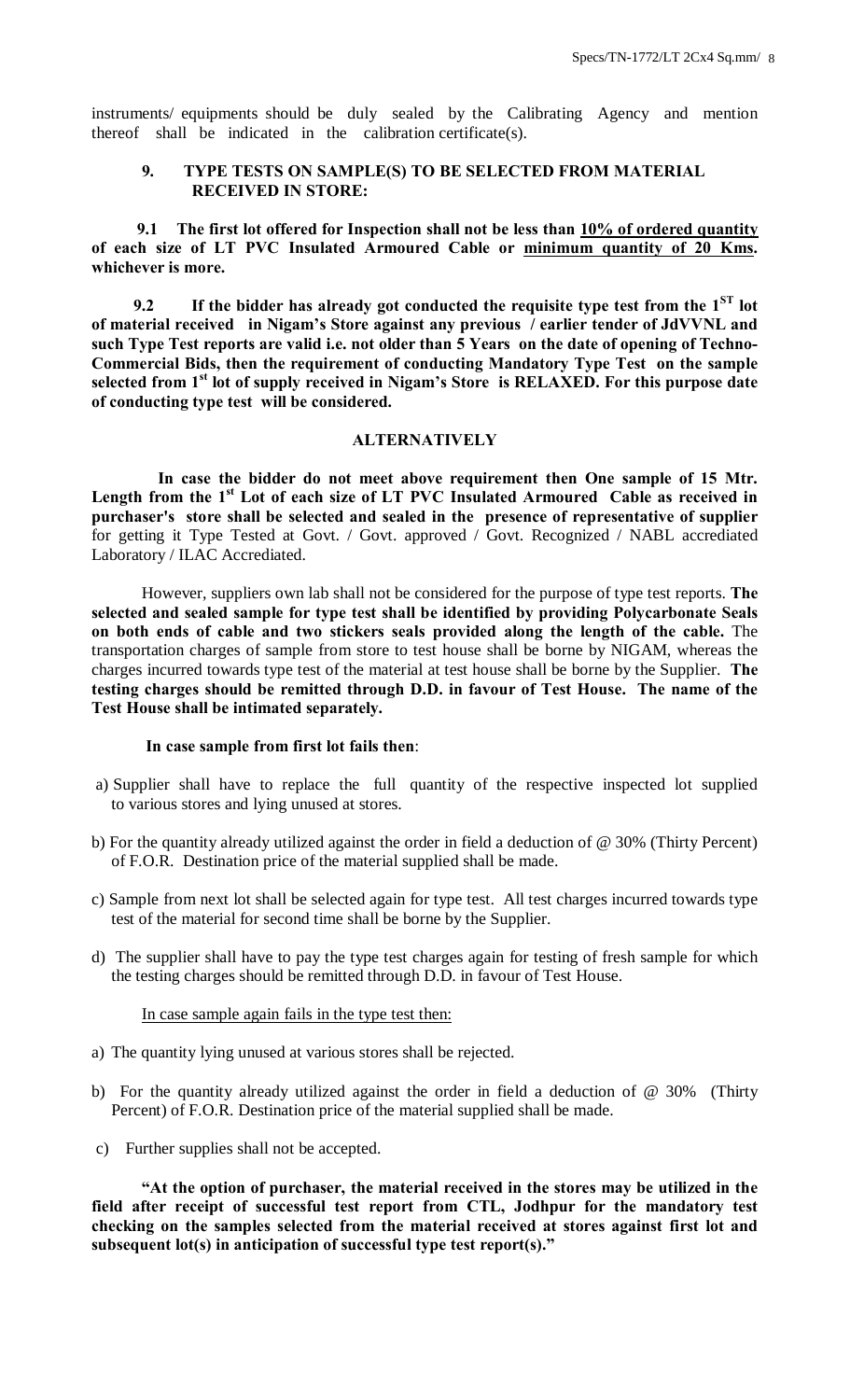# **NOTE:**

**1. The 70% payment shall be released after receipt of successful Test reports from CTL, Jodhpur for the mandatory test checking on the samples selected from the material received at stores against first lot and subsequent lot(s) in anticipation of successful type test reports.**

**2. The balance 30% payment shall be released after receipt of successful type test reports on the samples selected from the material received in the stores.**

**10. TEST CHECKING OF MATERIAL AT STORES:-**

**i) Sample drums from the material received at stores shall be selected for testing at CTL as per sampling plan given hereunder in presence of firm's representative. The selected sample drum / drums shall be transported to CTL by concern ACOS / S.S. of Nigam.**

**ii) The selected sample drum for CTL testing shall be identified by the seals provided by Inspecting Officer / Inspecting Agency during pre-dispatch inspection at firms works and these sealing details shall be invariably mentioned in the selection Memo by the nominated officers of Nigam.**

**iii)** The tests in the Nigam Testing laboratory (CTL) shall be conducted in the presence of representative of supplier for which a 3 days notice shall be issued through Fax / Speed Post stating Date & Time to the firm, so that supplier can depute their representative to witness the test . In case the supplier or his representative does not turn up the testing shall be proceeded & completed. **The payment shall be released only**  after receipt of successful test reports for the samples selected at purchaseros stores for mandatory test checking on the samples to be selected from material received at Nigamos stores by random sample selection by the authorized committee as per CE(MM) order No.180 dt.11.4.2014.

#### **iv) SAMPLING:**

 One number Drum out of each lot / sub-lot of 25 Nos. Drums or part thereof for the material received in Stores of Nigam.

 **v) TESTS:** The following tests shall be carried out as per relevant clause of latest IS on each selected drum by drawing sample of 10 Mtr. at CTL from random distance during re-winding:

- a) Rewinding test (Measurement of Length) & Checking of Manufacturing defects.
- b) Measurement of Resistance of conductor.
- c) Tensile strength & Elongation at Break Test for Insulation & Sheath
- d) Test for Thickness of Insulation & Sheath
- e) Test for Armour:
	- i) Verification of Dimension of Wire / Strip.
	- ii) Tensile Strength & elongation at break.
	- iii) Uniformity of Zinc Coating.
	- iv) Weight of Zinc Coating.
	- v) Winding Test on Armour.
	- vi) Resistivity Test on Armour.
	- vii) Verification of armouring coverage i.e. not less than 90 %
- f) Verification of Marking.

**In addition to above tests remaining acceptance tests as per relevant IS shall also be conducted at CTL provided the testing facility is available at CTL for these tests time to time. Only those tests shall be conducted for which testing facilities are available in NIGAM's Lab.**

# **vi) CRITERIA FOR ACCEPTANCE:**

- a) If the measured conductor resistance of the sample(s) exceeds beyond 2% as per the resistance specified in the contract, the material shall be rejected and the same shall have to be replaced by the supplier.
- b) If the measured conductor resistance of the sample(s) exceeds the value specified in the contract but does not exceed by more than 2% of the resistance value specified in the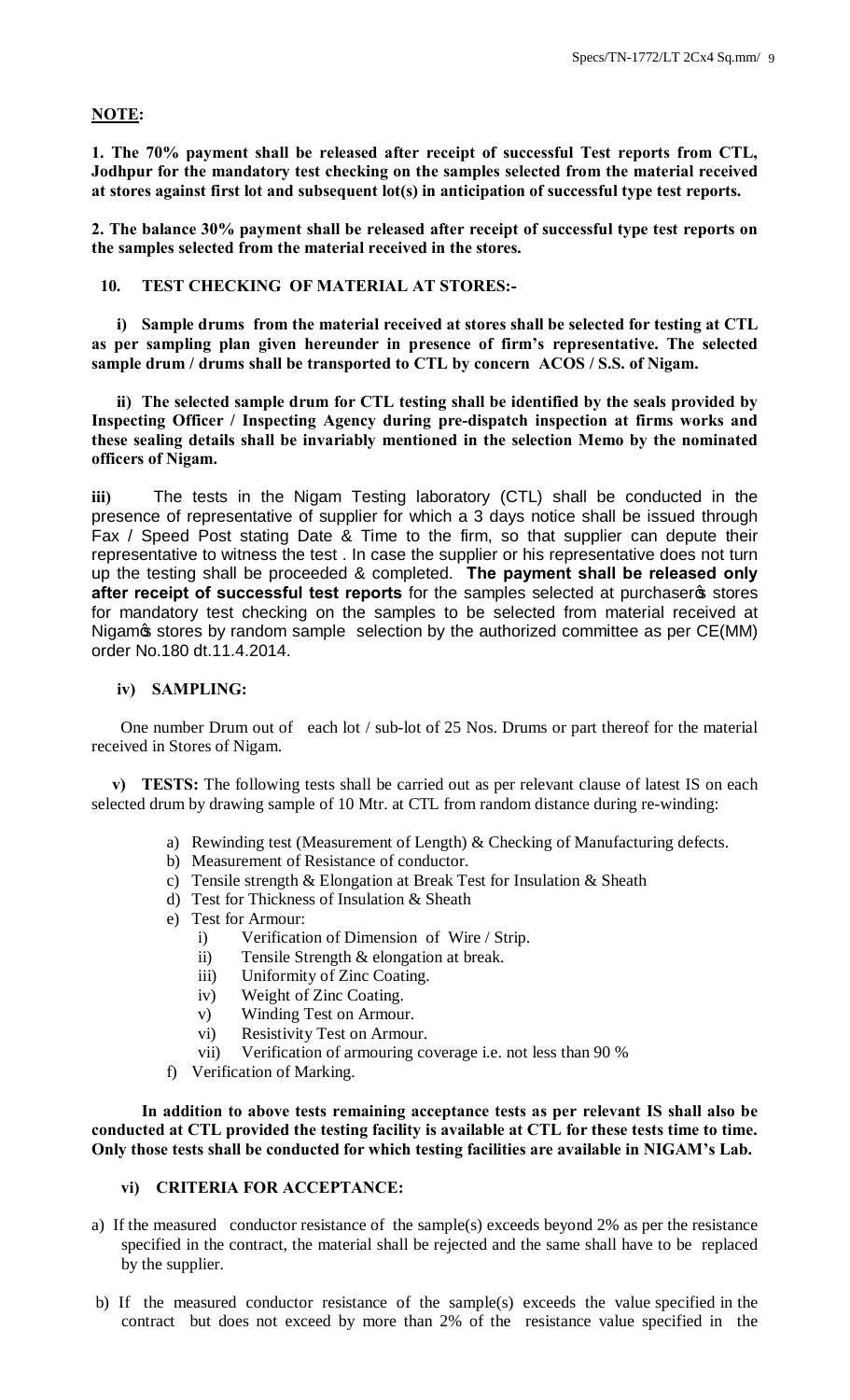contract, the material pertaining to the relevant lot / sub-lot shall be accepted with a deduction @ 1.5% of the cost of cable for increase in resistance for every 1% or part thereof.

- c) If the sample(s) fails in any other test, the material contained in the pertinent lot/sub-lot shall be rejected and shall have to be replaced by the supplier.
- d) If the contractor / supplier fails to lift the material declared rejected or any part thereof from the consignee within a period of 15 days from the date of dispatch of information from the purchaser, the purchaser shall be entitled to effect recovery along with other actions as per Clause No. 1.62 of Section-II (General Condition of Contract).
- e) The results of measurement of length test shall be made applicable to all drums contained in each lot / sub lot by making deduction of less length of cable in a Sample Drum.

#### **11. TEST CHARGES :**

 All test charges incurred towards test checking of the material received in our stores shall be borne by the NIGAM.

## **12. CHALLENGE TESTING CLAUSE :**

 **The other manufacturer can also request challenge testing for any test based on specification. The challenger would request for testing with testing fee. The challenge test fee are proposed at least three time cost of testing. This is likely to deter un-necessary challenges. The challenger would have the opportunity to select the sample from the store and any such challenge should be made within the guarantee period. The party challenged, the challenger & the utility could witness the challenge testing. The challenged testing would cover all the type tests as per relevant IS.** 

 **The challenge test could be conducted at NABL Accredited Laboratory like ERDA, CPRI, Bangalore / Muradnagar / Bhopal. If the values are within limit the products gets confirmed else not confirmed. If the product is not confirmed the manufacturer would pay the challenge fee and challenger would get the fee refunded. However, as a redressal system the challenger would be asked for fresh selection of two more samples from the stores and the same be tested in a NABL Laboratory (which shall be other than previously selected NABL Accredited Lab) at the cost of supplier in presence of party challenged, challenger and the utility. If any one or both samples does not confirmed the tests then the product is said to have failed the tests. In such cases, the manufacturer will be declared as unsuccessful manufacturer for the said product and balance supply shall not be availed and the order shall be cancelled with levy of maximum penalty.** 

#### **13. IDENTIFICATION:**

 **13.1** The manufacturer shall be identified through-out the length of cable as per Clause No.17.1 of IS:1554(Pt-I)/1988 with latest amendments.

 **13.2** In order to distinguish these electric cables from telephone cables the word `ELECTRIC' shall be indicated, printed or embossed throughout the length of the cable on outer sheath.

 **13.3** The cable code shall be used as per Clause No.17.3 of IS:1554(Pt-.I)/1988 amended up to date.

 **13.4** The cable shall also be required to be embossed with the word ` Name of Manufacturer or trade name, Cable code, HR85, Voltage Grade, NAME OF DISCOM/TNsize of cable & year of manufacture' at every meter length for which no extra charges shall be paid. **The cable should be ISI marked & same should be embossed on the outer sheath of every meter of length of cable.**

#### **14. MARKING:**

**The progressive length of cable shall be marked on the outer sheath of every meter length of cable.**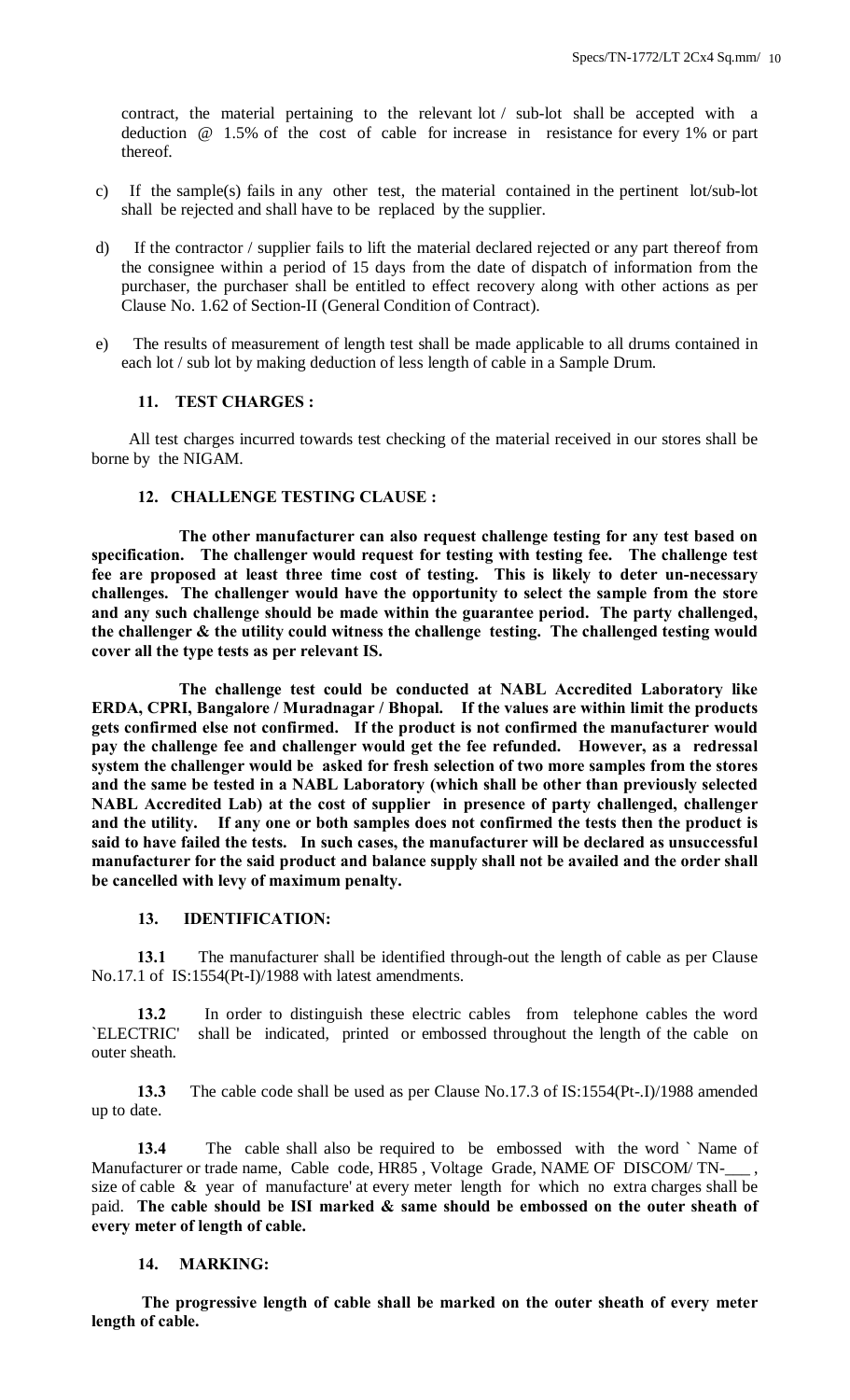# **15 PACKING AND MARKING:**

 **15.1** The cables shall be wound on non-returnable wooden drums conforming to IS:10418/1982 with latest amendments of suitable size and packed. The ends of the cable shall be sealed by means of non-hygroscopic sealing material. Only one cable length shall be supplied on a drum. The shaft diameter of Drum shall be as per relevant ISS but not less than 50 mm. The cable can also be supplied on M-Steel Drums as per relevant ISS as applicable.

**15.2** The cable shall carry the following information stenciled / painted on the drum :

- i) Reference to this Indian Standard, for example, Ref IS:1554 (Part-1).
- ii) Manufacturer's name, Brand name or trade mark.
- iii) Type of cable and voltage grade.
- iv) Number of Cores.
- v) Nominal Cross-sectional area of the conductor.
- vi) Cable Code.
- vii) Length of cable on the drum.
- viii) Approximate gross weight.
- ix) Year of manufacture.
- x) BIS Certification mark.
- xi) Name of the Consignee and full destination.
- xii) Bid number/Purchase Order No.
- xiii) The word SUITABLE FOR OUTDOOR USE & LOW TEMPERATURE CONDITIONS.

#### **16 STANDARD LENGTH:**

- **16.1 The cables shall be supplied in the standard length of 1000** Meters for 2Cx4 Sq. mm.
- **16.2** A tolerance (+/-) 5% shall be allowed in standard length.
- **16.3** Only one cable length shall be acceptable by non-standard length measuring not less than 50% of standard length to complete the ordered quantity in each size.

# **17 QUANTITY:**

- a) The quantities as mentioned in the schedule of requirement are tentative  $\&$  these may increase/decrease as per the requirement of the Nigam **(Schedule-I).**
- b) Details of offered quantity along with justification with reference to Qualifying Requirement shall be furnished in **Schedule-IV.**

## **18 QUANTITY TOLERANCE:**

The quantity tolerance of  $(+/-)$  2% shall be allowed in each size for completion of supply.

# **19**. **DETAILS OF PAST EXPERIANCE:**

 The details of past orders executed by the bidder may be indicated in the relevant **Schedule- VII & VII A** . The bid must furnish the documentary evidence like copy of purchase order placed for detailing of past supplies.

# **20**. **GUARANTEED TECHNICAL PARTICULARS:**

 The bidder shall furnish guaranteed technical particulars in the relevant **Schedule VA & VB.** Any departure from the G.T.P be indicated in **Schedule-V.**

#### **21**. **DRAWING & DOCUMENTATION:**

The bidder is required to furnish the detailed constructional drawings of cable clearly showing shape of Core, Type, Size of Fillers / Interstices along with Center Filler etc. The calculations of weight of different components of the cable shall also be furnished. In absence of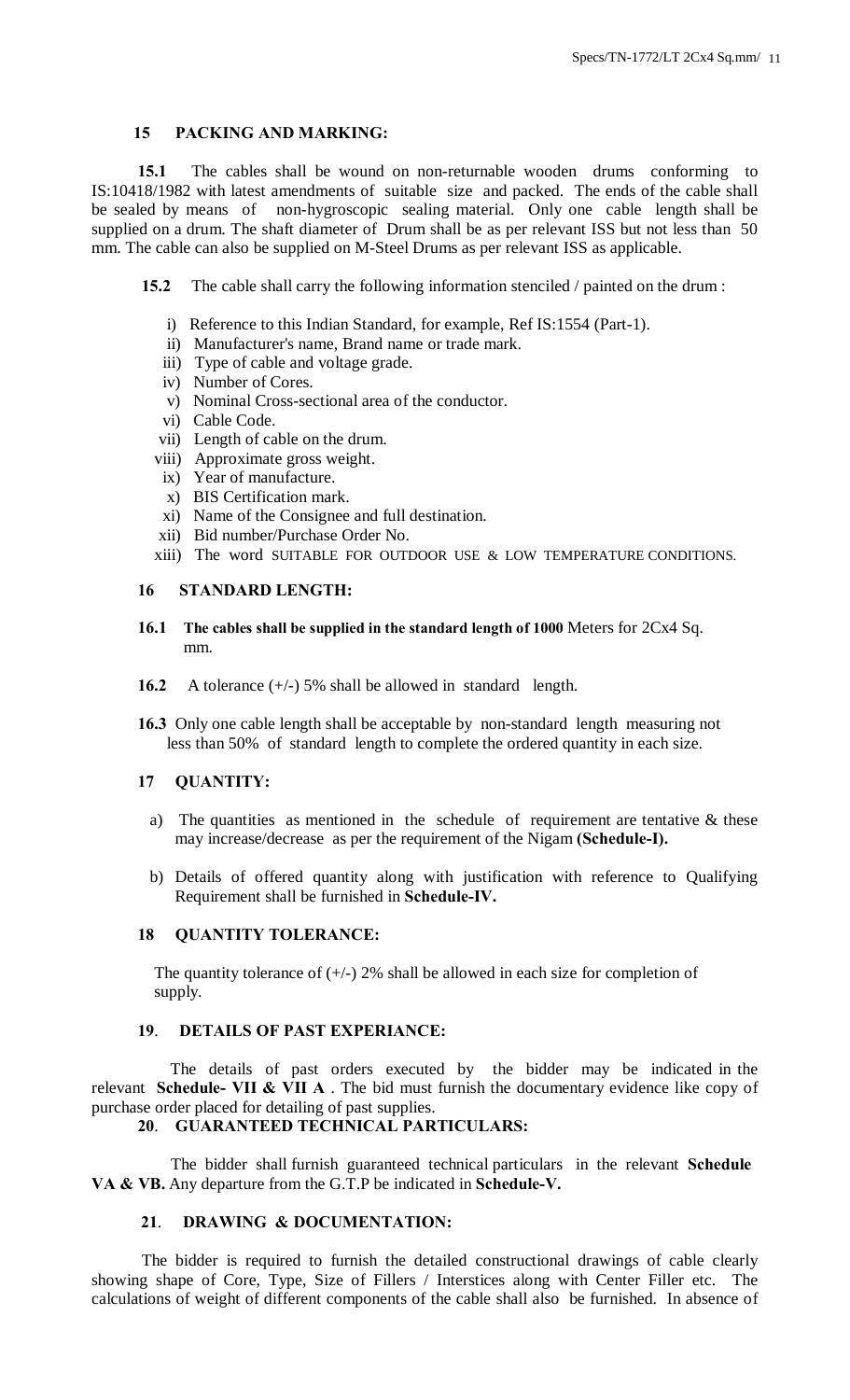this, the bids are likely to be ignored. The drawings of drums shall also be furnished as per relevant applicable ISS.

# **22. DELIVERY SCHEDULE:**

The bidder is required to quote monthly delivery in **Schedule-VIII**. **The delivery of quoted quantity should be as under:**

**Commencement : After 30 days from the date of receipt of purchase order. Completion : In Nine(09) months thereafter at equal monthly rate .**

In case of ordered quantity is different than the quoted quantity, then monthly delivery shall be adjusted proportionately. **Bids of bidders in which monthly delivery rate is not quoted shall be considered as Non-Responsive.**

#### **23. PRICES :**

- a) The bidder shall quote the Prices in **Schedule-IV** strictly in the manner prescribed in Clause No. 1.09 of Section-I (Instruction to Bidders) & Clause No. 1.33 of Section-II (General Conditions of Contract).
- b) The **prices** quoted shall be **variable as per PV formula** given in the specification at **Schedule-II** without any ceiling with **Base Date** 1.02.2022**.** The Price Variation shall be governed by Clause No. 1.10 of Section-I (Instruction to Bidder).

#### 24. **DETAILS OF PAST EXPERIANCE:**

 The details of past orders executed by the bidder may be indicated in the relevant **Schedule- VII & VII A** . The bid must furnish the documentary evidence like copy of purchase order placed for detailing of past supplies.

25. DRAWING & DOCUMENTATION:

The bidder is required to furnish the detailed constructional drawing of the cable clearly showing the various components The calculation of weights of different components of the cable shall also be furnished in absence of this, the tenders are likely to be ignored.

26. GUARANTEED TECHNICAL PARTICULARS:

 The bidder shall furnish guaranteed technical particulars in the relevant **Schedule VA & VB.** Any departure from the G.T.P be indicated in **Schedule-V.**

 **27.0 GST: -** GST registration number of Jodhpur Discom is 08AAACJ8578R1ZJ.

As GST act has been implemented from 01.07.17, therefore, BOQ has been prepared accordingly with applicability of GST. Further, old tax structure wherever appearing in ITB, GCC, specification may be replaced by GST as per notification.

# **28.0 ADDITIONAL ORDER**

 Repeat order for additional quantities upto 50% of original ordered quantities, may be placed by the nigam on the same rates, terms and conditions given in the contract.

#### **29.0 Every Micro, Small & Medium enterprises of Rajasthan shall be required to submit an affidavit in schedule-X, along with duly filled bid document.**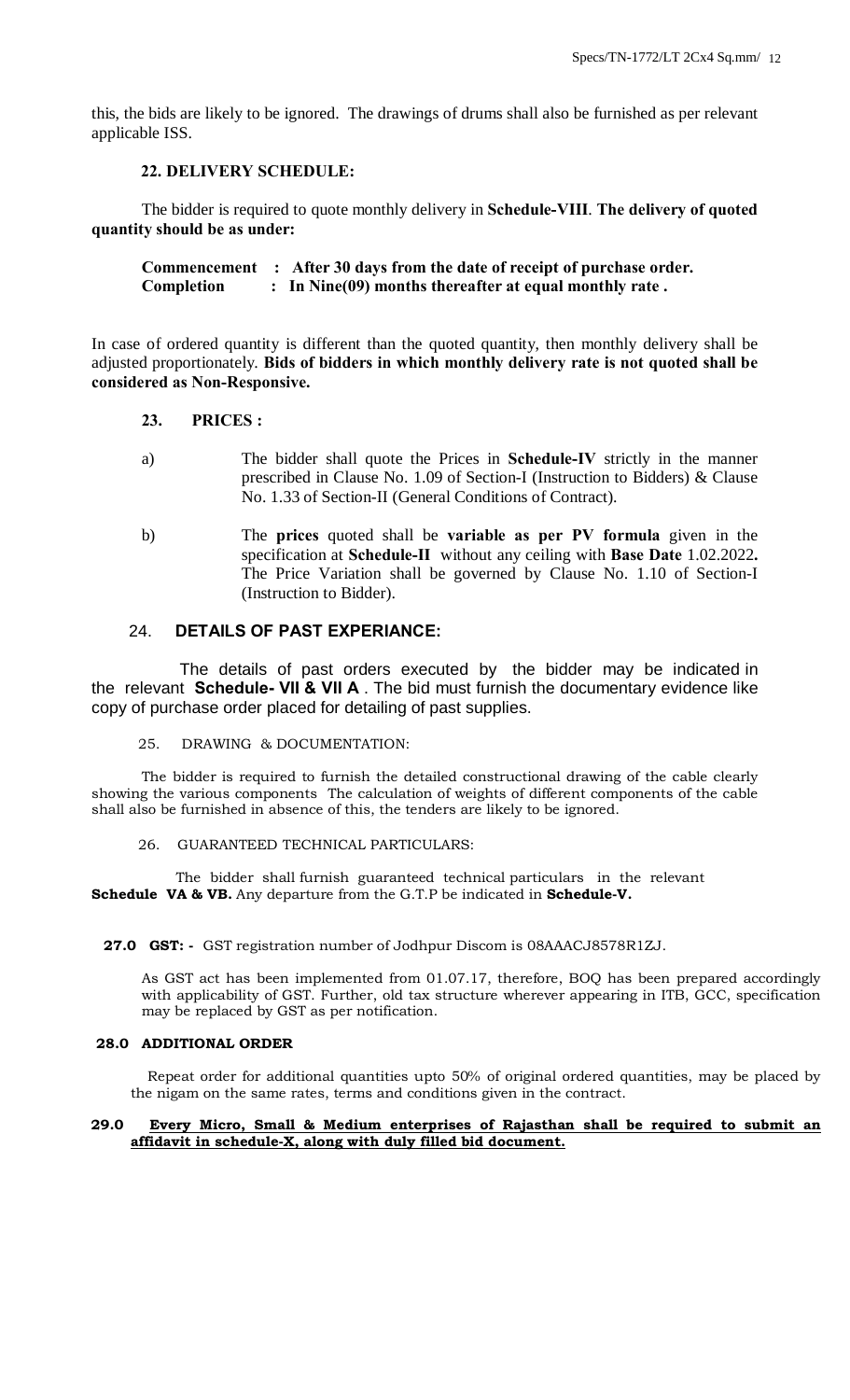#### **SCHEDULE-I**

# **SCHEDULE OF REQUIREMENT**

ISI MARKED TWO CORE LT PVC INSULATED & PVC SHEATHED ARMOURED CIRCULAR CABLES WITH ALUMINIUM CONDUCTOR SUITABLE FOR OUTDOOR USE AND LOW TEMPERATURE CONDITIONS FOR WORKING VOLTAGE UPTO AND INCLUDING 1100 VOLT CONFORMING TO IS:1554(PT.I) /1988 AMENDED UPTO DATE.

| <sup>1</sup> S. No. | ITEM                                     | <b>APPROX. QUANTITY</b> |
|---------------------|------------------------------------------|-------------------------|
|                     | ISI marked LT PVC insulated PVC sheathed | <b>1500 Kms</b>         |
|                     | 2CX 4 Sq.mm. Armoured Cable              |                         |

 NOTE:-The quantities as mentioned in the schedule of requirements are tentative and may increase/decrease as per the requirement of the Nigam.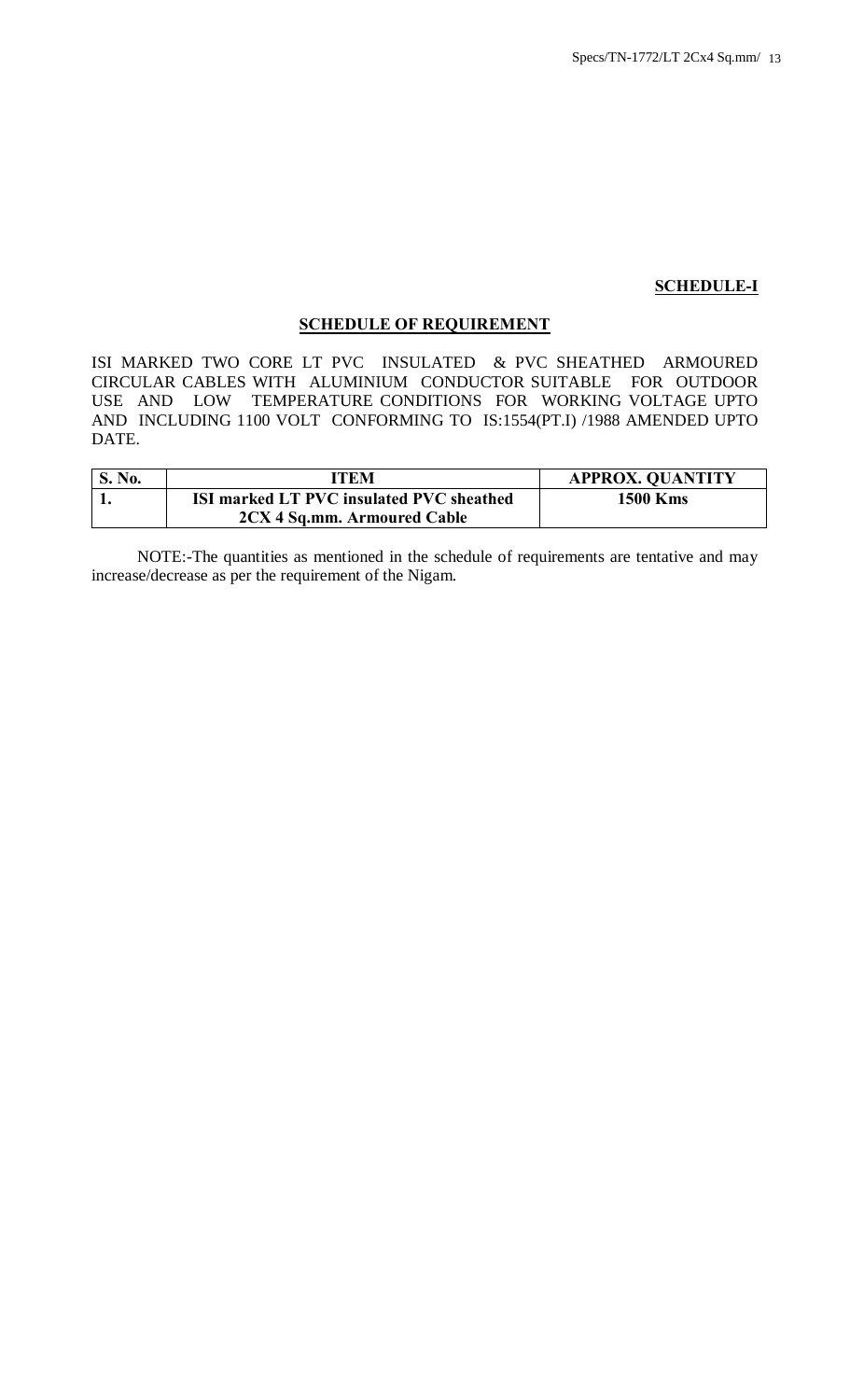# **SCHEDULE-II**

#### **PRICE VARIATION FORMULA FOR LT PVC ARMOURED CABLE AGAINST TN-1772**

P = Po + ALF ( Al – Alo ) + CCFAI (Cc – Cco) +FeF (Fe – Feo)

P = Up-Dated Ex-Works price per Km.

Po = Ex-Works price quoted per Km.

ALF = Variation Factor for Aluminium

Alo = Price of Al (LME Average Settlement Price including Premium for Ingot). **This price is as on 01.2.2022(Base Date).**

Al = Price of Al (LME Average Settlement Price including Premium for Ingot). This price is applicable on first working day of month, one month prior to date of delivery.

CCFAI = Variation factor for PVC compound / polymer for Aluminium Conductor cable.

Cco = Price of PVC compound **This price is as on 01.2.2022(Base Date).**

Cc = Price of PVC compound. This price is applicable on first working day of month, one month prior to date of delivery.

FeF = Variation factor for Steel

Feo = Price of Steel Strip **This price is as on 01.2.2022 (Base Date).**

Fe = Price of Steel Strip. This price is applicable on first working day of month, one month prior to date of delivery.

# **BASE DATE : 01.2.2022**

 The date of delivery (i.e. date of readiness of material) is to be considered as per Clause No. 1.10 of Section-I (Instruction to Bidders).

NOTE: 1. IEEMA prices will be exclusive of GST.

 2. No variation shall be allowed on labour, packing, forwarding, freight and insurance charges.

 3. Any statutory variation on GST on the finished Cable shall be payable according to Clause No.1.09.15 of Section-I % Instructions to Bidders+. ö.

| Size of cable | Alf   | <b>CFAI</b> | FeF   |
|---------------|-------|-------------|-------|
| $2CX4$ Sq.mm  | 0.023 | 0.156       | 0.305 |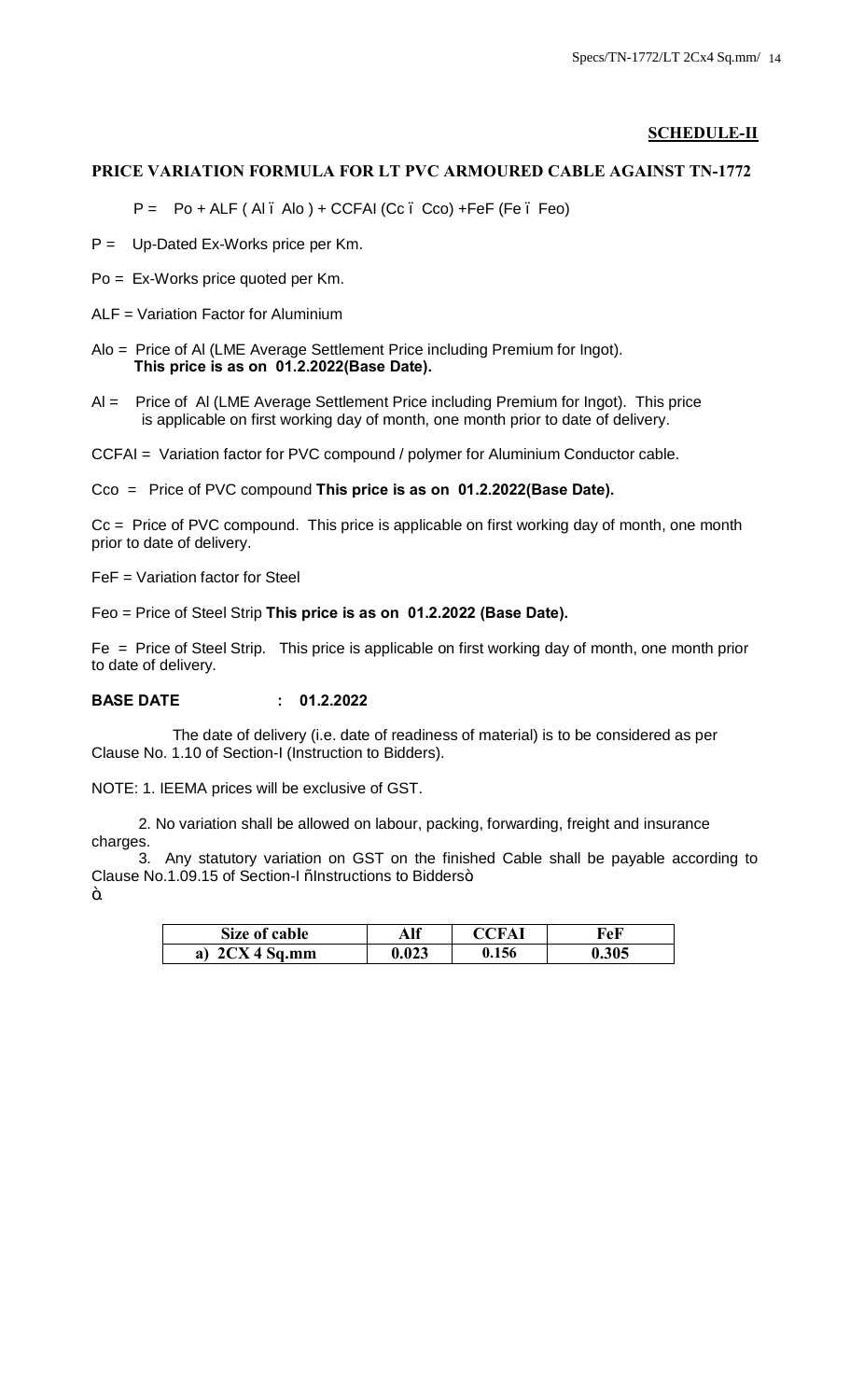# **SCHEDULE-III**

# **JODHPUR VIDYUT VITARAN NIGAM LTD., JODHPUR**

# **A Govt. of Rajasthan Undertaking Prescribed technical specification for supply of**

(Name of Material/Equipment/Machinery/T&P etc.)

| S.No. | Technical specification<br>to which material/equipment/<br>Machinery/ T&P shall confirm | Name of IS/other<br>standard specification | Other particulars<br>if any. |
|-------|-----------------------------------------------------------------------------------------|--------------------------------------------|------------------------------|
|       |                                                                                         | to which material should<br>Confirm        |                              |

As per clause no. 2 of section óIII of attached Specification

Certified that we agree to all the aforesaid technical specification except at S.Noí í. for which our technical specification shall be as under:

\_\_\_\_\_\_\_\_\_\_\_\_\_\_\_\_\_\_\_\_\_\_\_\_\_\_\_\_\_\_\_\_\_\_\_\_\_\_\_\_\_\_\_\_\_\_\_\_\_\_\_\_\_\_\_\_\_\_\_\_\_\_\_\_\_\_\_\_\_\_

\_\_\_\_\_\_\_\_\_\_\_\_\_\_\_\_\_\_\_\_\_\_\_\_\_\_\_\_\_\_\_\_\_\_\_\_\_\_\_\_\_\_\_\_\_\_\_\_\_\_\_\_\_\_\_\_\_\_\_\_\_\_\_\_\_\_

| S.No. | Technical specification      | Name of IS/other                    | Other particulars |
|-------|------------------------------|-------------------------------------|-------------------|
|       | to which material/equipment/ | standard specification              | if any.           |
|       | Machinery/ T&P shall confirm | to which material should<br>Confirm |                   |

# **(Signature)**

Name & Designation with seal of the bidder.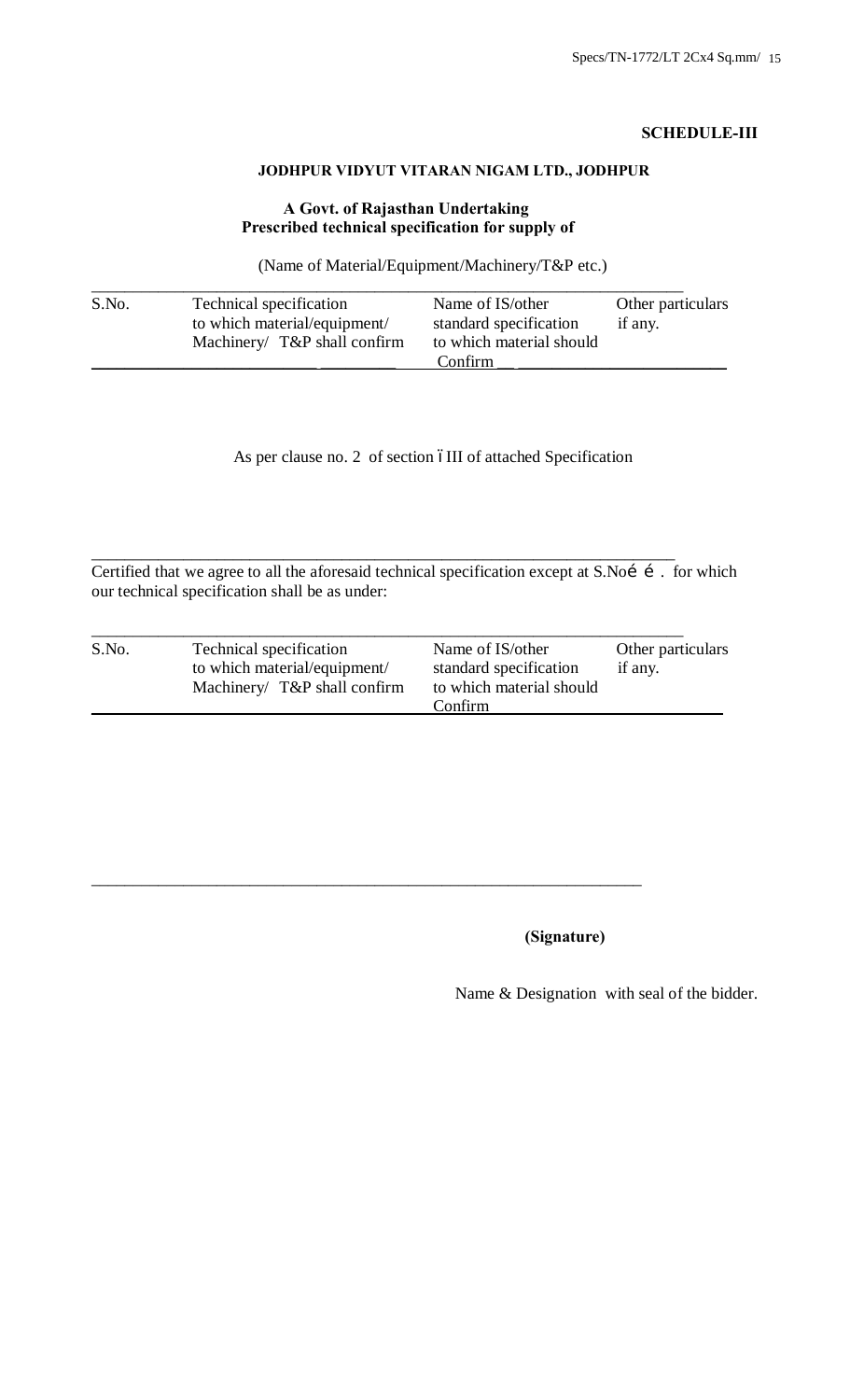# **SCHEDULE-III-A**

# **PRE- QUALIFICATION REQUIREMENT (PQR) FOR PURCHASE OF ISI MARKED TWO CORE LT PVC INSULATED AND PVC SHEATHED ARMOURED CABLES CONFORMING TO IS : 1554(Pt.-1) / 1988 AMENDED UPTO DATE AGAINST TN-1772.**

The bidder should fulfill following qualifying requirements for successful participation in the tender along with relevant documentary evidence supporting each qualifying requirement without which the offer shall be considered non-responsive & rejected.

#### 1.0 **STATUS OF BIDDER**:-

- a) The bidder should be a Manufacturer of offered items. The offers from sole selling agent/ authorized dealers shall not be entertained.
- b) Old/ New suppliers:- Any bidder located within or outside the state of Rajasthan has participated for the first time in a particular Discom & meeting minimum qualification requirement and has supplied the tendered material/or of higher rating in other utility shall be treated as an old supplier. Rajasthangs firms although supplied in past but not meeting minimum quantity supplied criterion including altogether new units which have not supplied any quantity but having adequate & required manufacturing and testing facility and technical know-how of the tendered material shall be considered as new firms and would be eligible for trial order only. In case of supply made to the licensed power utility outside India, the C.A. certificate furnished by firm shall be considered.
- c) The bidders should be qualified, not be insolvent, not be in receivership, not be bankrupt or being wound up, should not have affairs administered by a court or a judicial officers, should not have business activities suspended, should not be blacklisted or debarred by any utility/ government agency, should not have a conflict of interest. For this bidder is required to furnish a Declaration as per Appendix-B, on Rajasthan Non-Judicial Stamp Paper of Rs. 100/ (excluding surcharge on Stamp Paper, as per rules). ö

Note:-The material supplied and accepted for same/higher rating for Turnkey projects to a licensed power utility/Govt. shall be considered for the purpose of evaluating criteria. The certificate given by C.A. shall indicate above quantity separately.

#### 2.0 **PAST SUPPLY & PERFORMANCE CRITERIA** :-

The bidder shall meet both past supply and performance criteria as detailed below for opening of tenders:-

#### 2.01 **PAST SUPPLY:-**

- 2.01.1 The bidder is required to quote for minimum 10% of tendered quantity failing which their offer may be considered Non-Responsive.
- 2.01.2 The bidder should have designed, manufactured / fabricated, tested and supplied to utility / Discoms / Govt. Departments at least  $2 \times QQ$  (QQ being the quoted quantity) of similar item / higher rating of tendered material / equipment in last 3 financial years from the date of opening of technicalcommercial bid.
- Note: Requirement of quantity manufactured, minimum quantity to be offered and amount of Bank Guarantee to be furnished in absence of test certificate shall be reduced to 25% for Rajasthan based units.
- 2.01.3 In support of fulfillment of the past supply criteria, the bidder shall furnish documentary evidence in the form of certificate from Chartered Accountant in the enclosed prescribed proforma only. This prescribed proforma should be furnished either in original or copy duly attested by Notary. The bidder shall also sign and affix seal on the C.A. Certificate. The certificate should have membership number with the name & address of the chartered accountant. Certificate should clearly indicate the quantity supplied, period of supply, voltage Class, Rating of the Transformer etc. in the format prescribed, any deviation to format or information diverted format, will not be considered and rejected.

Note:-The material supplied and accepted for same/higher rating for Turnkey projects to a licensed power utility/Govt. shall be considered for the purpose of evaluating criteria. The certificate given by C.A. shall indicate above quantity separately.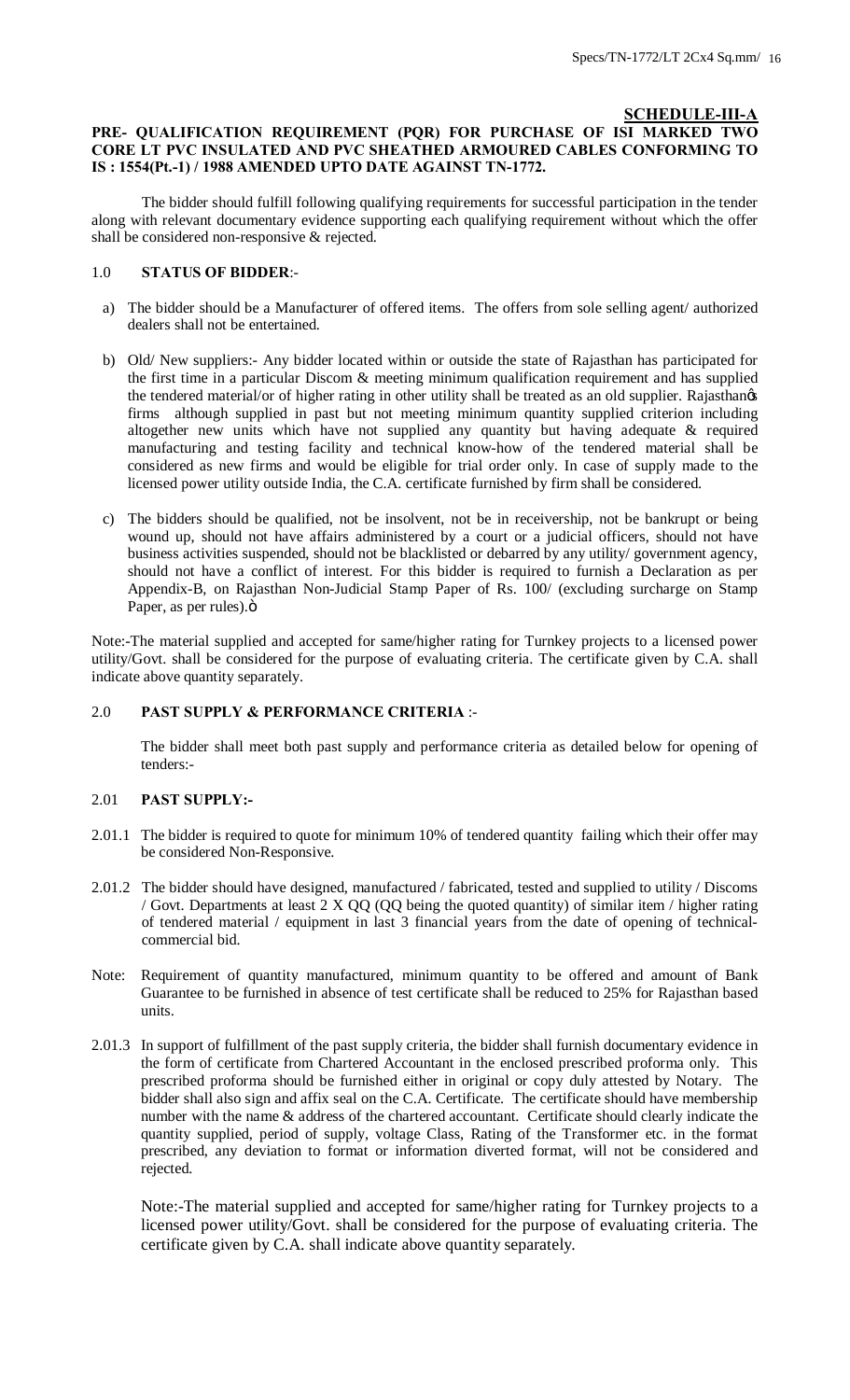# 2.02 **PERFORMANCE CRITERIA:-**

2.02.1 i) If a bidder has supplied up to 50% of ordered quantity in previous tender up to date of opening of subsequent tender and scheduled delivery period expired, the bid of such bidder will not be opened in the Discom for that item.

ii) However, if the supplies have been completed for a quantity more than 50% but not completed up to date of opening of subsequent tender and scheduled delivery period expired, the quantity equal to the quantity pending in previous tender for that item shall be reduced from the subsequent tender quantity to be allocated to the bidder.

# **3.0 TYPE TEST CRITERIA**

3.0.1 The bidder shall furnish valid and authenticated type test certificate from a Govt. approved/ a Govt. recognized/ NABL accredited laboratory/ ILAC i.e International Laboratory Accreditation Corporation ( In case of foreign laboratory) of similar rating and design of tendered material/ equipment.

The bid of the bidders be also considered for meeting the Type Test criterion if the bidder have the requisite type test conducted successfully on the samples selected from the 1st Lot **(If Applicable)** supplied to **JdVVNL** against previous tenders and its report are available with the Nigam & furnish certified copy of such Type Test Reports with the bid or reference of order / tender be mentioned in Bid document for verification purpose . Such type test certificates should not be older than **five** years as on the date of bid opening. For this purpose date of conducting type tests will be considered.

The type test certificates by in house laboratory of biding firm even if it is a Govt approved/ Govt recognized/ NABL accredited Laboratory / ILAC accredited, shall not be accepted, in case of their own bid. This will not apply if biding firm is Govt. Company/ Public Sector Undertaking.

- 3.0.2 The bidder should furnish documentary evidence in support of the laboratory whose type test have been furnished, that the said laboratory is a Govt/ a Govt. approved/ a Govt. recognized/ NABL accredited laboratory/ ILAC accredited ( in case of foreign laboratory)
- 3.0.3 The type test certificates shall be furnished either in original or duly attested by notary.
- 3.0.4 The bids of only those bidders shall be considered to be meeting the type test criteria who furnishes complete type test certificates with the bid as per above provision.
- 3.0.5 However, in following cases the bid of the bidder may be considered meeting the type test criteria if the bidder furnishes an undertaking stating that valid type test certificate from a Govt. approved / Govt. recognized / NABL Accredited laboratory / ILAC Accredited laboratory shall be furnished from first lot received in Nigam store (without asking any delivery extension) along with bank guarantee with the technical bid from a Nationalized / Scheduled Bank in prescribed proforma at Schedule-III B or DD / Pay Order amounting to **value as detailed below**. The initial validity of bank guarantee shall be nine months with claim period of three months in addition
	- i) Where a new Rajasthan based firm is participating  $\&$  is technically competent.
	- ii) Where one or more type test(s) is/ are older than **5 years**.
	- iii) Where Rajasthan/outside Rajasthan firm furnishes requisite type test report of higher rating material.

 **The date of conducting type test shall be before the date of opening of Technical Bid. The date of issuing of type Test Bank Guarantee in lieu of non-furnishing of Type Test reports shall be before the date of opening of technical bid & the Type Test BG issued on or after opening of technical bid shall not be accepted**

| Amount of Bank Guarantee in lieu of type test                  |          |  |
|----------------------------------------------------------------|----------|--|
| For Outside Rajasthan based firms<br>For Rajasthan based firms |          |  |
| $1.25$ Lacs                                                    | 5.0 Lacs |  |

# **4.0 POOR RECORD OF PERFORMANCE AND DELIVERY**:

The bidder who has been black listed in any of the state Discom or with whom business relations have been severed in Jodhpur Discom shall not be considered. Severment of business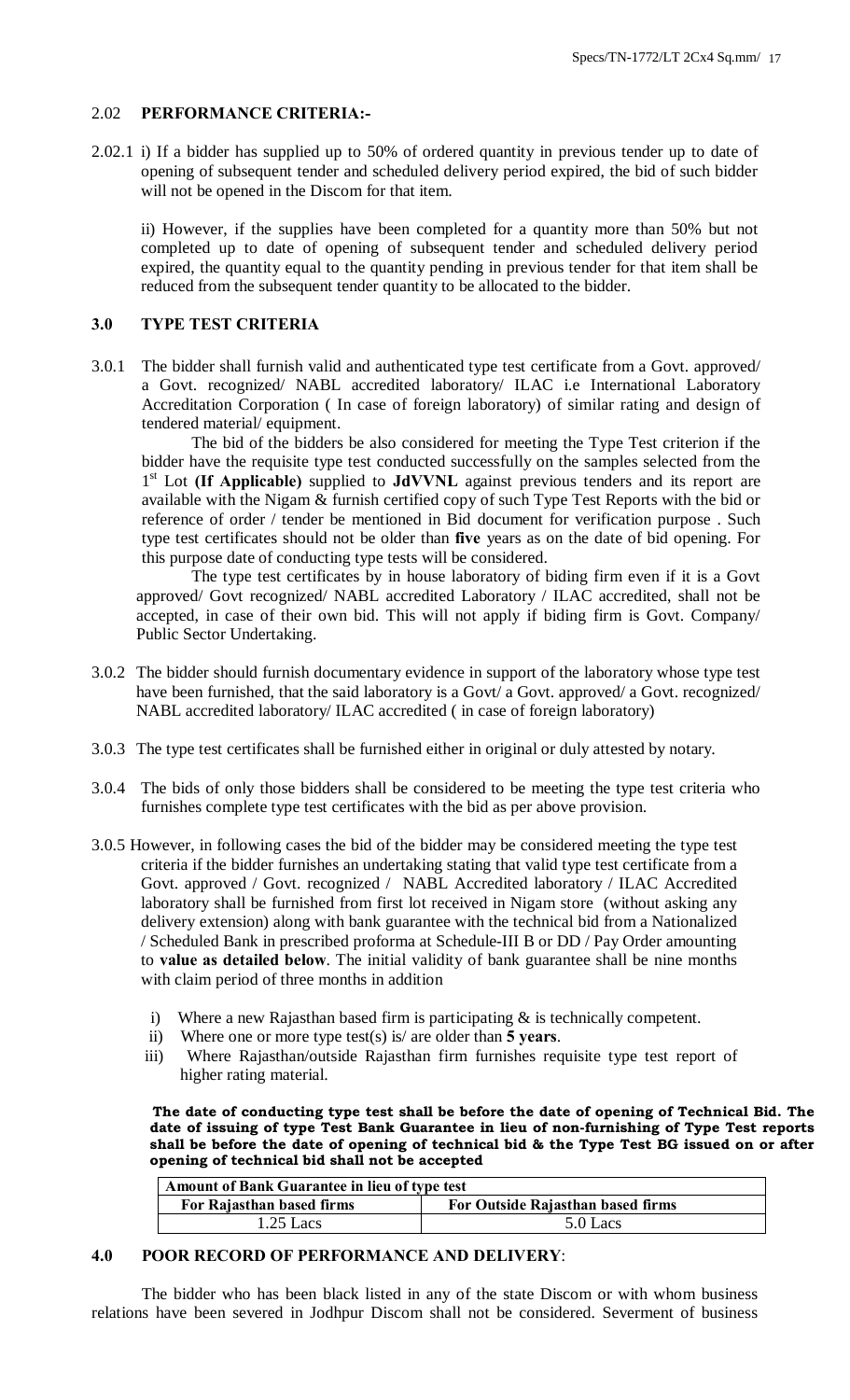relations will be done in case of following circumstances for the period and with the recovery mentioned against each:

| contractual formalities.                                                                           | i) When vendor does not accept order Forfeiture of EMD/cancellation of vendor<br>awarded on its accepted price and terms and registration to recover amount of EMD along<br>conditions or does not comply with with severment of business relations for three<br>years from the date of issue of order. |
|----------------------------------------------------------------------------------------------------|---------------------------------------------------------------------------------------------------------------------------------------------------------------------------------------------------------------------------------------------------------------------------------------------------------|
|                                                                                                    | ii) When vendor complies with contractual Levy of maximum recovery on account of delay                                                                                                                                                                                                                  |
| formalities but does not commence supplies.                                                        | in delivery along with severment of relations for                                                                                                                                                                                                                                                       |
|                                                                                                    | a period of 2 years from the date of issue of order                                                                                                                                                                                                                                                     |
|                                                                                                    | or in next two bids whichever is later                                                                                                                                                                                                                                                                  |
| 2. A Bidder debarred under section 46 of the RTPP Act 2012 shall not be eligible to participate in |                                                                                                                                                                                                                                                                                                         |

- any procurement process undertaken by‐
- (a) any Procuring Entity, if debarred by the State Government; and
- (b) a Procuring Entity if debarred by such procuring Entity

# **5.0 (A) BLACK LISTING OF A FIRM:**

After having given Show Cause Notice of 30 days, and having established & cogent reasons for blacklisting of the firm as given below, the firm should immediately be blacklisted for a period of 5 years indicating reasons of doing so, in the letter itself, and a copy of such blacklisting should be given to the firm, with the approval of CLPC:-

- (i) There are sufficient and strong reasons to believe that the supplier or his employee has been guilty of malpractices such as manhandling/misbehavior with Government official by supplier or his partner/employee, bribery, corruption or abatement of such a offence in a position where he could corrupt Nigamos official, fraud, vitiating fair tender process including substitution of or interpolation in tender, mis-representation, pilfer-aging or unauthorized use or disposal of Nigam $\alpha$  material issued for specific work etc.
- (ii) Where a supplier or his partner or his representative has been convicted by a court of Law for offences involving moral turpitude in relation to the business dealing or where security considerations including suspected disloyalty to the Nigam/state so warrant the blacklisting.
- (iii) If the State Bureau of Investigation or any other authorized investigating agency recommends for blacklisting after completing the investigation.
- Note:1 If a supplier after having tendered for a supply or after negotiations gives application voluntarily vitiating the fair tendering process, it shall also tantamount to malpractice.
- Note:2 A register containing the reasons for blacklisting the supplier as also the names of all the partner of the suppliers and the allied concerns coming within the effective influence of the blacklisted supplier will be maintained.
- Note:3 A register of black listed supplier will be maintained which will not only include suppliers enlisted with the Enlisting Authority but also black listed suppliers in Nigam.
- Note.4 A Black listed supplier (i) shall not be entitled for registration in any of the Discom (ii) shall not be awarded any supply order in future in any Discom during the notified period.(iii) his registration if any shall stand cancelled immediately and his registration security /EMD/S.D. shall stand forfeited. (iv) In case of blacklisting of the firm by any one of Discom for the cogent prescribed reason(s) as stipulated above, the same shall be applicable to all the three Discoms and as a consequence of blacklisting, all the pending orders to that firm, will be cancelled in all three (3) Discoms with immediate effect. However in respect of completed/executed contract G.P. obligations as well as other liabilities shall be fulfilled by the supplier.

#### **(B) SEVERMENT OF BUSINESS RELATION:**

- (a) After having given Show Cause Notice of 30 days, and having established & cogent reasons for Severment of business relation as given below, the firm should immediately be severed the business relations for a period of 2 to 3 years indicating reasons of doing so, in the letter itself, and a copy of such severment should be given to the firm, with the approval of CLPC:-
- (i) The supplier continuously refuses to pay Nigam dues without showing adequate reasons and where the purchasing authority is satisfied that no reasonable dispute attracting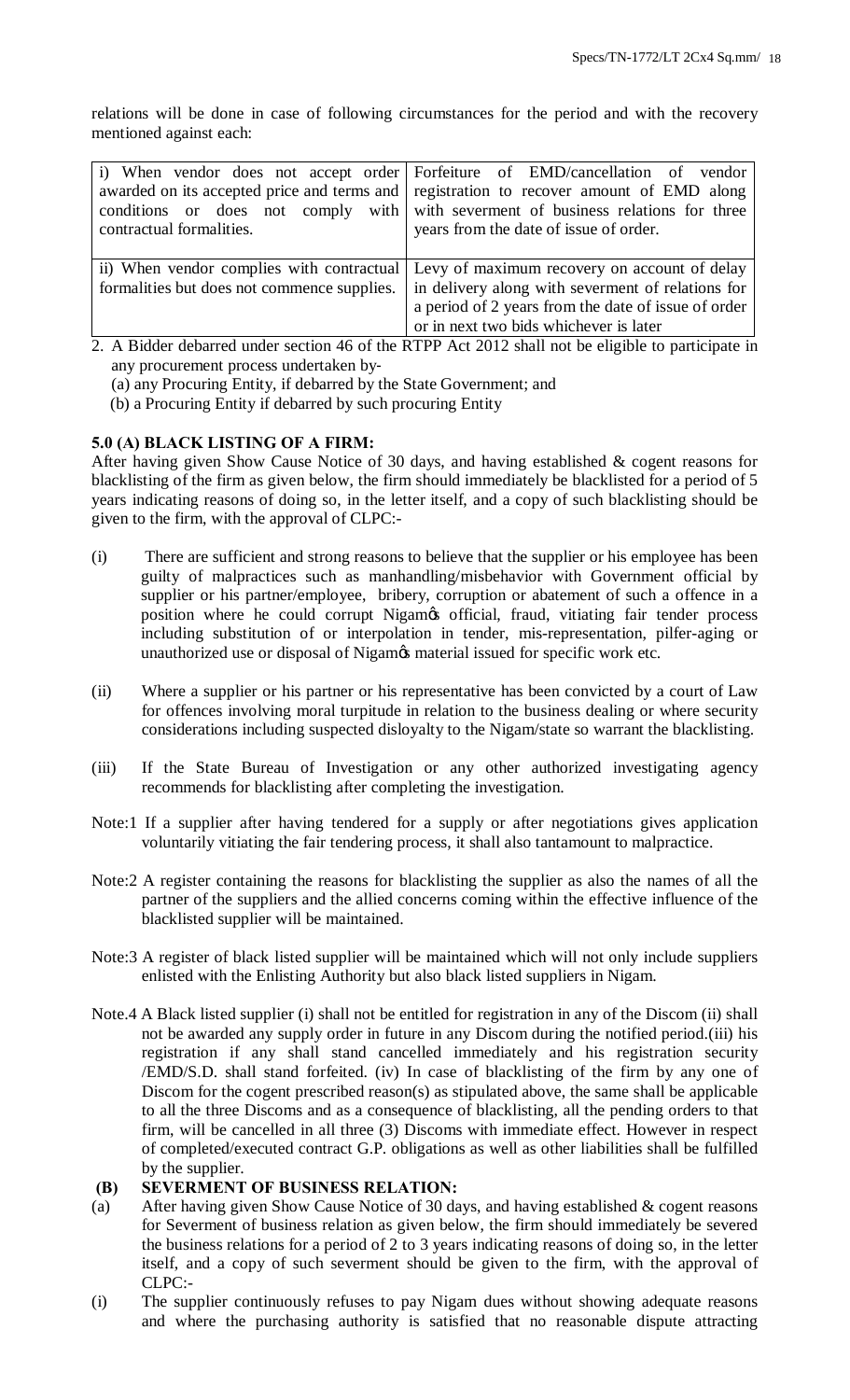reference to Settlement Committee or Court of Law exists for the supplier  $\alpha$  action of nonsupply.

- (ii) When vendor does not accept LOI/detailed purchase order awarded on its accepted prices and terms & conditions or does not comply with the contractual formalities.
- (iii) When vendor/supplier who otherwise completed contractual formalities but does not commence supplies on the date of opening of technical bid of the fresh tender/completion of schedule delivery period whichever is later.
- Note.1 In case supplier does not deposit outstanding dues towards Nigam, even after completion of severment period, the period of severment will continue.
- Note.2 Severment done purely/ mainly on account of non-deposition of dues against the supplier/vendor/contractor could be lifted by CLPC, if the dues are deposited prior to the expiry of such severment period.
- Note 3 Severment done by one Discom for non-supply of material and /or corresponding nonrecovery of dues will not be effective in other Discoms except in respect of common purchase cases of three Discom.
- Note 4 On severment of business; the EMD/SD/vendor registration security will be forfeited.
- Note 5 The orders in execution satisfactorily will not be cancelled other than the order on which severment have been done.

# **(C) DEBARMENT**

Reasons on which Debarment can be made:-

- (i) The competent authority may debar the supplier on account of his performance or other disabilities, if it is no longer considered fit to remain under vendor registration as per his obligation under vendor registration.
- (ii) If at any subsequent stage of inspection of firms after award of contract, it is found that firm does not have sufficient tech. staff or required/necessary technical equipments, the purchasing authority can debar the firm for one year or next tenders whichever is later. The debarment will be lifted only on re-inspection of firm $\alpha$  works; the defects noticed earlier are fully rectified to the satisfaction of Nigam.
- (iii) When contract agreement executed and supplies commenced but could supply only up to 50% of ordered quantity and scheduled delivery period expired, then the firm can be debarred for one year or next tender whichever is later in that Discom only for that particular item/rating/ capacity/size etc.
- (iv) The suppliers who have been awarded contract for supply of material is not adhering to the periodic delivery schedule, the contract awarding authority reserve the right to terminate the contract and may debar the firm in participating in tender for a period of 2 to 3 years.
- Note.1. On debarment, the EMD/ SD/Vendor Registration security shall be forfeited.
- Note.2 If the firm is debarred in one Discom for any reasons then the same should not be applicable in other Discom subject to exception that in case of common Discoms purchases such debarment of a firm would be applicable to all three Discoms for that particular item and rating/capacity/size etc.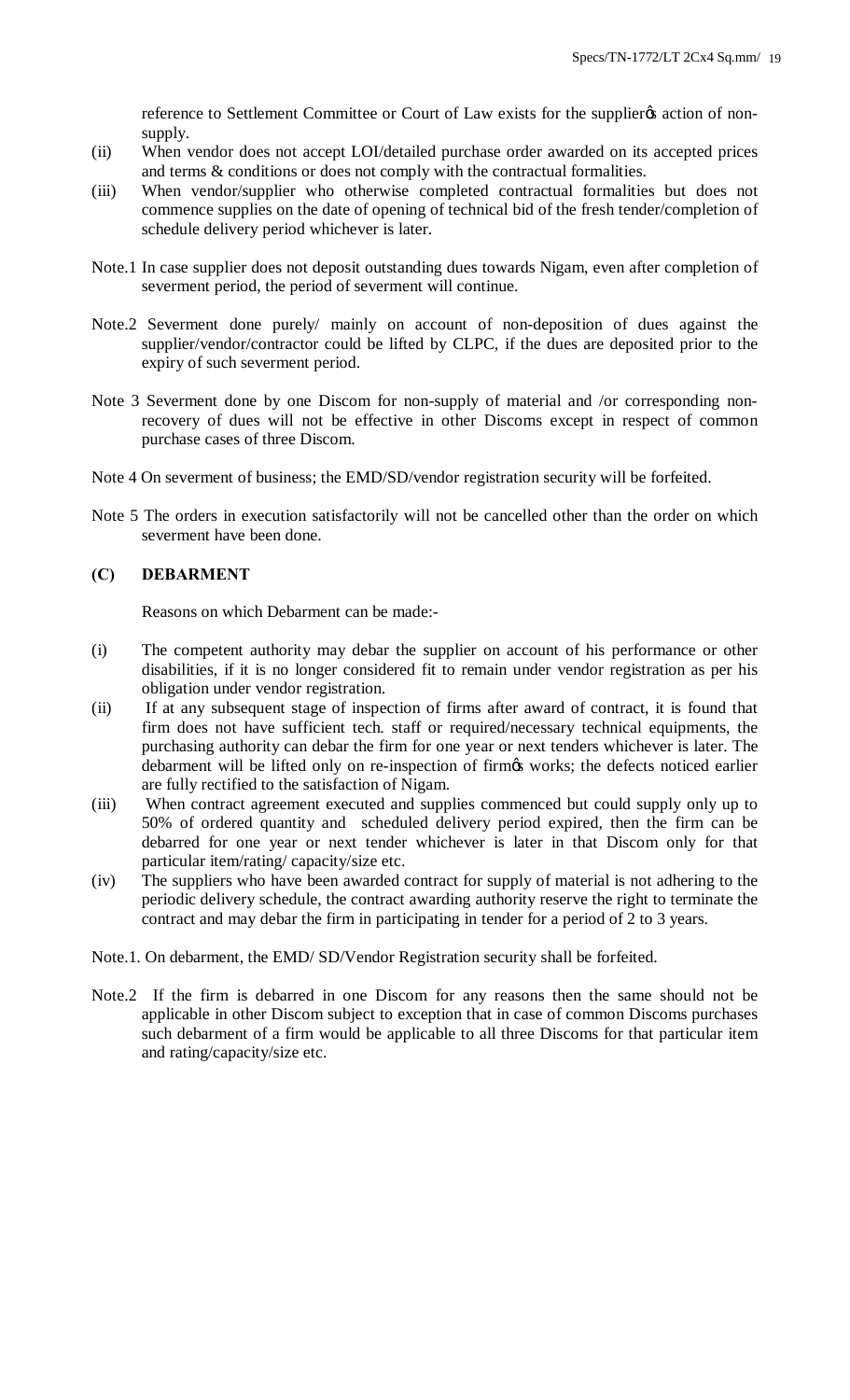**XII) Panel Provisions against defaulter bidder:-**

 **As per RTPP Act 2012 clause 42 (2) A bidder who-**

- **(a) withdraws from the procurement process after opening of financial bids;**
- **(b) withdraws from the procurement process after being declared the successful bidder;**
- **(c) fails to enter into procurement contract after being declared the successful bidder;**
- **(d) fails to provide performance security or any other document or security required in terms of the bidding documents after being declared the successful bidder, without valid grounds, shall, in addition to the recourse available in the bidding documents or the contract, be punished with fine which may extend to fifty lakh rupees or ten per cent of the assessed value of procurement, whichever is less**

# **6.0 APPEALS AND APPLICATIONS:-**

Appeal against the order of blacklisting, severment and debarment can be filed before BOD within a period of 3 months from the date of intimation. The letter of appeal will be addressed to the order placing authority. Who will process the case for placing the matter in B.O.D. with in a period 60 days. The BOD may reduce or waive the penalty, if sufficient reasons/supporting documents are furnished by the supplier.

# **GENERAL CONDITIONS : - (ALL CONDITIONS BE DULY SIGNED & SEALED)**

- I) The bidder shall clearly indicate the deviations such as `Technical Deviation & Commercial Deviations' in the prescribed proforma only. The deviations indicated elsewhere in the bid shall not be accepted.
- II) The bidder must clearly fill up each and every particular of guaranteed technical particulars annexed with Technical Specifications otherwise he will be responsible for Technical Non-responsiveness.
- III) All documents required in the prescribed format are to be furnished along with the bid itself only except an attested copy of BIS license (wherever it is required), failing which the bid will be summarily rejected.
- IV) However, "a copy of valid BIS License irrespective to date of issue of BIS License may be submitted by the bidder up to the official working hours of one working day prior to the schedule / notified date of opening of price bid" along with undertaking that BIS License so furnished is valid till date and same has not been withdrawn/cancelled by Bureau of Indian Standard. Similar undertaking of validity of BIS l License be also furnished by the bidder who furnishes BIS License along with Technical Bid.
- V) The date of conducting type test shall be before the date of opening of Technical Bid. The date of issuing of type Test Bank Guarantee in lieu of non-furnishing of Type Test reports shall be before the date of opening of technical bid & the Type Test BG issued on or after opening of technical bid shall not be accepted.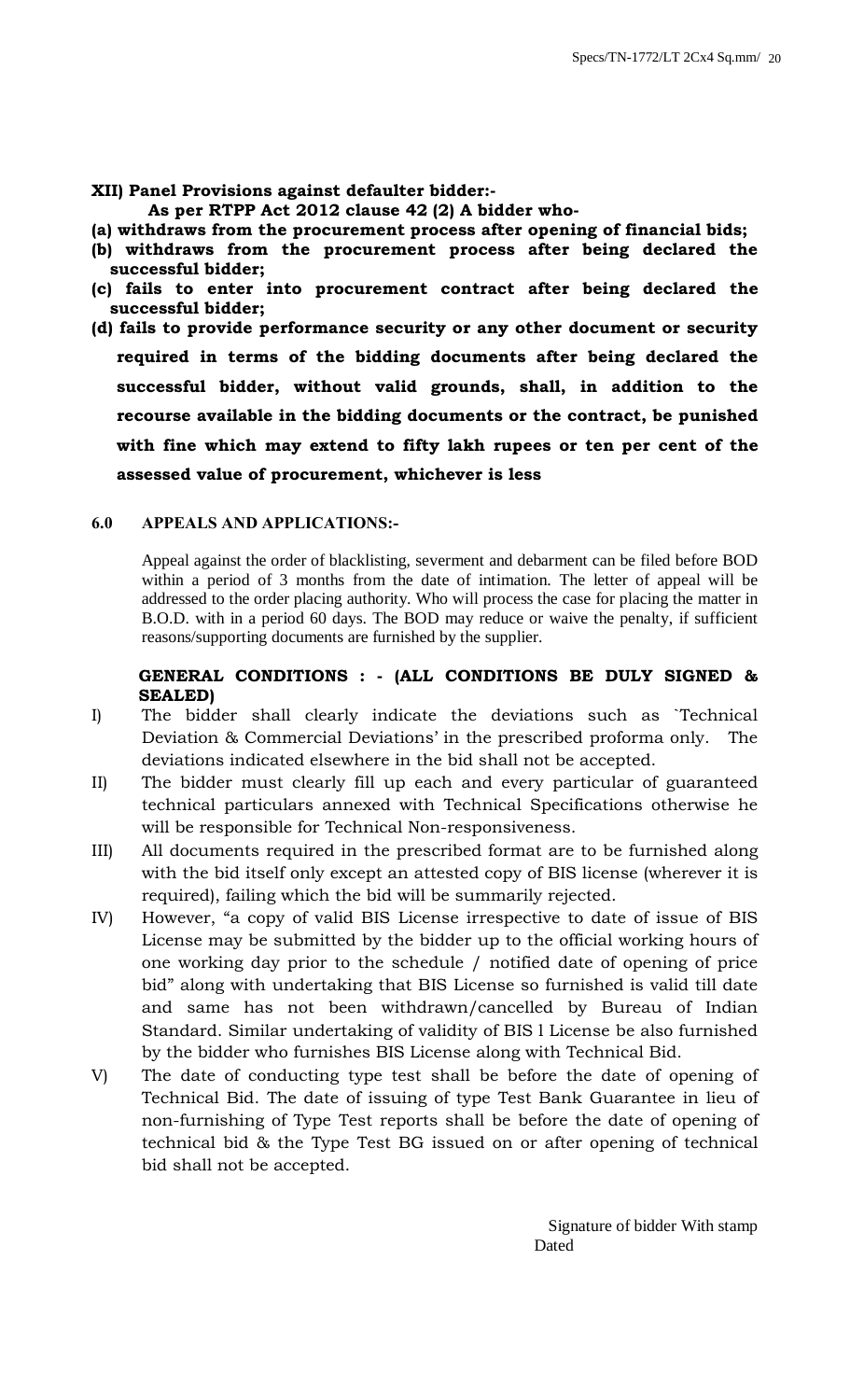#### **SCHEDULE-III-B**

# **BANK GUARANTEE IN LIEU OF FURNISHING OF TYPE TEST CERTIFICATE**

( On Rajasthan Govt. Non-Judicial Stamp Paper worth Rs.0.25% of BG value or Rs. 25000/- whichever is less)

To,

The Superintending Engineer (MM&C), Jodhpur Vidyut Vitaran Nigam Limited, New Power House , Jodhpur.

Dear Sir,

 Whereas Jodhpur Vidyut Vitaran Nigam Limited, Jodhpur ( hereinafter called the purchaser) has issued a bid enquiry under TN-1772 for procurement of í í í í í í í í í í í. (Name of material)

 Whereas M/s …………………………………………….(hereinafter called the bidder ) has furnished a bid for supply of i i i i ... to The Superintending Engineer (MM&C), Jodhpur Vidyut Vitaran Nigam Limited, Jodhpur or his Nominated officer (s) .

Whereas in accordance with the provision of the specification of the aforesaid TNi  $\,$ i  $\,$ ..., the bidder can deposit a bank guarantee in lieu of the requirement of furnishing the type test certificates.

Whereas M/s  $\acute{i}$  i  $\acute{i}$  ... ( the bidder) have requested us (Name of the Bank) to furnish the bank guarantee in lieu of the type test certificate for an amount equivalent to Rs……………… ( in words also) only.

 Under this Bank Guarantee, we (Name of the Bank) hereby undertake unconditionally and irrevocably to guarantee as primary obligator and not as Surety merely, the payment to the purchaser on his first demand without whatsoever right of objection on our part and without his first claim to the bidder in the amount not exceeding ( amount of guarantee in figures and words).

 Payment pursuant to this undertaking will be demanded by the purchaser from the Bank and will be met by the Bank without question in the case in which the bidder, on receipt of the order and / or after the acceptance of this bid, makes default in furnishing the required type test certificates. Also whether the occasion or ground has arisen for such demand the decision of The Superintending Engineer (MM&C), Jodhpur Vidyut Vitaran Nigam Limited, Jodhpur, shall be final.

The liability of the Bank shall not at any time exceed Rsi i i i i i i i i i i... Rupeesí í í í í ).

 The undertaking will be determined on but will not withstanding such determination, continue to be in force till the expiry of 3 months from that date.

 No indulgence or grant of time by the purchaser to the bidder without the acknowledgement of the Bank will discharge the liabilities of the Bank under this guarantee.

 The guarantee herein contained shall not be affected by any change in the constitution of the bidder.

 All disputes arising under the said guarantee between the Bank and the bidder or between the bidder and the purchaser pertaining to the guarantee shall be subject to the jurisdiction of Courts only at JODHPUR in Rajasthan.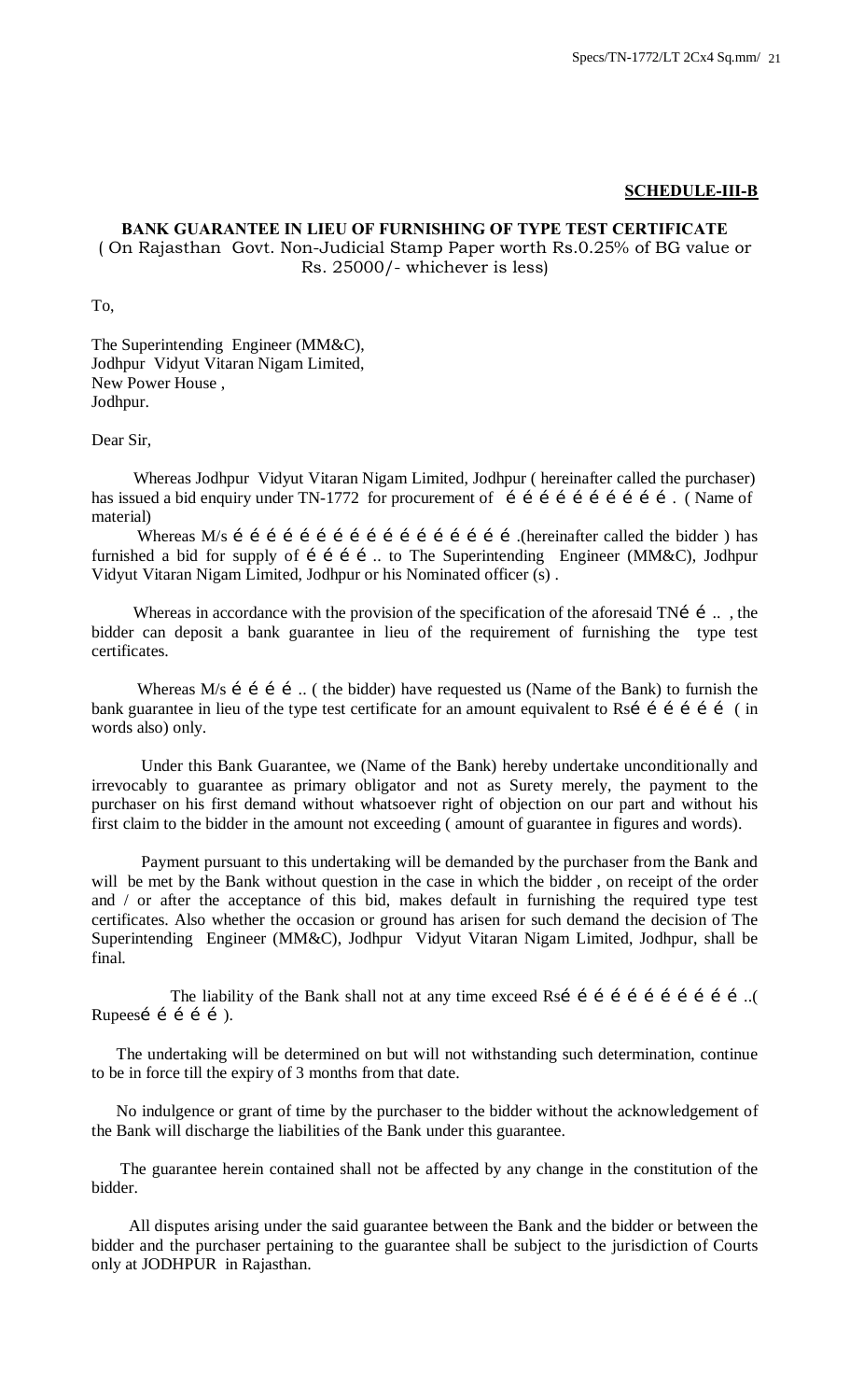The bank further undertake not to revoke this guarantee during its currency except with the previous consent of The Superintending Engineer (MM&C), Jodhpur Vidyut Vitaran Nigam Limited, Jodhpur.

Notwithstanding anything contained herein before, the Bankø liability under this guarantee i.e restricted to Rsi  $\tilde{i}$  i  $\tilde{j}$  i  $\tilde{j}$  i  $\tilde{k}$  (Rupees i i i i  $\tilde{j}$ ) and the guarantee shall remain in force upto i i i i i i i. Unless demand or claim in writing is presented on the Bank within three months from that date, the bank shall be released and discharged from all liabilities there under. However, the validity of the bank guarantee shall be extended as and when required by the purchaser.

IN WITNESS WHEREOF the bank has executed these presents the day i i i i . monthí í í í í . and yearí í í í í .

Yours faithfully,

 ( Bankers) Executants

#### Witness:

1.

2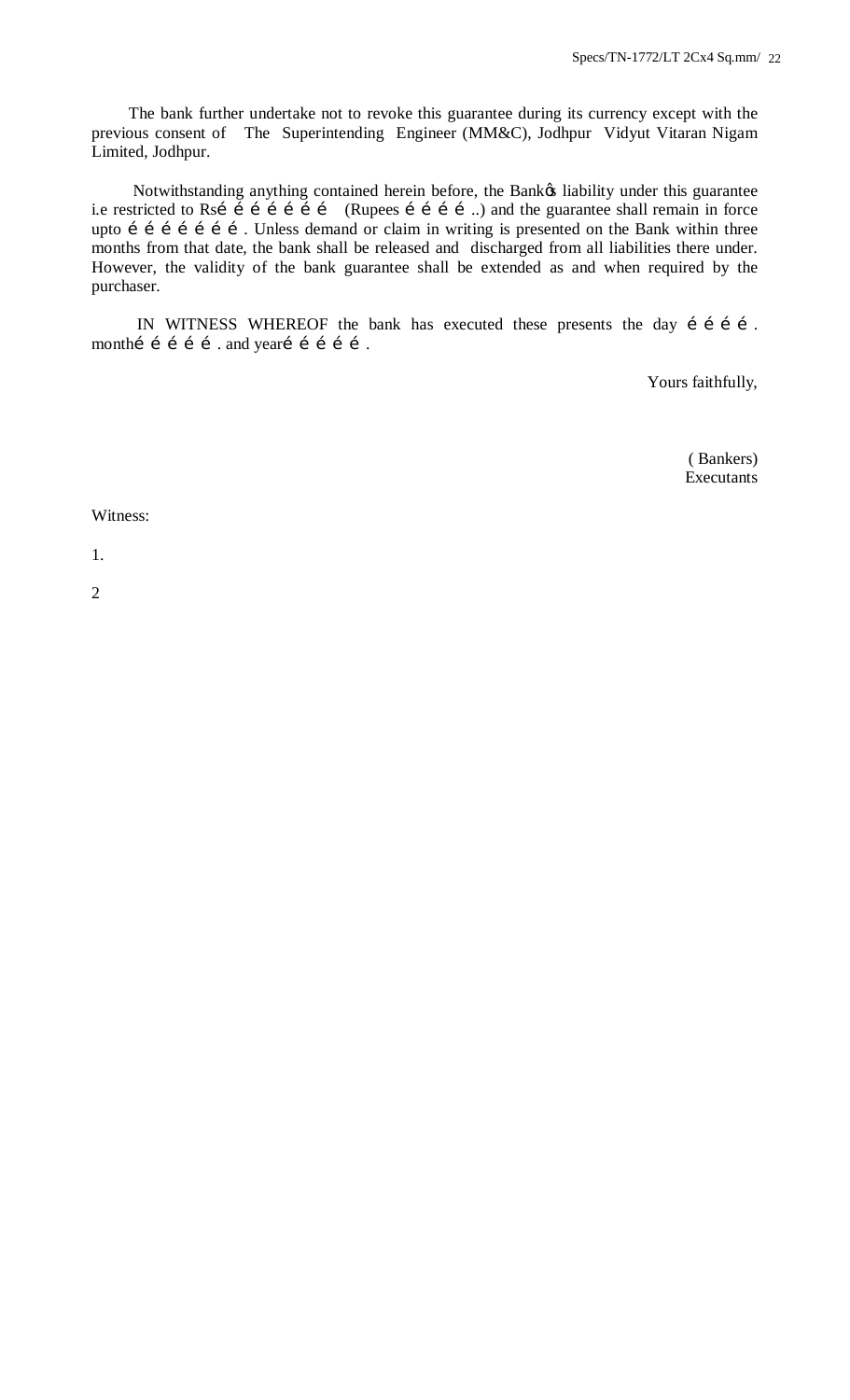# **Schedule-IV `A'**

# **TN-1772 ITEM- TWO CORE LT PVC INSULATED PVC SHEATHED ARMOURED CABLE.**

# **Must be filled in by the bidder and attached with Technical Bid (Part-I)**

To,

 The Superintending Engineer (MM&C), Jodhpur Vidyut Vitaran Nigam Limited, New Power House , Jodhpur.

# Dear Sir,

With reference to your invitation to bid against specification No.JD/SE/MM&C/XENIIAII/ TN- 1772, we agree to supply the following quantity:

| S.  | Particulars of                                                                                        | Tendered       | Qty.    | Justification of    | Status of        |
|-----|-------------------------------------------------------------------------------------------------------|----------------|---------|---------------------|------------------|
| No. | <b>Items</b>                                                                                          | Quantity       | Offered | quantity offered as | <b>Type Test</b> |
|     |                                                                                                       |                |         | per Qualifying      | Certificates.    |
|     |                                                                                                       |                |         | Requirement         |                  |
|     |                                                                                                       | c.             | 4.      | C.                  | 6.               |
| 2.  | ISI marked LT 2C X 4 Sq.<br><b>MM. LT PVC Insulated</b><br>and PVC Sheathed<br><b>Armoured Cables</b> | <b>1500Kms</b> |         |                     |                  |

1. The offer is valid for a period of 120 days from the next date of opening of Techno-Commercial bid.

**2.** The prices are variable with **base date 1.02.2022**

- 3. It is noted that the quantity as mentioned in the specification are approximate and we agree to supply any quantity as per your requirement.
- 4. The delivery shall strictly be in accordance with our delivery schedule as given in Schedule-VIII of this specification. In case we fail to deliver the materials as indicated in the clause No.1.23 of GCC (Schedule-II), we are liable to pay recovery for delay in delivery as per clause No.1.24 of this Schedule-II of this specification. The material shall conform to your specification No. JD/SE/MM&C/XENIIAII/ TN-1772 and as per relevant ISS in all respect.
- 5. We conform that we agree to all the terms & conditions as well as the technical stipulation of your specification No. JD/SE/MM&C/XENIIAII/ TN-1772 and there are no deviations other than as specified in the **Schedule-III, V,VI (A & B).**

# **Yours faithfully,**

# **Signature of bidder with stamp & Date**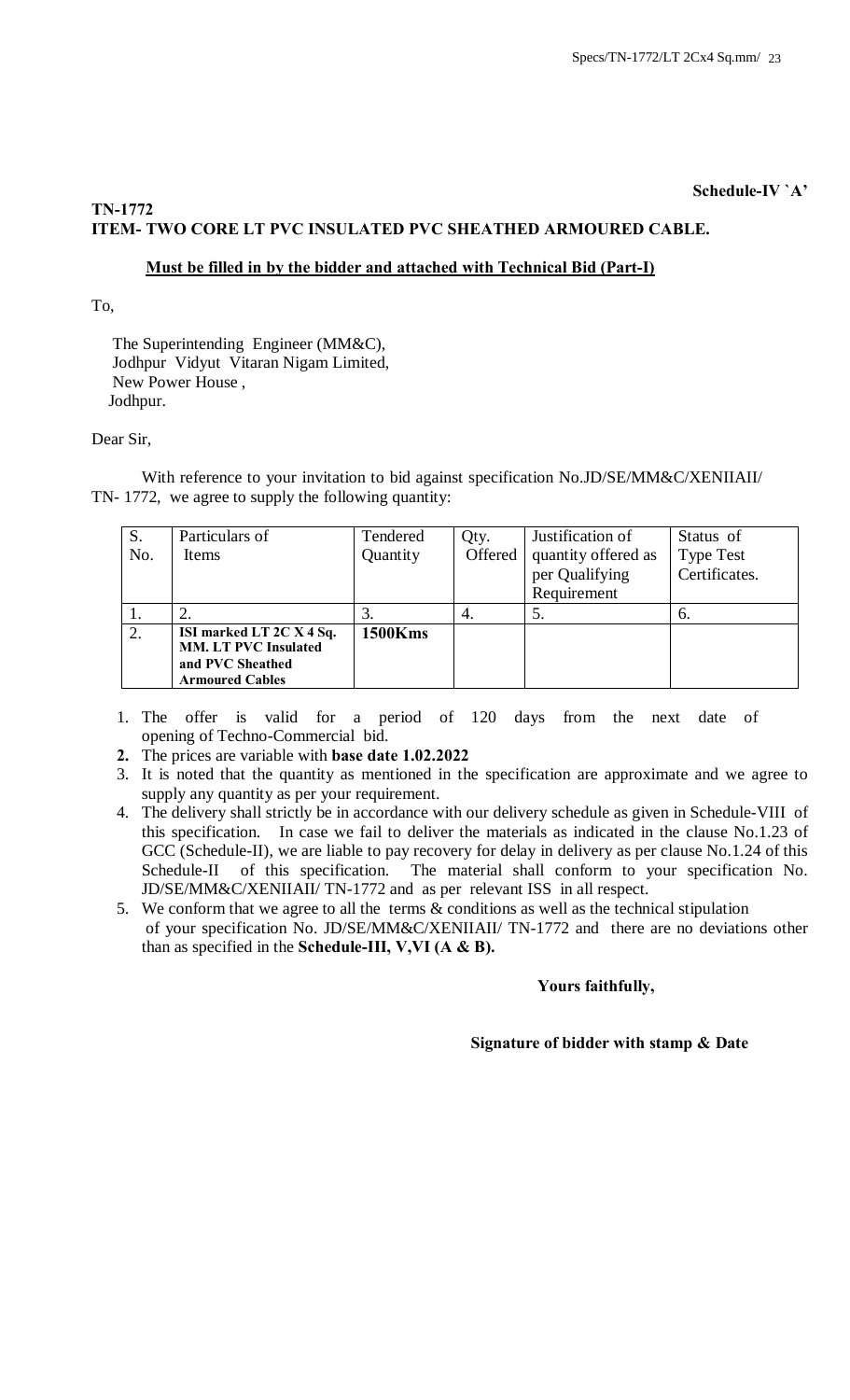# **SCHEDULE – V**

# **JODHPUR VIDYUT VITARAN NIGAM LIMITED A Govt. of Rajasthan Undertaking**

Statement of guaranteed technical particulars and other performance data for supply of i i i i i  $\mathbf{i}$   $\mathbf{i}$   $\mathbf{j}$   $\mathbf{j}$   $\mathbf{k}$   $\mathbf{i}$   $\mathbf{k}$   $\mathbf{j}$   $\mathbf{k}$   $\mathbf{k}$   $\mathbf{k}$  against specification no... $\mathbf{i}$   $\mathbf{i}$   $\mathbf{j}$   $\mathbf{i}$   $\mathbf{j}$   $\mathbf{i}$   $\mathbf{j}$   $\mathbf{k}$   $\mathbf{k}$   $\mathbf{k}$ 

S. No. Particulars of technical & other performance data guaranteed.

Certified that we agree to all the aforesaid technical particulars and other performance data except following:-

| S.No. | Particulars of technical & other | Reasons for           |
|-------|----------------------------------|-----------------------|
|       | Performance data                 | deviations/departure. |

**(Signature)**

 **Name & Designation with seal of the bidder**.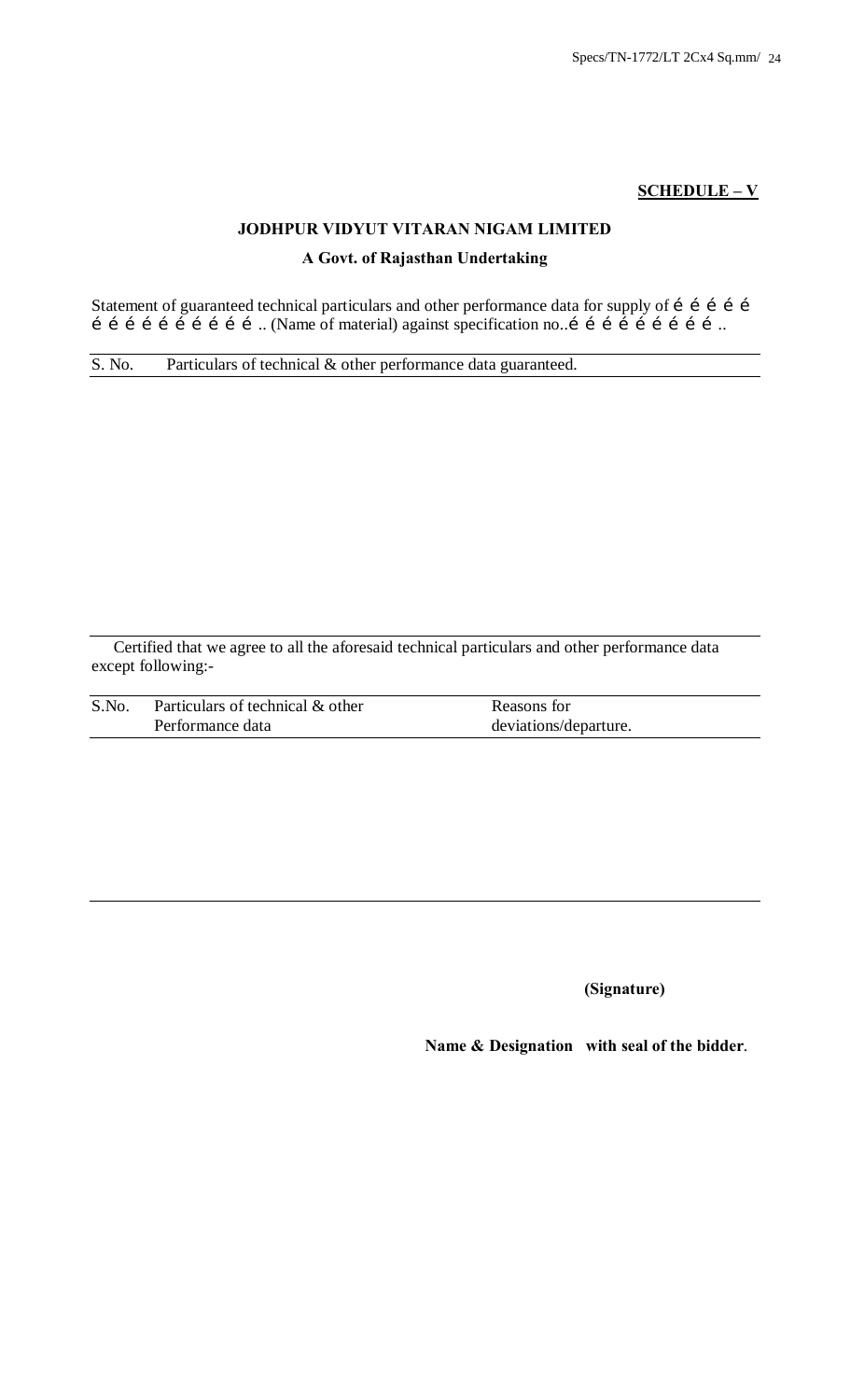# **SCHEDULE-V A**

# **GUARANTEED TECHNICAL AND OTHER PARTICULARS FOR THE SUPPLY OF ISI MARKED LT 2C X 4 Sq. MM. LT PVC INSULATED AND PVC SHEATHED ARMOURED CABLES AGAINST TN-1772**

| S.               | <b>Particulars</b>                     | Unit<br>2 CORE PVC ARMOURED CABLES IN SQ.MM. |                                                                                                                   |  |  |  |
|------------------|----------------------------------------|----------------------------------------------|-------------------------------------------------------------------------------------------------------------------|--|--|--|
| No.              |                                        |                                              | 2C <sub>X4</sub>                                                                                                  |  |  |  |
| $\overline{1}$ . | Manufacturer's name and works          |                                              |                                                                                                                   |  |  |  |
|                  | address                                |                                              |                                                                                                                   |  |  |  |
| 2.               | Standard specification to which the    |                                              | IS:1554(Part-I):1988 with latest amendment                                                                        |  |  |  |
|                  | material shall conform.                |                                              |                                                                                                                   |  |  |  |
| 3.               | <b>VOLTAGE GRADE</b>                   |                                              | 1100V                                                                                                             |  |  |  |
| 4.               | NO. OF CORES                           |                                              | 2C                                                                                                                |  |  |  |
| 5.               | <b>CONDUCTOR DETAILS:</b>              |                                              |                                                                                                                   |  |  |  |
|                  | a) Nominal cross section area of :     |                                              |                                                                                                                   |  |  |  |
|                  | I) Phase Conductor(sq.mm)              |                                              | 4                                                                                                                 |  |  |  |
|                  | ii) Neutral Conductor (Sq.mm.)         |                                              | 4                                                                                                                 |  |  |  |
|                  | b) No. and size of strands(in mm) of : |                                              |                                                                                                                   |  |  |  |
|                  | I) Phase Conductor(sq.mm)              |                                              | <b>SOLID</b><br>As per IS-8130/1984 with latest<br>amendment                                                      |  |  |  |
|                  | Neutral Conductor (Sq.mm.)<br>i)       |                                              | As per IS-8130/1984 with latest<br><b>SOLID</b>                                                                   |  |  |  |
|                  |                                        |                                              | amendment                                                                                                         |  |  |  |
|                  | c) SHAPE OF CONDUCTOR                  |                                              | To be furnished by the bidder                                                                                     |  |  |  |
|                  | d) Whether compacted or non compacted  |                                              | To be furnished by the bidder                                                                                     |  |  |  |
|                  | e) Resistance                          |                                              |                                                                                                                   |  |  |  |
|                  | I) Phase Conductor(Ohm/Km)             |                                              | 7.41                                                                                                              |  |  |  |
|                  | ii) Neutral Conductor (Ohm/Km)         |                                              | 7.41                                                                                                              |  |  |  |
| 6.               | <b>INSULATION</b>                      |                                              |                                                                                                                   |  |  |  |
|                  | I) Type                                |                                              | PVC Type-C As per IS:5831(Part-I):1984 with latest<br>amendments                                                  |  |  |  |
|                  |                                        |                                              | Red & neutral Black                                                                                               |  |  |  |
|                  | ii) Colour                             |                                              |                                                                                                                   |  |  |  |
|                  | iii) Thickness                         |                                              | As per Table-2 of IS-1554 (Part-I):1988 with latest                                                               |  |  |  |
|                  | A) Phase Conductor(sq.mm)              |                                              | amendments                                                                                                        |  |  |  |
|                  | a) Nominal (mm)<br>b) Minimum (mm)     |                                              |                                                                                                                   |  |  |  |
|                  | B) Neutral Conductor (Sq.mm.)          |                                              | As per Table-2 of IS-1554 (Part-I):1988 with latest                                                               |  |  |  |
|                  | a) Nominal (mm)                        |                                              | amendments                                                                                                        |  |  |  |
|                  | b) Minimum (mm)                        |                                              |                                                                                                                   |  |  |  |
| 7.               | <b>Inner Sheath:</b>                   |                                              |                                                                                                                   |  |  |  |
|                  | a) Material & Colour                   |                                              | To be furnished by bidder                                                                                         |  |  |  |
|                  | b) Process of Application              |                                              | To be furnished by bidder                                                                                         |  |  |  |
|                  | c) Minimum thickness of inner sheath   |                                              | As per Table - 4 of IS-1554 (Part-I):1988 with latest                                                             |  |  |  |
|                  |                                        |                                              | amendments                                                                                                        |  |  |  |
| 8.               | Whether Binder Tape provided           |                                              | As per IS:1554(Part-I):1988 with latest amendments                                                                |  |  |  |
|                  |                                        |                                              |                                                                                                                   |  |  |  |
| 9.               | Armouring                              |                                              |                                                                                                                   |  |  |  |
|                  | I) Material                            |                                              | To be furnished by bidder                                                                                         |  |  |  |
|                  | ii) Nominal Dimension of Armour        |                                              | 1.40 mm                                                                                                           |  |  |  |
|                  | iii)Whether galvanized or not          |                                              | Yes, Galvanized                                                                                                   |  |  |  |
|                  | iv) Total number of Armour strips      |                                              | To be furnish by bidders the Requisite numbers alongwith<br>Calculation, to ensure coverage of not less than 90%. |  |  |  |
| 10.              | Outer Sheath                           |                                              |                                                                                                                   |  |  |  |
|                  | I) Material                            |                                              | Extruded PVC ST-2 type as IS 5831:1984 with latest                                                                |  |  |  |
|                  |                                        |                                              | amendment                                                                                                         |  |  |  |
|                  | ii) Thickness                          |                                              | As per Table - 7 of IS-1554 (Part-I):1988 with latest                                                             |  |  |  |
|                  |                                        |                                              | amendments                                                                                                        |  |  |  |
|                  | a) Nominal (mm)                        |                                              |                                                                                                                   |  |  |  |
|                  | b) Minimum (mm)                        |                                              |                                                                                                                   |  |  |  |
|                  | iii) Standard to which it conform      |                                              | As per IS:1554(Part-I):1988 with latest amendment                                                                 |  |  |  |
| 11.              | a) Type and size of filler used        |                                              | As per IS:1554(Part-I):1988 with latest amendment                                                                 |  |  |  |
|                  | b) MIN. WT.OF FILLER IN KG./KM.        |                                              | To be furnished by bidder                                                                                         |  |  |  |
| 12.              | MAX.OVERALL DIAMETER OF THE            |                                              | To be furnished by bidder                                                                                         |  |  |  |
|                  | CABLE IN MM.                           |                                              |                                                                                                                   |  |  |  |
| 13.              | Nature of Packing                      |                                              | Wooden drum                                                                                                       |  |  |  |
| 14.              | <b>DRUM</b>                            |                                              |                                                                                                                   |  |  |  |
| 15.              | TARE WEIGHT OF DRUM                    |                                              | To be furnished by bidder                                                                                         |  |  |  |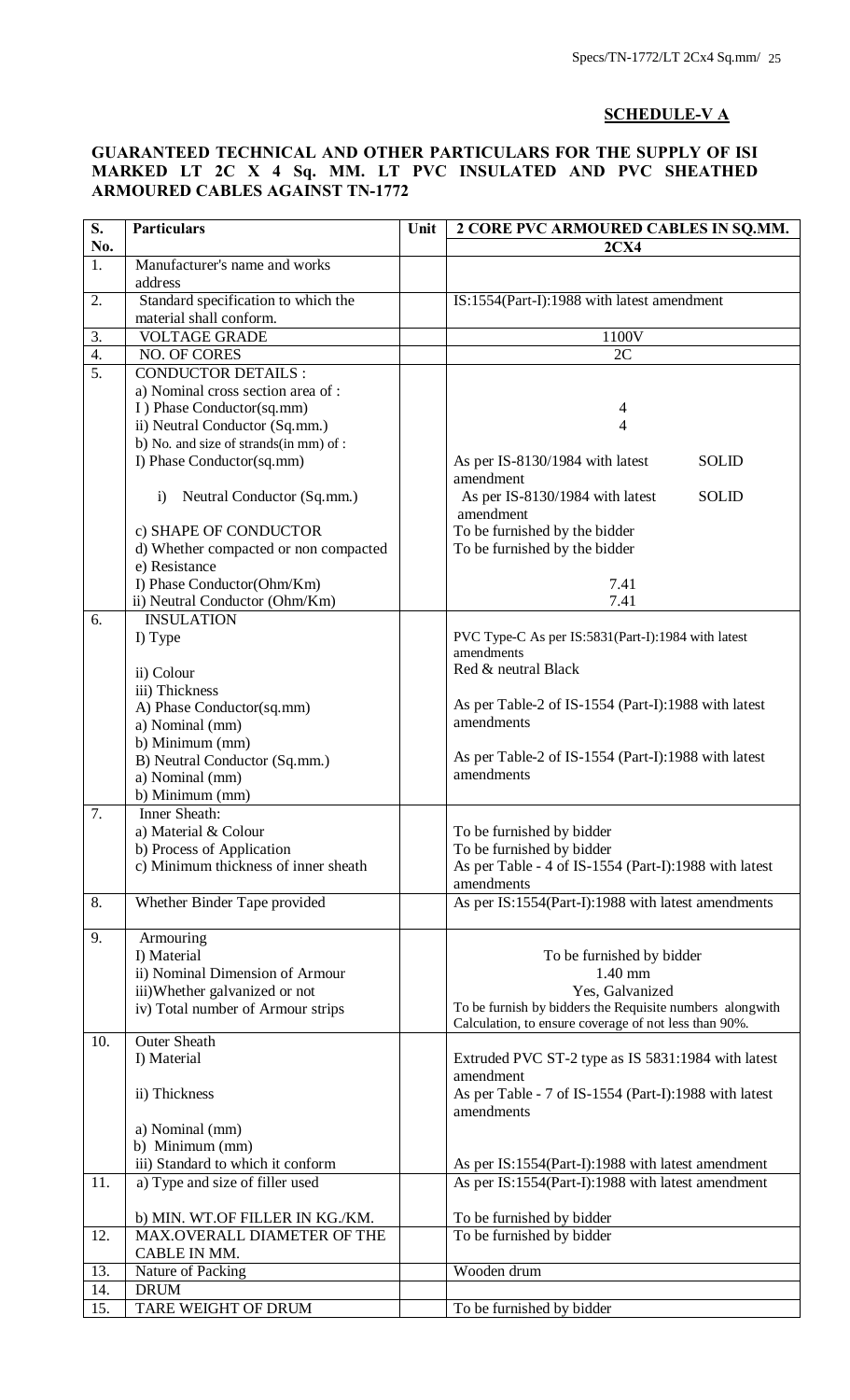| 16. | a) Minimum weight of Aluminium in<br>Kg./Km. corresponding to nominal cross<br>sectional area of conductor.(guaranteed)                                  | 21.6                                                   |
|-----|----------------------------------------------------------------------------------------------------------------------------------------------------------|--------------------------------------------------------|
|     | b) Total weight armouring Kg/Km.<br>c) Total weight of PVC contents Kg/Km<br>(Inner / Outer Sheath / Filler)<br>d) Total weight of finished cable Kg/Km. | To be furnished by bidder<br>To be furnished by bidder |
|     |                                                                                                                                                          | To be furnished by bidder                              |
|     |                                                                                                                                                          | To be furnished by bidder                              |
| 17. | Standard length of cable in meters & it's<br>Tolerance.                                                                                                  |                                                        |
| 18. | Whether material bears BIS certification<br>mark                                                                                                         | YES, ISI MARKING embossed on outer sheath              |
| 19. | BIS license no. & validity                                                                                                                               | To be furnished by bidder                              |
| 20. | Embossing                                                                                                                                                | As per specification of TN-1772                        |
| 21. | Any other particulars                                                                                                                                    |                                                        |

# **(Signature)**

# **Name & Designation with seal of the bidder**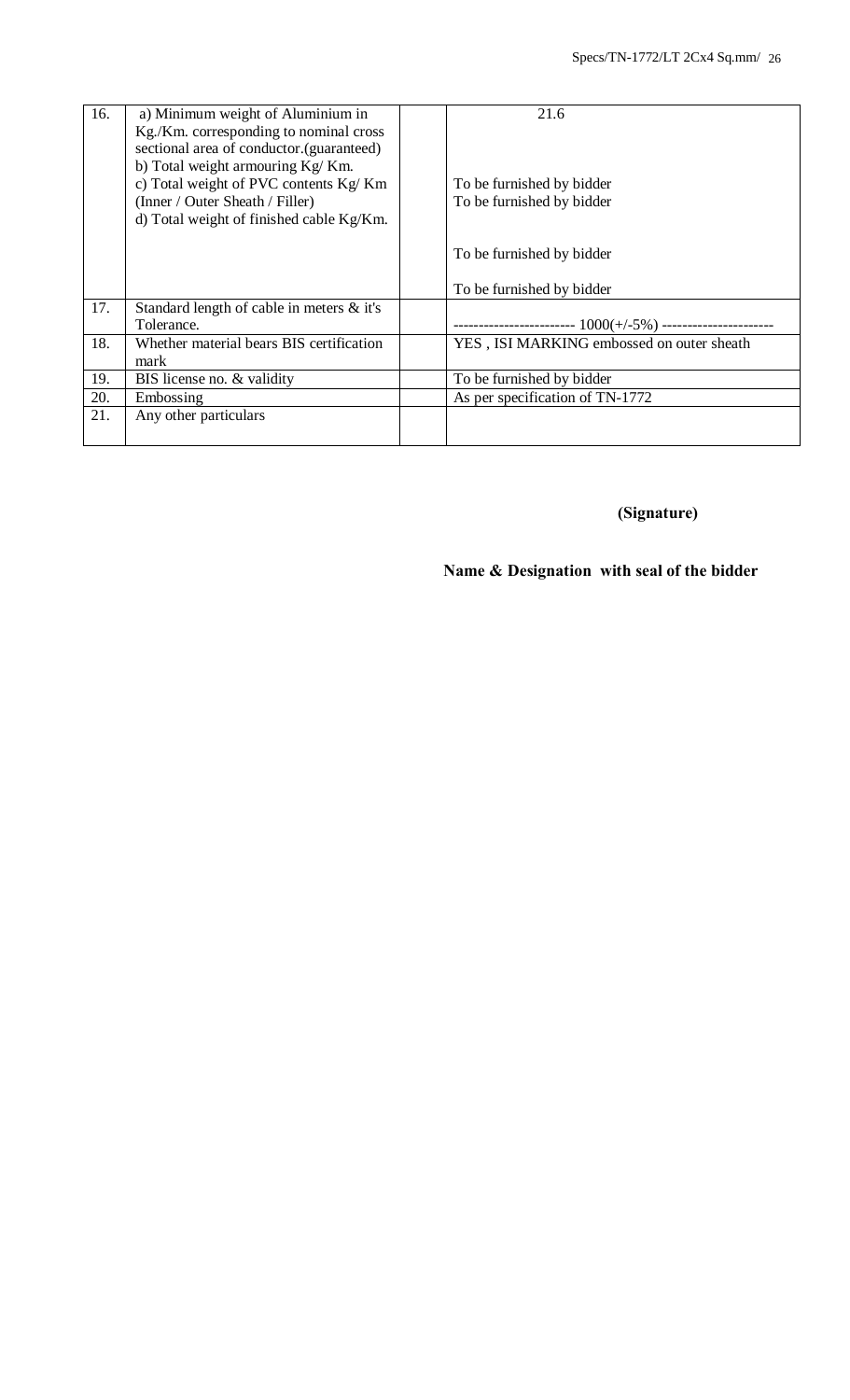|                                                                            |                                               | <b>SCHEDULE-VB</b>                          |  |  |  |  |  |
|----------------------------------------------------------------------------|-----------------------------------------------|---------------------------------------------|--|--|--|--|--|
| GUARANTEED TECHNICAL AND OTHER PARTICULARS OF DRUM FOR SUPPLY OF           |                                               |                                             |  |  |  |  |  |
| TWO CORE LT PVC INSULATED and PVC Sheathed ARMOURED CABLES AGAINST TN-1772 |                                               |                                             |  |  |  |  |  |
| S.No.                                                                      | <b>PARTICULARS</b>                            | LT PVC ARMOURED CABLES 2CX4Sq.mm            |  |  |  |  |  |
| $\mathbf{A}$                                                               | <b>Drum Size</b><br>(in m <sub>m</sub> )      |                                             |  |  |  |  |  |
| $\, {\bf B}$                                                               | Flange Diameter(d1) (mm)                      |                                             |  |  |  |  |  |
| $\mathsf{C}$                                                               | Barrel Diameter(d2) (mm)                      |                                             |  |  |  |  |  |
| ${\bf D}$                                                                  | Centre hole Diameter(d3) (mm)                 |                                             |  |  |  |  |  |
| ${\bf E}$                                                                  | Overall width $(L1)$<br>(mm)                  |                                             |  |  |  |  |  |
| ${\bf F}$                                                                  | (L2)<br>Traverse<br>(mm)                      |                                             |  |  |  |  |  |
| $\mathbf G$                                                                | Thickness of Flange                           |                                             |  |  |  |  |  |
| H                                                                          | Barrel End (supporting disc or core segment)  |                                             |  |  |  |  |  |
| a)                                                                         | Diameter<br>(mm)                              |                                             |  |  |  |  |  |
| b)                                                                         | Thickness (mm)                                |                                             |  |  |  |  |  |
| $\bf{I}$                                                                   | <b>Stretchers</b> (Core Carrier Planks)       |                                             |  |  |  |  |  |
| a)                                                                         | Number (Min)                                  |                                             |  |  |  |  |  |
| b)                                                                         | Thickness x width (mm)                        |                                             |  |  |  |  |  |
| J                                                                          | Barrel Battens thickness (Core Filler Planks) |                                             |  |  |  |  |  |
| $\bf K$                                                                    | Barrel Middle Supports (Middle Core discs)    | As per IS:10418/1982 with latest amendments |  |  |  |  |  |
| L                                                                          | Thickness of External Laggings.(mm)           |                                             |  |  |  |  |  |
|                                                                            | <b>DETAILS OF METAL COMPONENTS:</b>           |                                             |  |  |  |  |  |
| $\mathbf{M}$                                                               | <b>Clamping Studs with Hexagonal Nuts</b>     |                                             |  |  |  |  |  |
| a)                                                                         | <b>Numbers</b>                                |                                             |  |  |  |  |  |
| b)                                                                         | Diameter (mm)                                 |                                             |  |  |  |  |  |
| ${\bf N}$                                                                  | <b>Square or Round Washers</b>                |                                             |  |  |  |  |  |
| a)                                                                         | <b>Numbers</b>                                |                                             |  |  |  |  |  |
| b)                                                                         | Diameter (mm)                                 |                                             |  |  |  |  |  |
| $\Omega$                                                                   | M.S. Bushes                                   |                                             |  |  |  |  |  |
| a)                                                                         | <b>Numbers</b>                                |                                             |  |  |  |  |  |
| b)                                                                         | Thickness of Sleeve<br>(mm)                   |                                             |  |  |  |  |  |
| $\mathbf{c})$                                                              | Dimension of Sleeve (mm)                      |                                             |  |  |  |  |  |
| $\mathbf{d}$                                                               | Number of Bolts                               |                                             |  |  |  |  |  |
| e)                                                                         | Diameter of Bolts                             |                                             |  |  |  |  |  |
| $\mathbf{P}$                                                               | M.S./ C.I. Centre Plate                       |                                             |  |  |  |  |  |
| a)                                                                         | <b>Numbers</b>                                |                                             |  |  |  |  |  |
| b)                                                                         | Dimensions of Square/                         |                                             |  |  |  |  |  |
|                                                                            | Triangular equal sides (mm)                   |                                             |  |  |  |  |  |
| $\mathbf{c})$                                                              | Centre Plate Bolts.                           |                                             |  |  |  |  |  |
| Q                                                                          | <b>Numbers</b>                                |                                             |  |  |  |  |  |
| $\mathbf{i}$                                                               | Diameter of bolts (mm)                        |                                             |  |  |  |  |  |
| $\mathbf{ii}$                                                              | Centre Hole Diameter (mm)                     |                                             |  |  |  |  |  |

# **(Signature)**

**Name & Designation with seal of the bidder.**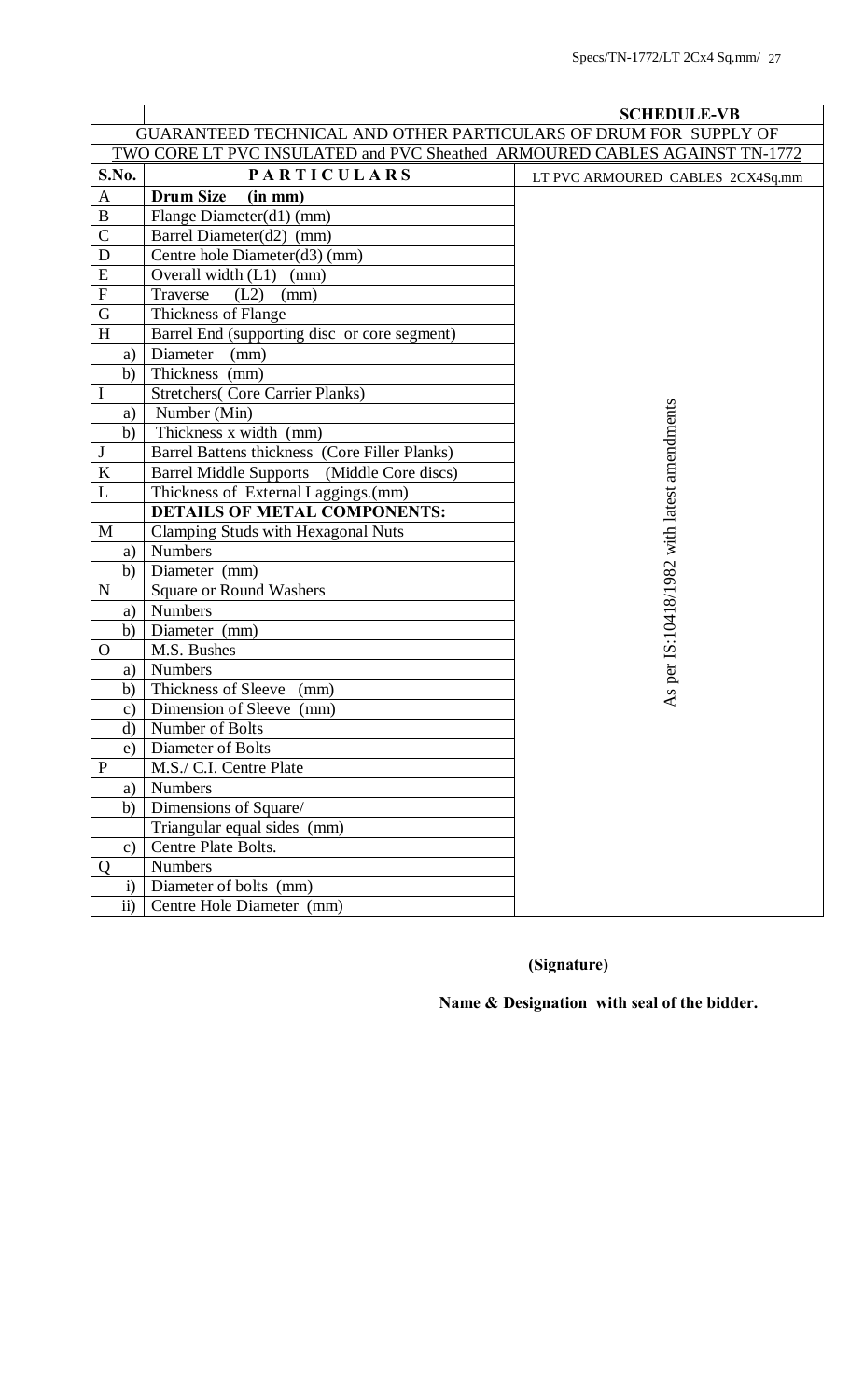# **SCHEDULE – VI (A)**

# **JODHPUR VIDYUT VITARAN NIGAM LIMITED**

# **A Govt. of Rajasthan Undertaking DEPARTURE/DEVIATION FROM TECHNICAL SPECIFICATION**

The bidder shall state under this schedule the departure from the Purchaser & specification in respect of technical is as under:-

S.No. Main Deviations from Technical Specification.

Certified that we agree to all the technical specification of the NIT except for the deviation to the extent indicated above.

> **(Signature) Name & Designation with seal of the bidder.**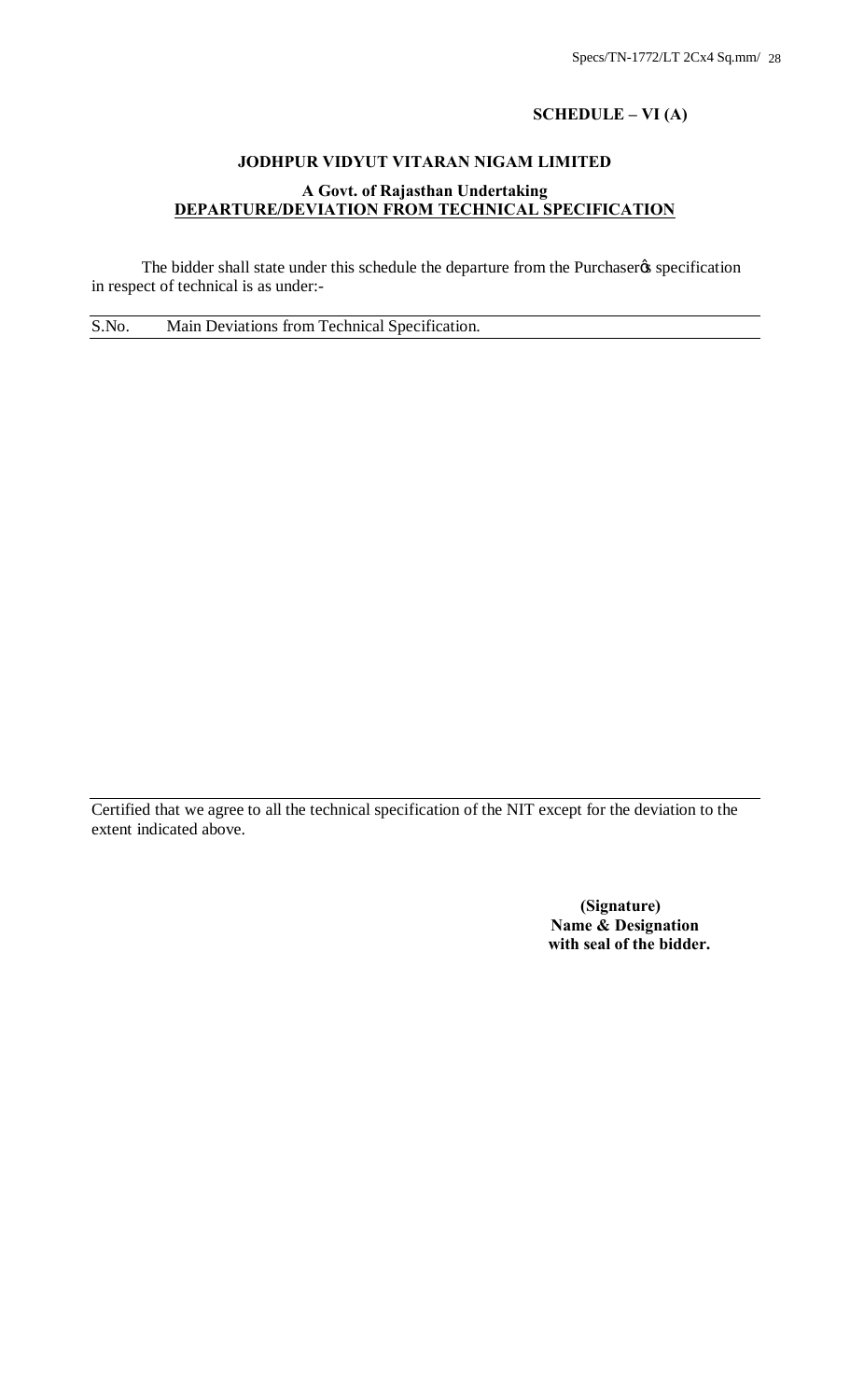# **SCHEDULE – VI (B)**

# **JODHPUR VIDYUT VITARAN NIGAM LIMITED**

# **A Govt. of Rajasthan Undertaking DEPARTURE FROM COMMERCIAL TERMS & CONDITIONS OF THE SPECIFICATION**

The bidder shall state under this schedule the departure from the Purchaser & specification in respect of Commercial terms & conditions:-

S.No. Main Deviations from Specification.

Certified that we agree to all the commercial terms & conditions as laid down in General Conditions of Contract to the specification except for the deviation to the extent indicated above.

# **(Signature)**

Name & Designation with seal of the bidder.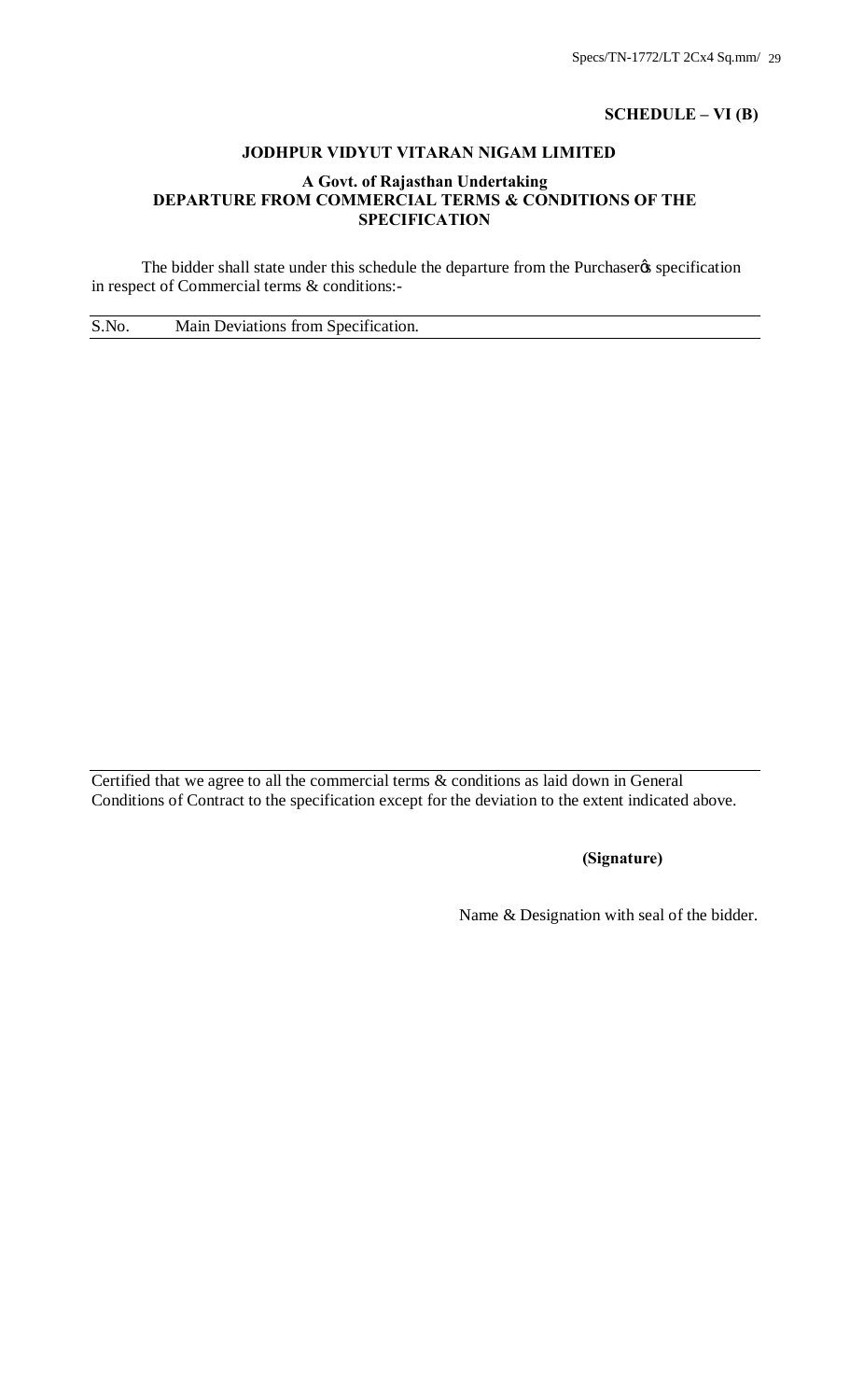# **SCHEDULE – VII**

# **JODHPUR VIDYUT VITARAN NIGAM LIMITED**

# **A Govt. of Rajasthan Undertaking LIST OF PAST SUPPLIES**

The bidder shall state under this schedule whether material and equipments, similar to those offered in the tender have been previously supplied by him. A list shall be given of such orders executed by him together with information regarding the names of purchasing organizations, quantities supplied and when the supplies were effected. This list should be in form given below:-

| S.No. Detailed particulars<br>of items supplied | Oty. | & Date | Order No. Name & details<br>of purchasing<br>authority | Date of<br>Completion |
|-------------------------------------------------|------|--------|--------------------------------------------------------|-----------------------|
|                                                 |      |        |                                                        |                       |

| If executed partially<br>to be mentioned<br>(Quantity) | whether still<br>to be executed | Delivery<br>stipulated in<br>order | Remarks |  |
|--------------------------------------------------------|---------------------------------|------------------------------------|---------|--|
|                                                        |                                 |                                    |         |  |

**Note:** Separate schedules are to be furnished by the bidder for past supply to the JdVVNL, JODHPUR other State Electricity Boards and other Departments /Organizations.

# **(Signature)**

Name & Designation with seal of the bidder.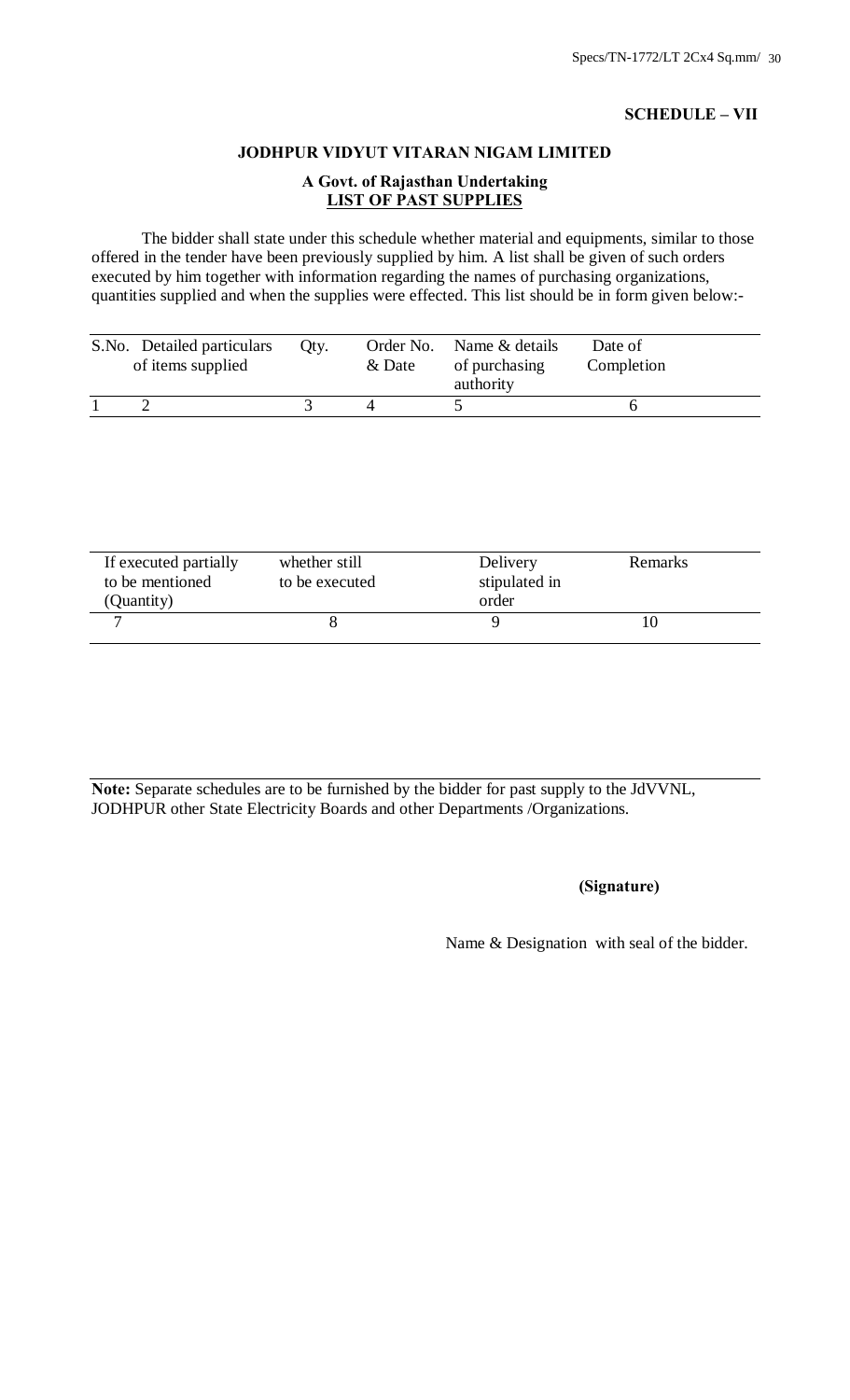# **SCHEDULE-VIIA**

# **TN-1772**

#### **TO WHOMSOEVER IT MAY CONCERN**

This is to certify that M/s. \_\_\_\_\_\_\_\_\_\_\_\_\_\_\_\_\_\_\_\_\_\_\_\_\_\_\_\_\_\_\_\_\_\_\_\_ (Complete with address) have manufactured and supplied the goods / equipments / material during the following financial year(s) to the Electrical Utilities / Government Departments / Discoms/ SEBs as detailed out below:

| S.<br>N <sub>0</sub> | Financial<br>year in          | Detailed<br>Particulars   | Name and<br>particulars of | Order No.<br>& date                     | Unit |          | Ordered       | Actual Supplied up<br>to |    | Remarks |
|----------------------|-------------------------------|---------------------------|----------------------------|-----------------------------------------|------|----------|---------------|--------------------------|----|---------|
|                      | which<br>material<br>supplied | of item $(s)$<br>supplied | purchasing<br>authority    | against<br>which<br>item(s)<br>supplied |      | Quantity | Value<br>(Rs) | Quantity                 |    |         |
|                      | ◠                             |                           |                            |                                         | 6    |          |               |                          | 10 | 11      |
|                      |                               |                           |                            |                                         |      |          |               |                          |    |         |
|                      |                               |                           |                            |                                         |      |          |               |                          |    |         |

Signature, Signature of C.A Name & Designation Name: With Seal of the Bidder Address:  $Date$ Place\_\_\_\_\_\_\_\_\_\_\_\_\_

Membership No:

UDIN NO:

The above particulars are true and correct based on explanations, records and books of accounts produced before us. Further the above certificate issued on the request of the company.

CA Firm (-------------------------------)

#### **NOTE- AN UNDERTAKING FOR THE SAME BE FURNISHED AS DETAILED IN ANNEXURE-I**

**Note:- The CA Certificate should be furnished on the letter head of CA and must be signed by the bidder and C.A. firm. The details i.e. address of C.A. & membership No. shall clearly be mentioned on C.A. certificate. In case C.A. certificate is not signed by the bidder/furnished without membership No. & address of C.A. then same may not be considered for which responsibility rests with the bidder.**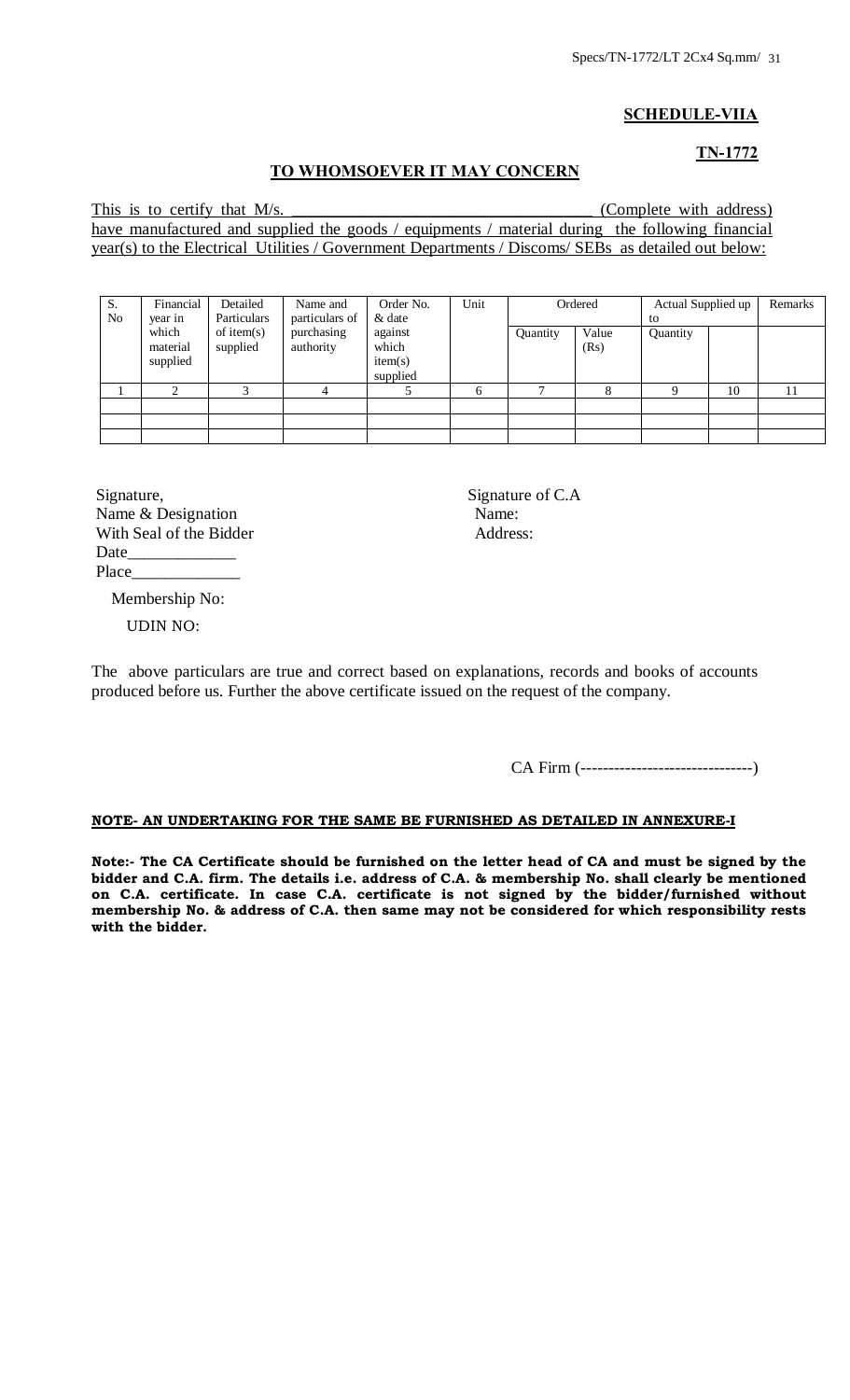# **SCHEDULE-VIII**

# **JODHPUR VIDYUT VITARAN NIGAM LIMITED**

# **DELIVERY SCHEDULE**

# **TN-1772**

# $\overline{PART - A}$

The delivery Schedule of the material by the Purchaser Officer is as mentioned hereunder:-

| S.N<br>$\mathbf 0$ | <b>Particular Of Material</b> | Commencement<br><b>Period</b> | <b>Rate Of</b><br><b>Supply per</b><br><b>Month</b> | <b>Period for</b><br><b>Completion of</b><br>delivery of Entire<br>material |  |  |
|--------------------|-------------------------------|-------------------------------|-----------------------------------------------------|-----------------------------------------------------------------------------|--|--|
|                    | <b>LT PVC Insulated PVC</b>   | After 30 Days from            | Equal monthly                                       | In Nine Months                                                              |  |  |
|                    | <b>Sheathed Two Core</b>      | the date of receipt of        | rate thereafter                                     | thereafter at equal                                                         |  |  |
|                    | Cable of size 4.0 sq. mm.     | detailed Purchase             |                                                     | monthly rate                                                                |  |  |
|                    |                               | Order.                        |                                                     |                                                                             |  |  |

**Note – In case ordered quantity is different than quoted quantity, then monthly delivery shall be adjusted proportionately. Bids in which monthly delivery schedule is not indicated, shall be ignored.**

# **PART - B**

In case bidder deviates from the delivery schedule mentioned by the purchaser in Part-A , then the delivery Schedule of the material by the bidder shall be indicated / mentioned as under:-

| S.No | <b>Particular Of Material</b> | Commencement<br><b>Period</b> | <b>Rate Of</b><br>Supply per<br><b>Month</b> | <b>Period for</b><br><b>Completion of</b><br>delivery of Entire<br>material |
|------|-------------------------------|-------------------------------|----------------------------------------------|-----------------------------------------------------------------------------|
|      |                               |                               |                                              |                                                                             |

**Note:** (i) During the commencement period, the process of model assembly and submission of B.O.M. for approval shall be got completed.

(ii) During the commencement period the contractual formalities shall be got completed.

#### **Signature**

**Name & Designation With Seal of the Bidder**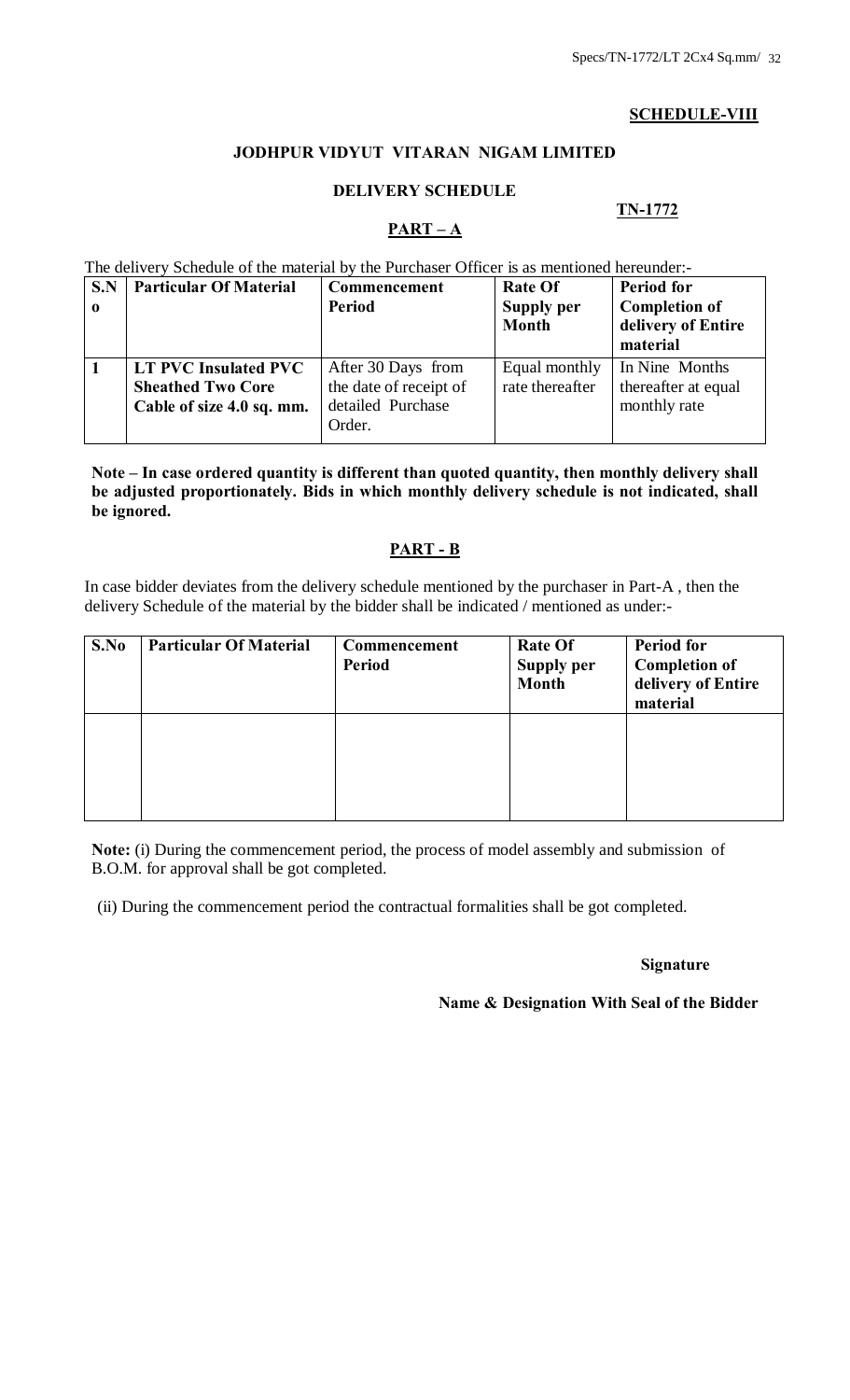# **SCHEDULE – IX**

# **JODHPUR VIDYUT VITARAN NIGAM LIMITED**

# **A Govt. of Rajasthan Undertaking**

List of Equipments and Technical Hands Available with the Firm

(To be filled in by the bidders & enclosed with the bid)

Manufacturers and / or their authorized agents who are quoting against this bid are requested to furnish the following information along-with the bid. The Purchaser will have the discretion to ignore the bid without the under noted particulars and/or ignore the bid particulars.

- 1. Name and Address of Manufacturer.
- 2. Place where works exist.
- 3. Details of machinery particularly with B.H.P. of each item installed.
- 4. Details of staff employed in the works.
- 5. Date when started the manufacturing of item under reference.
- 6. List of items manufactured.
- 7. Literature and drawings of items manufactured showing their description, size, design and other important technical particulars.
- 8. Details of order so far, executed alongwith the names of organization to whom supplied.
- 9. Manufacturing capacity.
- 10. Is the workshop open for inspection by the representative of the board, if required?
- 11. Statement of financial resources and Banking Reference alongwith Balance-Sheet for previous two years.
- 12. Testing facilities available for the manufactured articles in the testing laboratory of works.
- 13. Whether the Firm is a small/medium/large scale industry.
- 14. Registration No. with :
	- i. Small Scale, National/State.
	- ii. DGTD
	- iii. State Industries Department.

# **(Signature)**

Name & Designation with seal of the bidder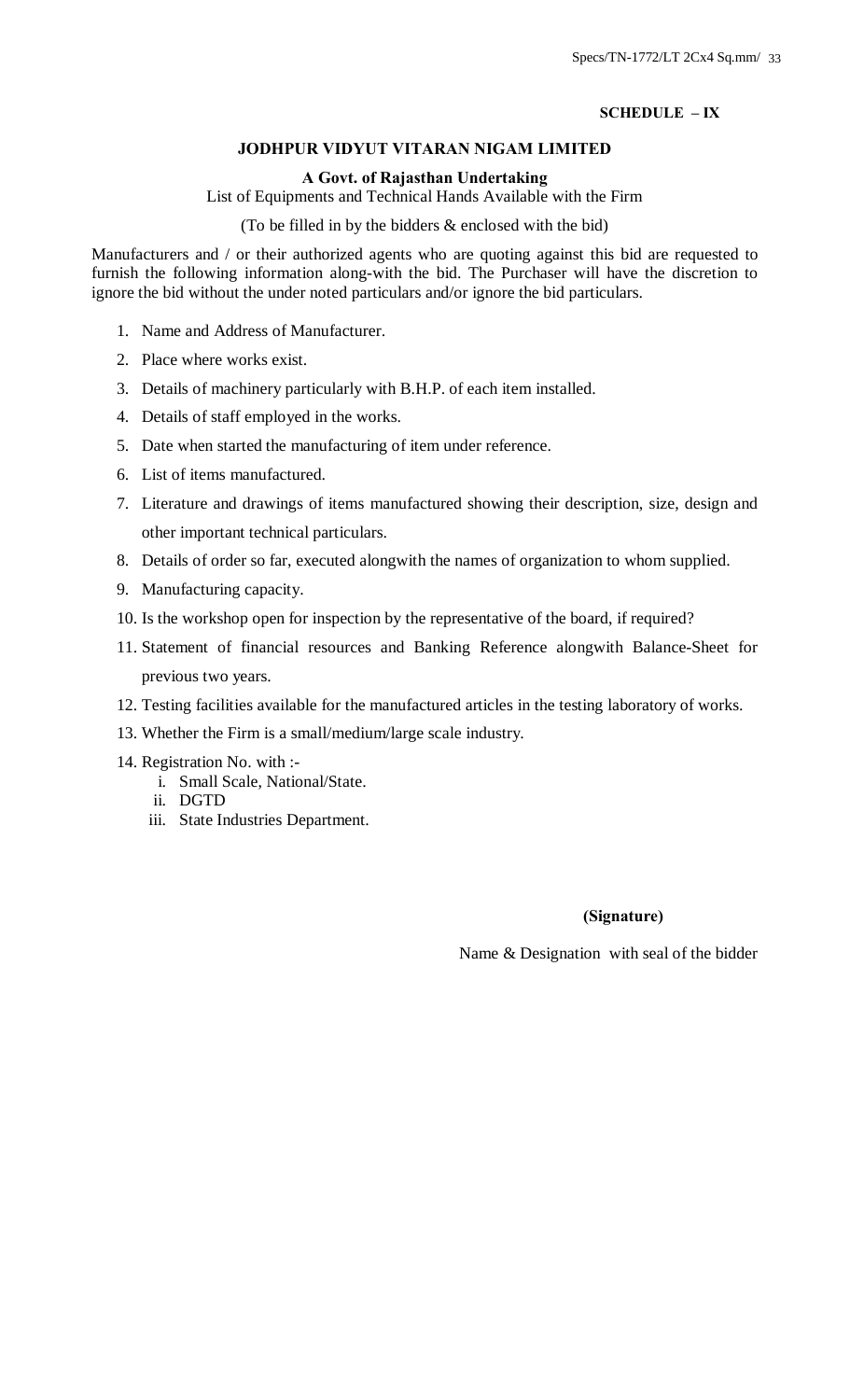#### **SCHEDULE – X**

## **(TO BE FURNISHED ON NON-JUDICIAL STAMP WORTH Rs.100/- & DULY NOTARIZED)**

#### **FORMAT OF AFFIDAVIT**

|                                                                                  |    | $S/\sigma$ Aged                                     |                                             | Yrs. |  |                             |             |
|----------------------------------------------------------------------------------|----|-----------------------------------------------------|---------------------------------------------|------|--|-----------------------------|-------------|
| Residing                                                                         | at |                                                     |                                             |      |  | Proprietor/Partner/Director | of          |
| M/s                                                                              |    |                                                     | do hereby solemnly affirm and declare that: |      |  |                             |             |
|                                                                                  |    |                                                     |                                             |      |  | has                         | been issued |
| acknowledgement of Entrepreneurial Memorandum Part II by the District Industries |    |                                                     |                                             |      |  |                             |             |
| Centre dated The acknowledgement No. is dated                                    |    |                                                     |                                             |      |  |                             |             |
|                                                                                  |    | and has been issued manufacture of following items: |                                             |      |  |                             |             |
| Name of Items                                                                    |    |                                                     | Production Capacity (Yearly)                |      |  |                             |             |

(i)

(ii)

(iii)

(iv)

(v)

(b) My/Our above noted acknowledgement of Entrepreneurial Memorandum Part-II has not been cancelled or withdrawn by the Industries Department and that the enterprise is regularly manufacturing the above items.

(c) My/Our enterprise is having all the requisite plant and machinery and is fully equipped to manufacture the above noted items.

Place\_\_\_\_\_\_\_\_\_\_\_\_\_\_\_\_\_\_

Signature of Proprietor/Director Authorized Signatory With Rubber Stamp and date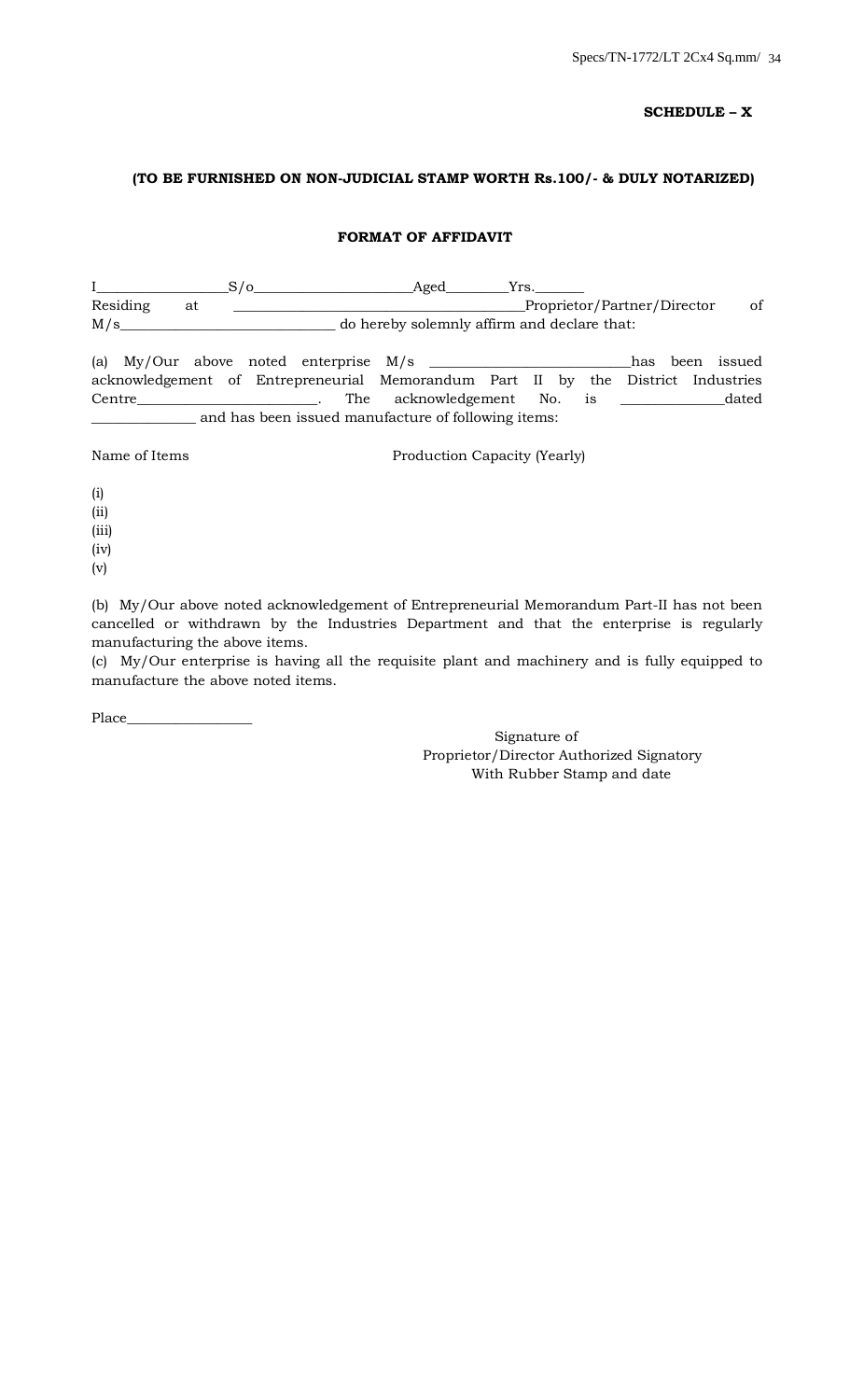**SCHEDULE-XI**



# **JODHPUR VIDYUT VITARAN NIGAM LIMITED (MATERIAL MANAGEMENT & CONTRACT)**

**NEW POWER HOUSE, INDUSTRIAL AREA, JODHPUR -342003 TELEPHONE: 0291-2742223/ FAX: 0291-2746539/E-mail-[semmcjdvvnl@gmail.com](mailto:semmcjdvvnl@gmail.com) Corporate Identity Number (CIN)-U40109RJ2000SGC016483 GST No. 08AAACJ8578R1ZJ**

#### **SPECIFICATION FOR SUPPLY OF LT PVC INSULATED & PVC SHEATHED ARMOURED CABLE 2 C X 4 SQ. MM TENDER NOTICE NO: TN-1772**

| Last Date & time for down loading<br>of tenders | 24.03.2022 upto 4.00 PM                                                                                                               |
|-------------------------------------------------|---------------------------------------------------------------------------------------------------------------------------------------|
| Last Date & time for submitting of<br>tenders   | 25.03.2022 upto 12.00 PM                                                                                                              |
| Date of opening of tenders                      | 25.03.2022 at 3.00 PM                                                                                                                 |
| <b>Cost of Specification</b>                    | Rs.2950.00 (Two Thousand Nine Hundred Fifty<br>Only)<br>For MSME of Rajasthan Rs. 1475.00<br>(One Thousand Four Hundred Seventy Five) |
| <b>Tender Processing fees</b>                   | Rs.1000.00 (One Thousand Only)                                                                                                        |
| <b>Validity</b>                                 | 120 days from the next date of opening of techno<br>commercial bid.                                                                   |
| Bid security to be deposited                    | General Bidder: Rs. 1118640.00<br>Sick Unit of Rajasthan: Rs 559320.00<br>SSI unit of Rajasthan: Rs. 279660.00*                       |

**\*In case SSI unit of Rajasthan quotes quantity less than the tendered quantity , then they are**  required to furnish Bid security @ 0.5% of the estimated value of the quantity offered by them, **failing which bid shall be considered non-responsive.**

#### Estimated unit FOR price of **LT PVC INSULATED & PVC SHEATHED ARMOURED CABLE 2 C X 4 SQ** is Rs. **37288.00** per Km.

- ----------------------------------------------------------------------------------------------------------------
- 1. The bids not accompanied with qualification requirement , technical requirement indicated in the specification and other requirement given here under will be considered as incomplete offer and sufficient grounds for offer to be passed over:
	- i) Capacity, capability and competency proofing documents.

a) Capacity /orders of similar and higher rating of tendered equipment booked as on date of biding with type and rating and construction details of equipment for which order received be indicated.

- b) Copy of purchase orders of Erstwhile RSEB /SEB`S / Electric Utilities / Govt.
- Departments / Discoms for similar or higher rating equipment latest executed.
- ii) Year wise past experience for last 5 years of similar or higher rating of tendered equipment.
- iii) The details of testing facilities available at the works and copies of latest type test certificates, carried out on similar ITEM.
- iv) Ouality assurance plan.
- v) Complete guaranteed technical particulars, out lines and general arrangement drawings along with Bill of Material.
- 2. Bids without Section-I, II, III & Schedules (I to XI) shall be rejected.
- 3. Bids shall be furnished in single copy.
- 4. JdVVNL has the right to reject any offer on the basis of track record of poor performance in execution of previous order / equipment supplied /after sales service while evaluating the Techno-Commercial bid.
- 5. JdVVNL reserves the right to accept minor deviations in standard terms and conditions and also in technical and constructional features as specified in the technical specification (Section-III).
- 6. Deviation of any kind shall not be quoted in BOQ (Bill of quantity) , if found quoted, the same shall be ignored.

7. The following facilities are to be provided by the supplier at his own cost to the inspecting officer of Nigam (JdVVNL).

- i) Suitable accommodation.
- ii) Local conveyance between arrival point, place of stay, works and departure point.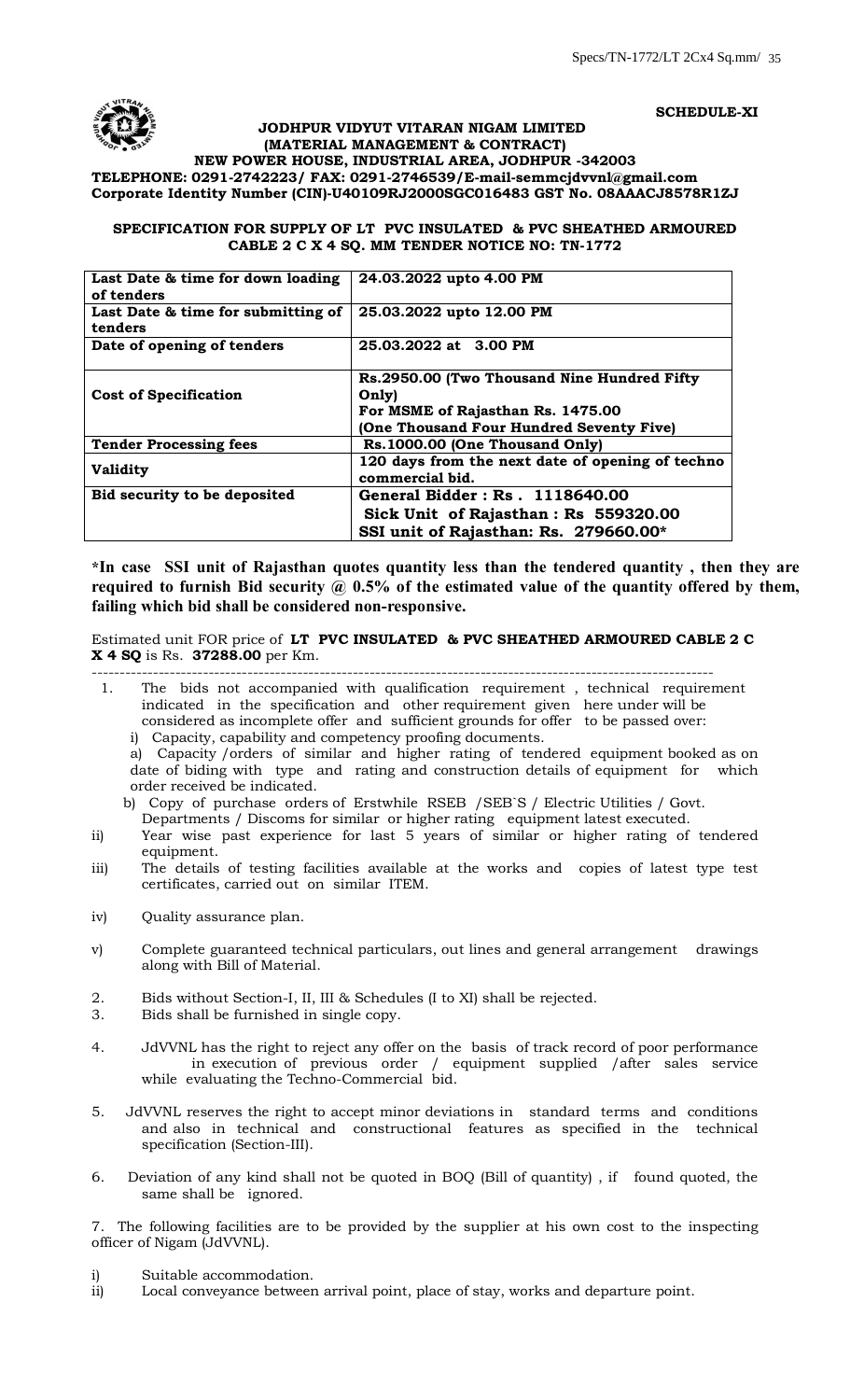iii) The supplier shall assist in arranging return ticket and reservation on the request of the inspecting officer for which the payment shall be made by the inspecting officer. In case of joint inspection, single or shared double room accommodation shall be provided.

> **(Signature)** Name & Designation with seal of the bidder.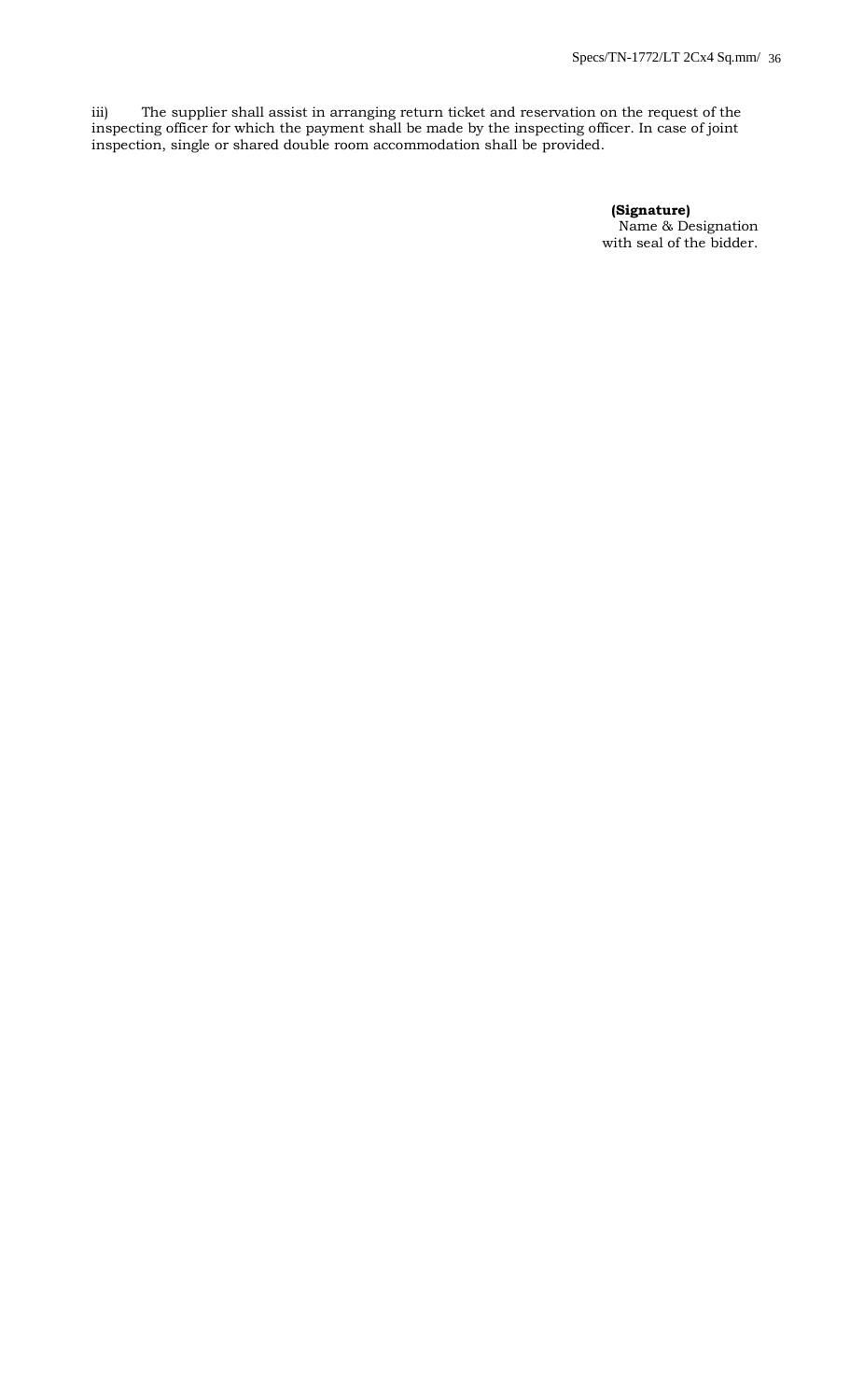#### GENERAL **AMENDMENT IN ITB AND GCC**

**The various clauses wherever appearing in the Instructions to Bidders (ITB), General Conditions of Contract (GCC), Technical Specifications, Qualification Requirements, various Schedules etc., are hereby amended to the extent as under:-**

#### **1. Wherever EMD and Security Bank Guarantee (SBG), are appearing in the ITB, GCC & other Bidding Documents, same is hereby replaced by BID SECURITY as under:-**

#### **BID SECURITY**

Bid security shall be 2% **of the estimated value of subject matter of procurement put to bid.** In case of Small Scale Industries of Rajasthan it shall be 0.5% of the **quantity offered** for supply and in case of sick industries, other than Small Scale Industries, whose cases are pending with Board of Industrial and Financial Reconstruction, it shall be 1% of the value of bid. Every bidder, if not exempted, participating in the procurement process shall be required to furnish the bid security as specified in the notice inviting bids.

#### **In case SSI unit of Rajasthan quotes the less than the tendered quantity, then they are**  required to furnish Bid Security @ 0.5% of the value of the quantity offered by them, **failing which bid shall be considered non-responsive.**

The Bid Security amount (as applicable) to be paid by Demand Draft/Banker's Cheque in favour of SR. AO (CASH & CPC), JDVVNL, Jodhpur (payable at Jodhpur) 342003 **upto 4.00 p.m. upto one WORKING day prior to schedule date of opening** of respective bid or Bank Guarantee, in specified format, of a scheduled bank in favor of Superintending Engineer (MM&C), JDVVNL, Jodhpur, **upto 4.00 p.m. upto one WORKING day prior to schedule date of opening** of respective bid and obtain a receipt/acknowledgement thereof. No other mode of deposit shall be accepted. At the time of depositing the Bid Security amount or Bank Guarantee, the bidder shall also furnish self attested and duly attested by Notary, the documentary evidence of SSI unit of Rajasthan or of sick unit (as applicable). along with affidavit as per schedule X on non-Judical stamp of Rs. 100/-

The Bank Guarantee against Bid Security be issued by Nationalized / Scheduled Bank. The same may be accepted after confirmation by issuing Bank. If any Bid Security Bank Guarantee is not in proper format / not confirmed by the issuing Bank the same would not be accepted and the bidder would be immediately shorted out from bid process.

The Micro, Small & Medium Scale Industries of Rajasthan and sick industries, other than Small Scale Industries, whose cases are pending before the Board of Industrial and Financial Reconstruction (BIFR) shall furnish self-attested documentary evidence duly attested by Notary to claim the above.

#### **2) Wherever Performance Bank Guarantee (PBG) and Composite Bank Guarantee (CBG) are appearing in the ITB, GCC & other Bidding Documents, same are hereby replaced by PERFORMANCE SECURITY as under:-**

#### **PERFORMANCE SECURITY**

The Performance security wherever appearing in the tender document may be read as under-:

(a) 5%, or as may be specified in the bidding documents, of the amount of supply order in case of procurement of goods and services and 10% of the amount of work order, in case of procurement of works;

(b) 1% of the amount of quantity ordered for supply of goods, in case of Small Scale Industries or MSME units of Rajasthan; and

(c) 2% of the amount of supply order, in case of sick industries, other than Small Scale Industries, whose cases are pending before the Board of Industrial and Financial Reconstruction (BIFR); and

In case of successful bidder, the amount of bid security may be adjusted in arriving at the amount of the performance security, or refunded if the successful bidder furnishes the full amount of performance security.

 Performance security shall be solicited from all successful bidders except the department's of the State Government and undertakings, corporations, autonomous bodies, registered societies, cooperative societies which are owned or controlled or managed by the State Government and undertakings of the Central Government. However, a performance security declaration shall be taken from them. The State Government may relax the provision of performance security in particular procurement or any class of procurement.

#### **3) VENDOR REGISTRATION**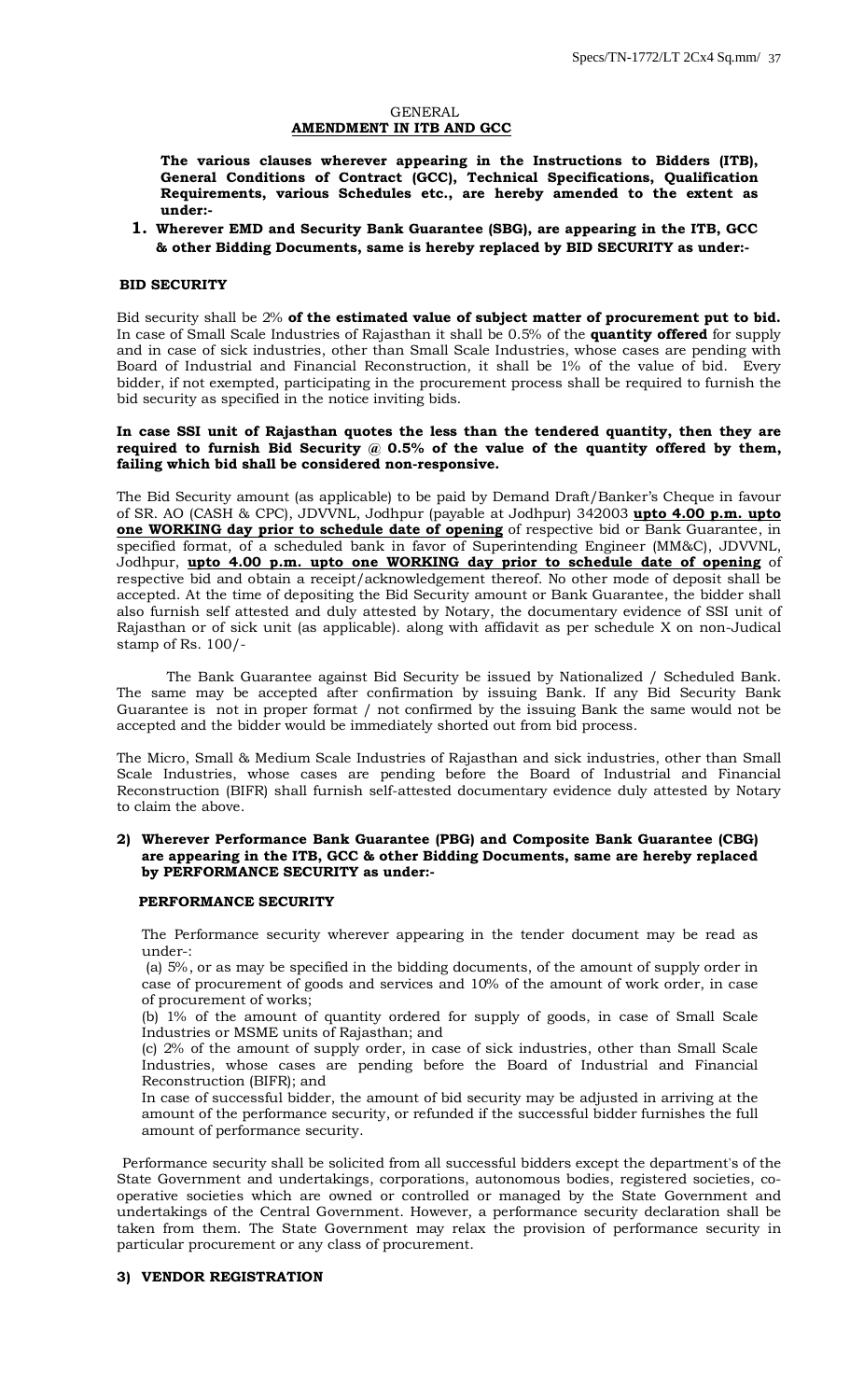**The relaxation/exemption given to the registered vendors of the Nigam in respect of EMD/SBG, wherever appearing in the ITB, GCC & other Bidding documents, are hereby WITHDRAWN.** 

**4) The indirect taxes i.e. Excise Duty, Service Tax, VAT/CST, Entry Tax etc. mentioned in G.C.C., may now be read as G.S.T.** 

#### **5) The following amendment is hereby made in GCC Clause No. 1.43 (Due Date of Payment):**

Payment shall be due and payable by the purchaser in accordance with the provision of the contract within a reasonable period from the date of receipt of each invoice by the contractor / supplier duly supported by a certificate of the Engineer. The purchaser will take all possible effort to make payment to the contractor / supplier generally on **45th day** after receipt of duly verified challans / receipts / bill in the office of paying authority {Sr. Accounts Officer (Cash & CPC) Jodhpur Discom, Jodhpur / Concerned Circle Accounts Officer} and completion of contractual formalities. But in case of delay in payment the purchaser shall not be liable to pay any interest on the outstanding amount to the contractor / supplier.

6) The GST will be charge extra at the prevailing rate on all the settlement fees as applicable and amended time to time.

#### **7) APPEAL**:

i. If any Bidder or prospective bidder is aggrieved that any decision, action or omission of the procuring entity is in contravention to the provisions of this Act or the rules or guidelines issued there under, he may file 1st & 2nd appeal under section 38 of RTPP Act-2012 to the following appeal authorities **within a period of ten days from the date of such decision or action, omission, as the case may be, clearly giving the specific ground or grounds on which he feels aggrieved:** 

| Sr.No | Type of Appeal | Name & Designation of appellate authority  |
|-------|----------------|--------------------------------------------|
|       | First appeal   | Chairman, Discoms                          |
|       |                |                                            |
|       | Second appeal  | Energy Department, Government of Rajasthan |

ii) The form of appeal shall be as per Rule 83 of RTPP Rules, 2013 and memorandum of appeal shall be filled as per form-1 as prescribed under RTPP Rules, 2013.

Fee for appeal: - Subject to rule 84 of the RTTP Rule 2013 the fee shall be as under: a. For First Appeal:- Rs. 2,500/- (Rupees Two Thousand Five Hundred Only)+GST. b. For Second Appeal:- Rs. 10,000/- (Rupees Ten Thousand Only)+GST.

iii) It is further intimated that the fee shall be paid in the form of Demand Draft of Bankers Cheque of a Scheduled Bank payable in the name of Sr. Accounts Officer (Cash & CPC), JdVVNL, Jodhpur.

iv) Provided that after the declaration of a Bidder as successful the appeal may be filed only by a Bidder who has participated in procurement proceedings:

v) Provided further that in case a Procuring Entity evaluates the Technical Bids before the opening of the Financial Bids, an appeal related to the matter of Financial Bids may be filed only by a Bidder whose Technical Bid is found to be acceptable.

vi) The officer to whom an appeal is filed under para (1) shall deal with the appeal as expeditiously as possible and shall endeavour to dispose it of within thirty days from the date of the appeal.

vii) If the officer designated under para (1) fails to dispose of the appeal filed within the period specified in para (2), or if the Bidder or prospective bidder or the Procuring Entity is aggrieved by the order passed by the First Appellate Authority, the Bidder or prospective bidder or the Procuring Entity, as the case may be, may file a second appeal to Second Appellate Authority specified in the Bidding Document in this behalf within fifteen days from the expiry of the period specified in para (2) or of the date of receipt of the order passed by the First Appellate Authority, as the case may be.

8) The bidders should be qualified, not be insolvent, not be in receivership, not be bankrupt or being wound up, should not have affairs administered by a court or a judicial officers, should not have business activities suspended, should not be blacklisted or debarred by any utility/ government agency, should not have a conflict of interest. For this bidder is required to furnish a Declaration as per Appendix-B, on Rajasthan Non-Judicial Stamp Paper of Rs. 100/ (excluding surcharge on Stamp Paper, as per rules)."

**<sup>9)</sup>** In case the terms & conditions mentioned in PO, ITB & GCC are modified/differ from RTPP Act, then RTPP Act shall supersede.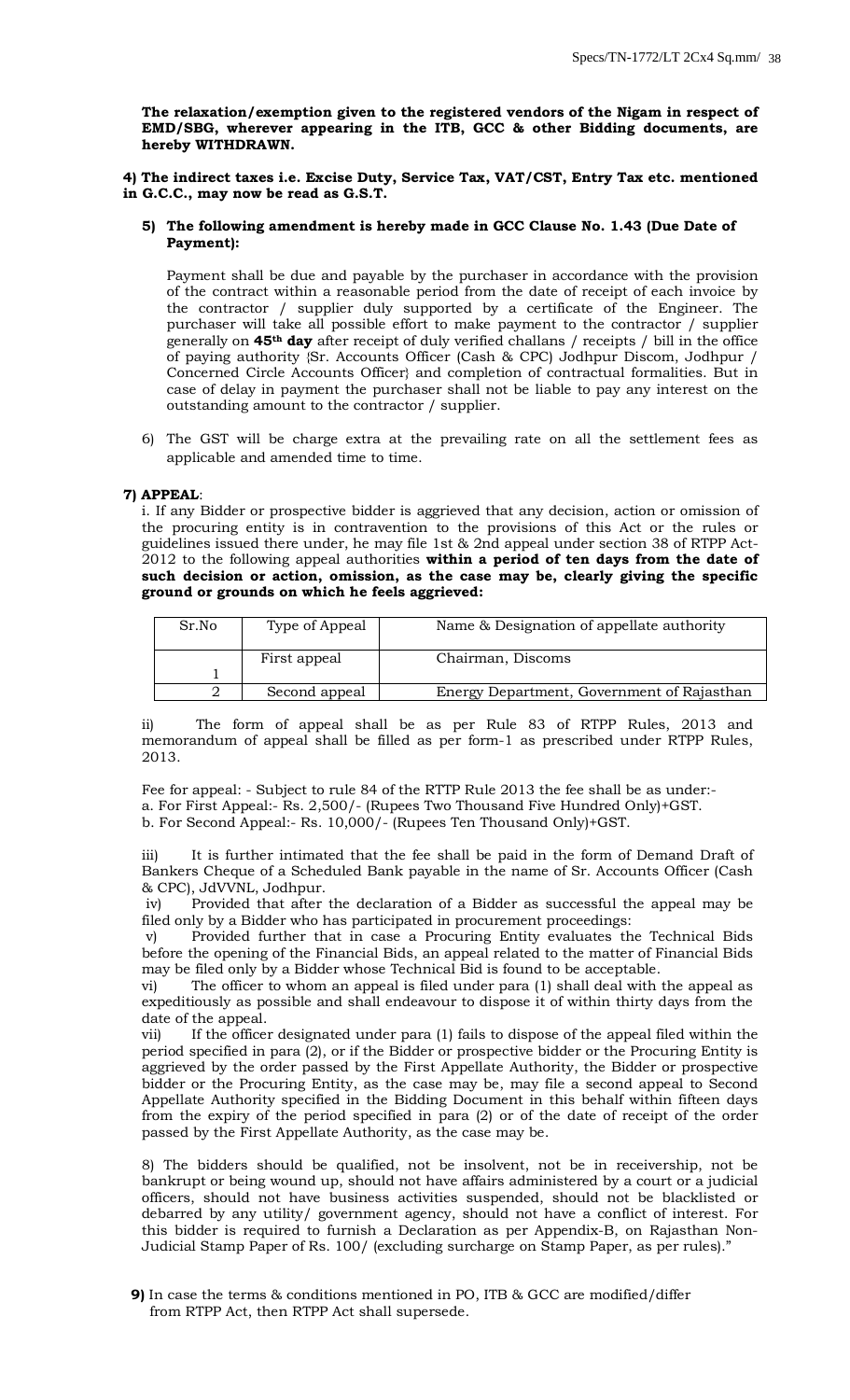# **Addendum in the provision of Instruction to bidder (ITB) in the clause No. 1.12.2 for quantity allocation as per award criteria of purchase manual in accordance to the clause no. 74 of RTPP rules:**

#### **1.12.2(A) for quantity allocation**

#### **(i) Trial order under Para No. 22.17 (a) & (b) of purchase manual**

(a) Any bidder located within or outside the state of Rajasthan has participated for the first time in a particular Discom & meeting minimum qualification requirement and has supplied the tendered material/or of higher rating in other utility shall be treated as an old supplier. Rajasthan's firms although supplied in past but not meeting minimum quantity supplied criterion including altogether new units which have not supplied any quantity but having adequate & required manufacturing and testing facility and technical know-how of the tendered material shall be considered as new firms and would be eligible for trial order only. In case of supply made to the licensed power utility out side India, the C.A. certificate furnished by firm shall be considered.

**Note: -** The material supplied and accepted for same/higher rating for turnkey project(s) to a licensed power utility/Govt. shall be considered for the purpose of evaluating criteria. The certificate given by C.A. shall indicate above quantity separately.

(b) (i) The trial order for a particular item shall not generally exceed 10 % of the total quantity considered for placement of order. This ceiling may, however, be relaxed by the corporate level purchase committee up to the extent of 30 %, to take the advantage of lower price where situation of differential prices offering is arising.

(ii) The capacity & capability assessment of a bidder located outside state of Rajasthan who otherwise qualifies but is participating for the first time shall not be carried out. Similarly, For the tendered item(s) where the valid BIS license is an essential qualification requirement and the bidder possesses the valid BIS but new to the utility. The capacity/capability assessment of such a bidder shall also not be carried out.

#### **(iii)Award criteria under Para No. 10.2 (iii) of purchase manual**

(a) In case of distribution transformers of rating 40 KVA and below, LT cables & conductors and fabricated steel items, order quantity may be distributed in the following manner: -

 **20% to L1 15% to L2 10% to L3 05% to L4**

50% to be distributed equally among other firms subject to the condition that not more than 5% of the quantity to be purchased will be allotted to any one of such firms. The balance, if any will be distributed in the same proportion as indicated above among the first four firms. (b) In case of other items except poles, order quantity may be distributed in the following manner:

**40% to L1**

**20% to L2 10% to L3 06% to L4**

The balance quantity may be equally distributed among other firms subject to the condition that not more than 4% of the quantity to be purchased will be allotted to any such firm. The balance, if any, will be distributed in the same proportion as indicted above the first four firms.

(c) In case of poles, the order may be awarded on the basis of landed cost (material and transportation taken together). The allocation of quantity location/destination wise may be made among the eligible firms in equal proportion as far as possible.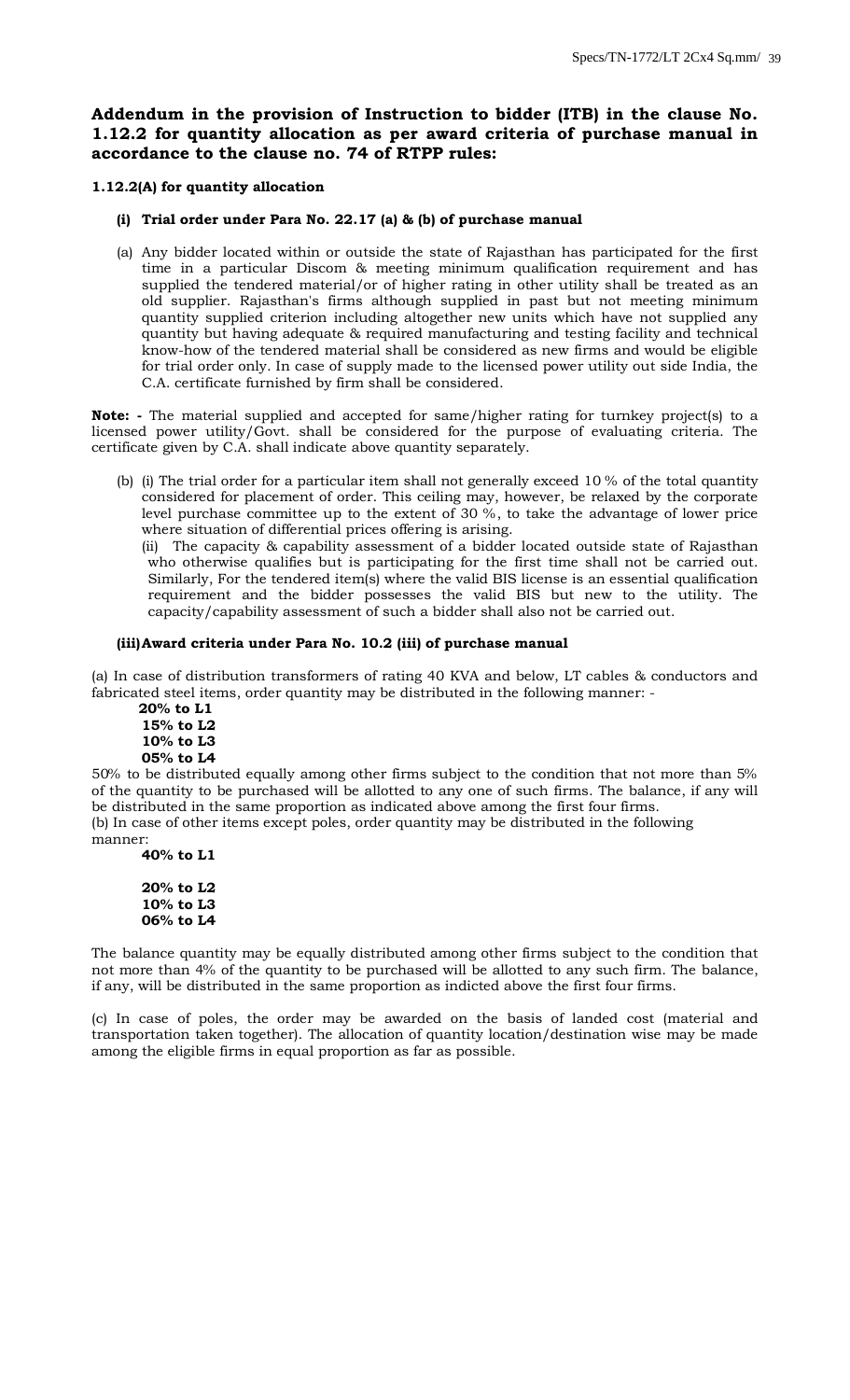# APPENDIX-A

# Bank Guarantee No. \_\_\_\_\_\_\_.

Security Amount : \_\_\_\_\_\_\_. Issued on dated : \_\_\_\_\_\_\_\_. Valid upto : \_\_\_\_\_\_\_\_. Claim upto / Grace period: \_\_\_\_\_\_\_\_\_.

# PERFORMA OF BANK GUARANTEE FOR BID SECURITY

(Bank Guarantee in lieu of bid Security on non-judicial Stamp Paper of Rajasthan State of 0.25% of the B.G. value or Rs.25,000/-, whichever is less)

To,

The Superintending Engineer (MM&C), Jodhpur Vidyut Vitaran Nigam Limited, Jodhpur.

- 1. Whereas \_\_\_\_\_\_\_\_\_\_\_\_\_\_\_\_\_\_ (name of the Bidder) (hereinafter called  $\tilde{o}$ the Bidder $\tilde{o}$ ) has submitted its bid dated \_\_\_\_\_\_ (date of submission of bid) for \_\_\_\_\_\_\_\_ (name of contract/ name of the material with Bid no. / TN No. \_\_\_\_\_\_ (hereinafter called  $\pm$ he Bidö).
- 2. KNOW ALL PEOPLE by these presents that WE \_\_\_\_\_\_\_\_\_\_\_\_ (name and address of branch of Bank ) of \_\_\_\_\_\_\_\_\_\_ (name of country), having our registered office at (addresses of bank) (hereinafter called  $\pm$ he Bankö), are bound unto \_\_\_\_\_\_\_\_\_\_\_\_\_\_\_\_\_\_\_ (name of Purchaser) (hereinafter called  $\ddot{o}$ the Purchaser $\ddot{o}$ ) in the sum of Rs.  $*$ \_\_\_\_\_\_\_\_\_\_\_\_\_\_\_\_\_ for which payment well and truly to be made to the said Purchaser, the Bank binds itself, its successors, and assigns by these presents sealed with the Common Seal of the said Bank this day of 20
- 3. THE CONDITIONS of this obligation are :
	- i. If the bidder withdraws its Bid during the period of bid validity specified by the Bidder in the Bid Form; or
	- ii. If the bidder refuses to accept the correction of error in his Bid; or
	- iii. If the bidder, having been notified of the acceptance of its Bid by the purchaser during the period of bid validity:
	- a. Fails or refuses to execute the Contract Agreement within the time specified in purchase / work order, if required, or
	- b. Fails or refuses to furnish the performance security within the time specified in purchase / work order in accordance with the GCC, or
	- c. Fails to commence supply of goods or services or execute work as per purchase / work order within time specified.
	- iv. If the bidder breaches any provision of the Code of integrity specified in the RTPP Act and Chapter VI of the RTPP Rules.
- 4. We undertake unconditionally and irrevocably to guarantee as primary obligator and not as surety merely to pay to the purchaser a sum of Rs. \_\_\_\_\_\_\_\_\_\_\_ (in words Rs. \_\_\_\_\_\_\_\_\_\_\_\_\_\_\_\_\_\_\_\_\_\_\_\_\_\_\_\_\_\_\_\_\_\_\_\_\_\_) upon receipt of its first written demand, without the purchaser having to substantiate its demand, provided that in its demand the Purchaser will note that the amount claimed by it is due to it owing to the occurrence of one or all of the above three conditions specifying the occurred condition or conditions.
- 5. The decision of the Superintending Engineer (MM&C), Jodhpur Vidyut Vitaran Nigam Limited, Jodhpur shall be final whether breach has been committed on the right to demand the amount of guarantee from us which has accrued to the purchaser.
- 6. This guarantee shall not cease or determine, if the purchaser grants time or indulgence or vary the terms of the contract with the Contractor or without our consent or knowledge.
- 7. The guarantee herein contained shall not be affected by any change in the constitution of the Contractor.
- 8. We \_\_\_\_\_\_\_\_\_\_(Bank Name) further undertake not to revoke this guarantee during its currency except with the previous consent of the Superintending Engineer (MM&C), Jodhpur Vidyut Vitaran Nigam Limited, Jodhpur.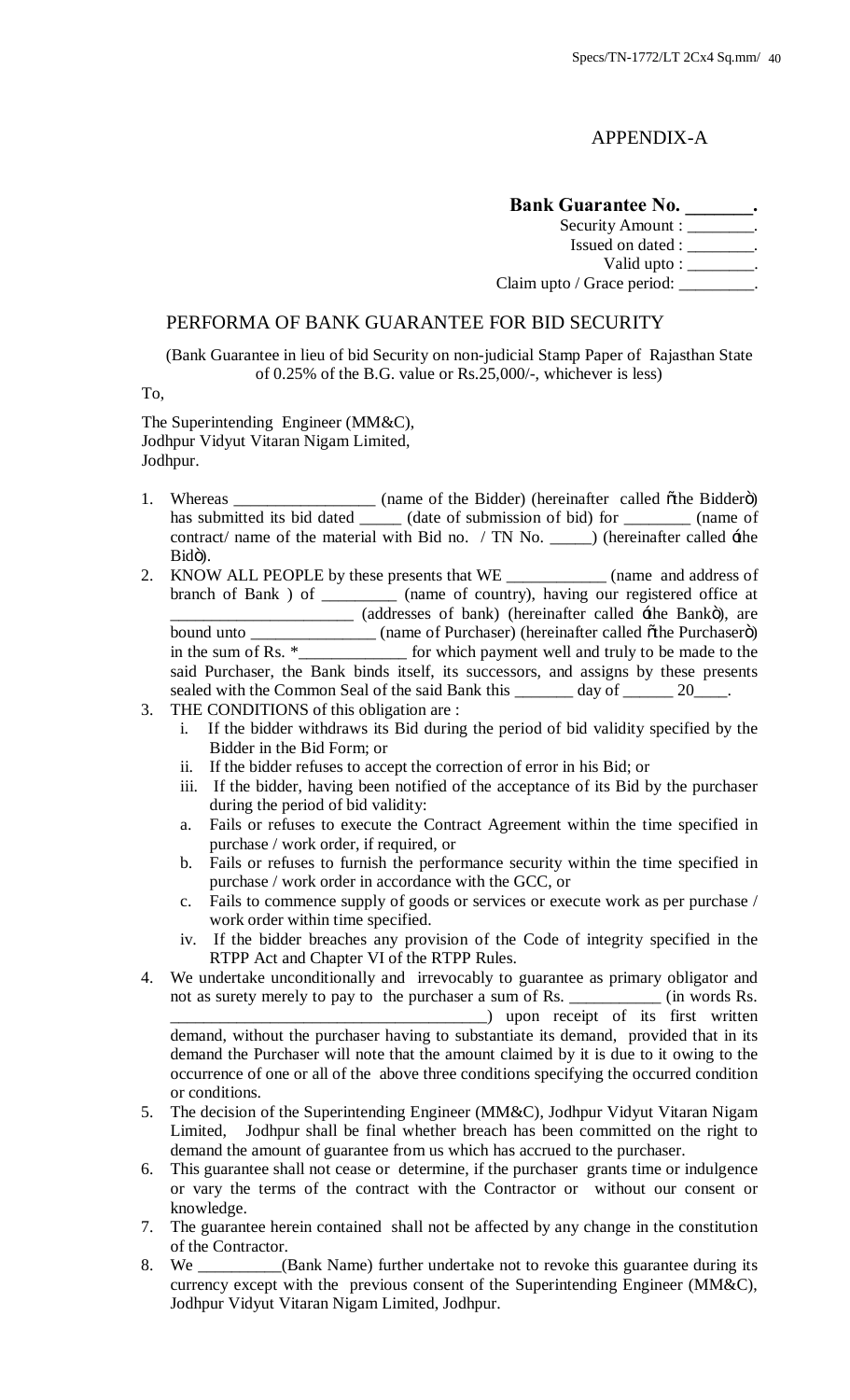- 9. All disputes arising under the said guarantee between the Bank and the Nigam or between the Contractor and the Nigam pertaining to the guarantee, shall be subject to the jurisdiction of the Courts in Jodhpur, Rajasthan alone.
- 10. This guarantee will remain in force up to and including one hundred eighty (180) days after the date of the opening of bids, i.e. upto \_\_\_\_\_\_\_\_\_\_\_, with a further grace period of Ninety (90) days and any demand in respect thereof should reach the Bank not later than the above date.

Yours faithfully, Bankers (EXECUTANT) Signed by the above named Bank in presence of : (signature with full Name and Address)

Witness :

.

1. \_\_\_\_\_\_\_\_\_\_\_\_\_\_. 2.  $\frac{2}{\sqrt{2}}$ 

Attested by Notary Public, First Class Magistrate or directly confirmed by the executing Bank.

\* The Bidder should insert the amount of the guarantee in words and figures denominated in the currency of bid.

**Note** : In case the bid is submitted by a Joint Venture, the Bid Bank guarantee shall be in the name of Lead partner or in the name of joint venture partners submitting the Bid covering all the partners of the joint venture.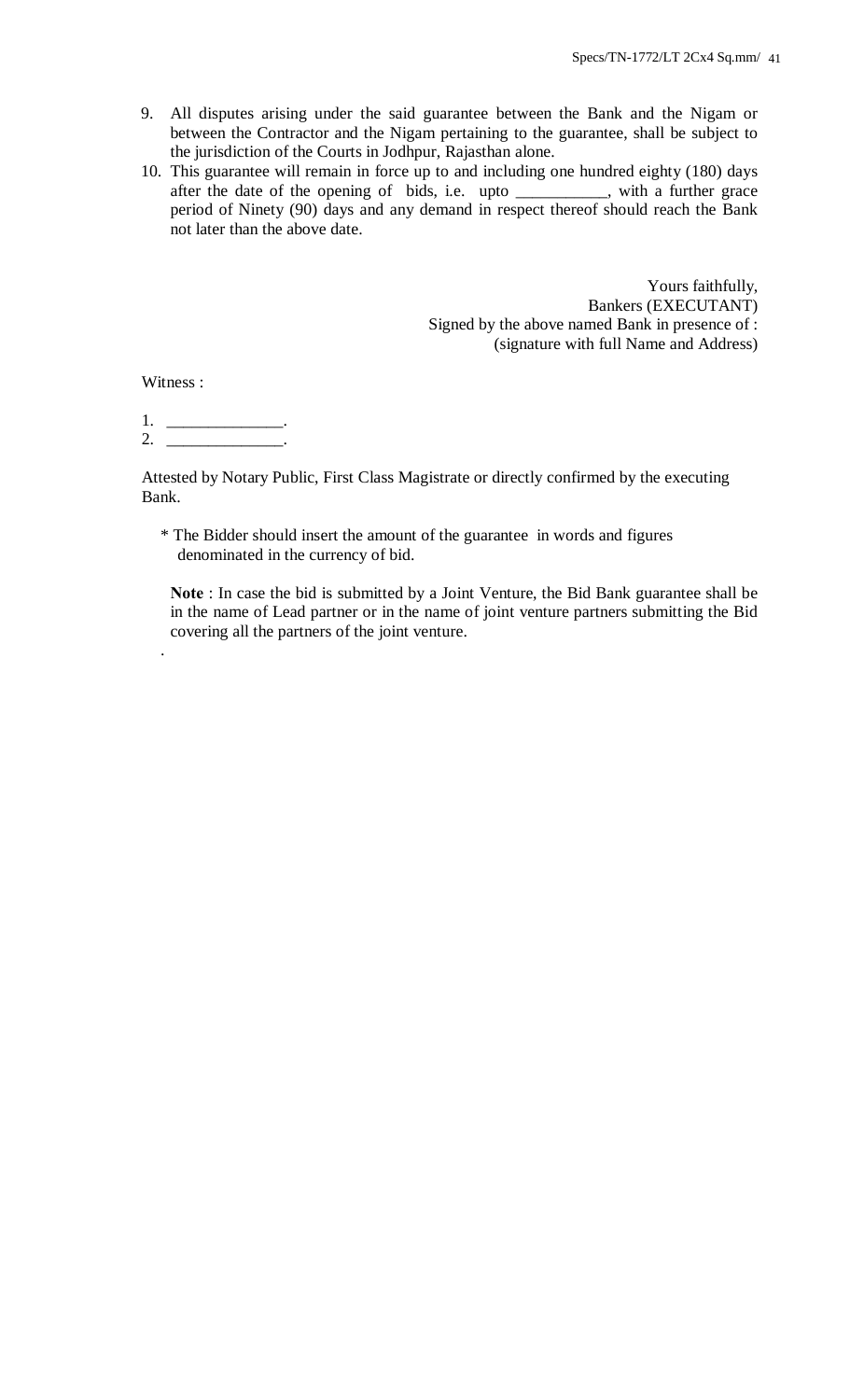# **APPENDIX-B**

# **Declaration by the Bidder**

(On Rajasthan Non-Judicial Stamp Paper worth Rs.100/- + Surcharge on Stamp Paper as per rules) In relation to my/ our bid submitted to SE (MM&C) JdVVNL, Jodhpur, For procurement of \_\_\_\_\_\_\_\_\_\_\_\_\_\_\_\_\_\_\_\_\_\_\_\_\_\_\_\_\_\_\_\_\_\_\_\_\_\_\_\_\_\_\_\_\_\_\_\_\_\_\_\_\_\_\_ in response to their notice inviting bids under TN- \_\_\_\_\_\_\_\_\_\_\_\_\_\_ I/We hereby declare that : -

We are qualified, not insolvent, not in receivership, not bankrupt or being wound up, not have affairs administered by a court or a judicial officers, not have business activities suspended, not blacklisted or debarred by any utility/ government agency, not have a conflict of interest.

Signed\_\_\_\_\_\_\_\_\_\_\_\_\_\_\_\_\_\_\_\_\_\_\_\_\_\_\_\_\_\_\_\_ Name

In the capacity of \_\_\_\_\_\_\_\_\_\_\_\_\_\_\_\_\_\_\_\_\_\_\_\_\_\_\_

Duly authorized to sign the bid for an on behalf of :

Dated on  $\_\_\_\_\$  day of  $\_\_\_\_\_\_\_\_\_\_\_\_\_\_$ 

Corporate Seal \_\_\_\_\_\_\_\_\_\_\_\_\_\_\_\_\_\_\_\_\_\_\_\_\_\_\_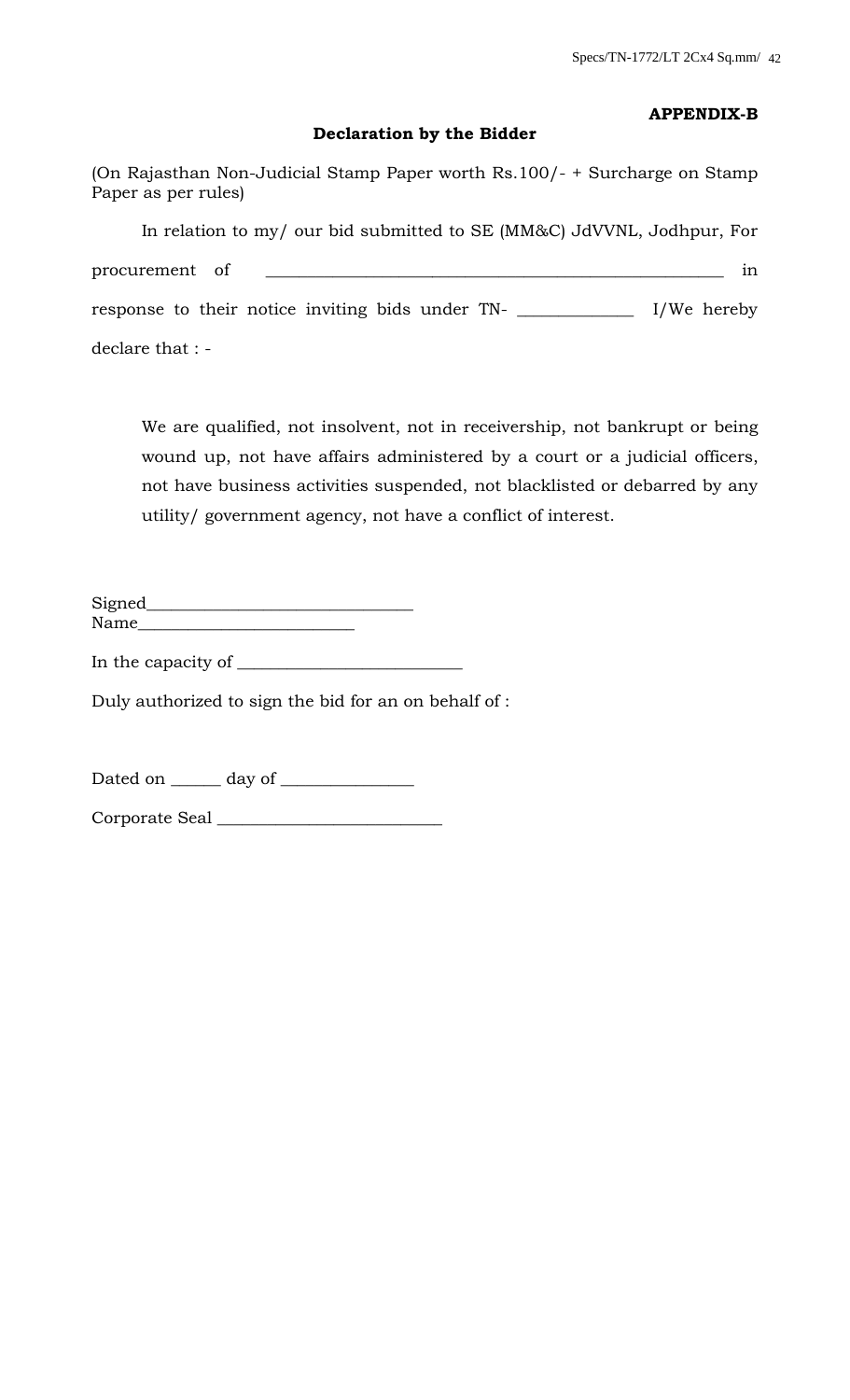#### **SELF ATTESTED UNDERTAKING TO BE GIVEN ON FIRM'S LETTER HEAD**

#### **We, the undersigned declare that:**

- **1. Our firm, its affiliates of subsidiaries including any subcontractor or suppliers for any part of the contract have not debarred by the state government or the procuring entity or a regulatory authority under any applicable law.**
- **2. We declare that we have complied with and shall continue to comply with the provision of the code of integrity including conflict of interest as specified for bidders in the RTPP Act 2012, RTPP Rules 2013 and the bidding document during the procurement process and execution of contract till completion of all our obligation under contract.**
- **3.** I/We possess the necessary professional, technical, financial and managerial resources and competence required by the bidding document issued by the procuring entity.
- **4.** I/We have fulfilled my/ our obligation to pay such of the taxes payable to the Union and the State Government or any local authority as specified in the bidding document.
- **5.** I/We are not insolvent, in receivership, bankrupt or being wound up, not have my/ our affairs administered by a court or a judicial officer, not have my/ our business activities suspended and not the subject of legal proceeding for any of the foregoing reasons.
- **6.** I/We do not have, and our directors and officers not have, been convicted of any criminal offence related to my/ our professional conduct or the making of false statements or misrepresentations as to my/ our qualifications to enter into a procurement contract within a period of three years preceding the commencement of this procurement process, or not have been otherwise disqualified pursuant to debarment proceedings.
- **7.** I/We do not have a conflict of interest as specified in the Act, Rules and the bidding document, which materially affects fair competition.

 **Firm's Name Seal & Signature**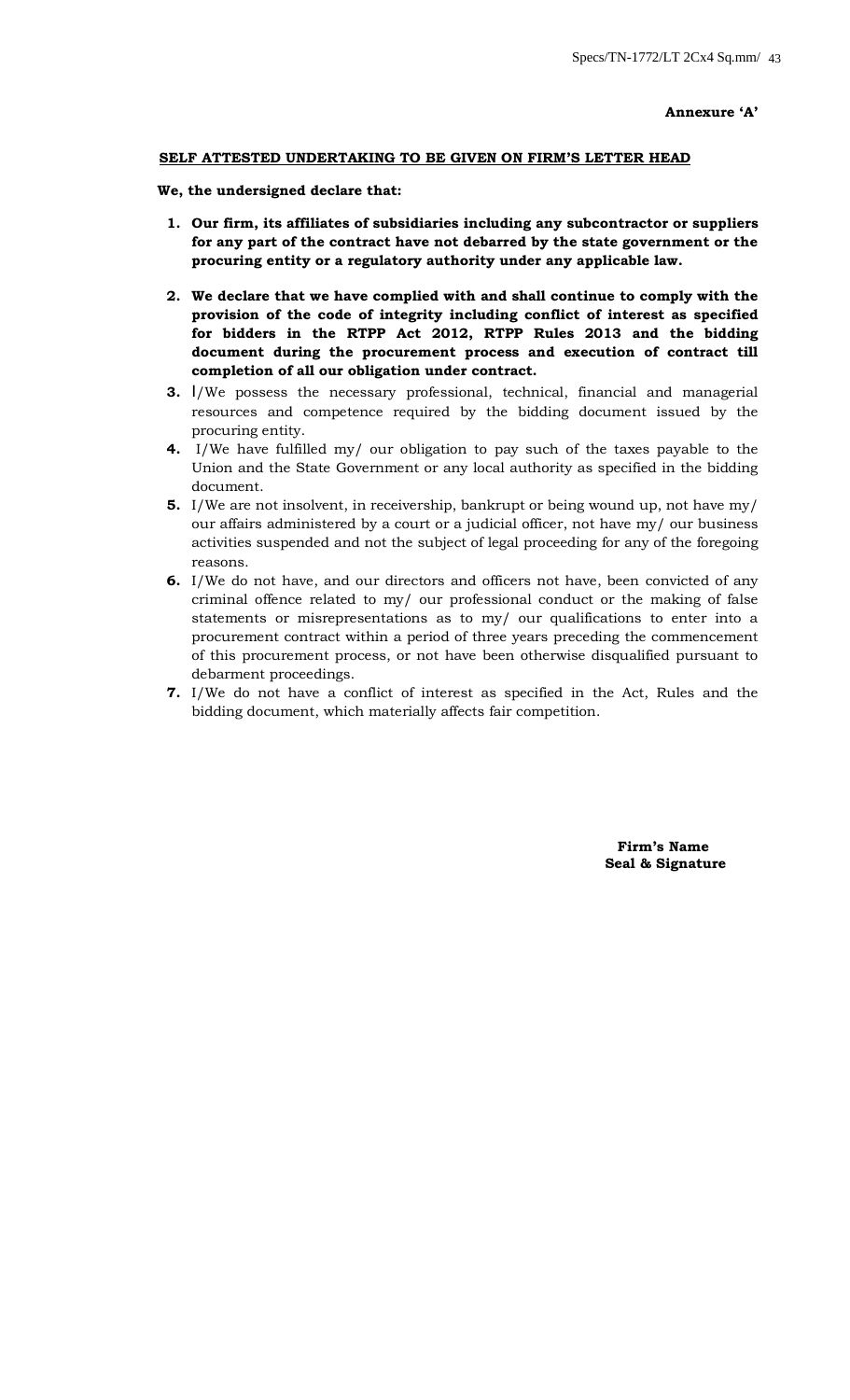# **UNDERTAKING FOR CA CERTIFICATE (TO BE FURNISHED ON NON-JUDICIAL STAMP WORTH Rs.100/- & DULY NOTARIZED)**

 I/WE UNDERTAKE THAT THE CA CERTIFICATE SUBMITTED AS PER THE REQUIREMENT OF PRE-QUALIFICATION REQUIREMENTS, FOR ADJUDGING THE PAST SUPPLIES ,UNDER THE SUBJECT TENDER, TN-\_**\_\_\_\_\_\_\_\_\_\_\_** , IS CORRECT AND I, UNDERSIGNED WILL BE SOLELY RESPONSIBLE FOR ANY DEVAITION/ DISCREPANCY/ IN-CORRECT INFORMATION , IF EVER NOTICED IN THE CA CERTIFICATE.

 FURHER, IN CASE, IF ANY DEVAITION/DISCREPANCY/IN-CORRECT INFORMATION IS NOTICED IN THE CA CERTIFICATE FURNISHED WITH THE BID, AT ANY STAGE DURING PROCESSING/ CURRENCY OF TENDER, DISCOM CAN TAKE THE ACTION AGAINST THE FIRM  $M/s$   $\sim$ 

\_\_\_\_\_\_\_\_\_\_\_\_\_\_\_\_\_\_\_\_\_\_\_\_\_\_\_\_\_\_\_\_\_\_\_\_\_\_\_\_\_\_\_\_\_\_\_\_\_\_\_\_AS PER THE RULES & REGULATIONS.

 **(SIGNATURE)** NAME & DESIGNATION WITH SEAL OF THE BIDDER